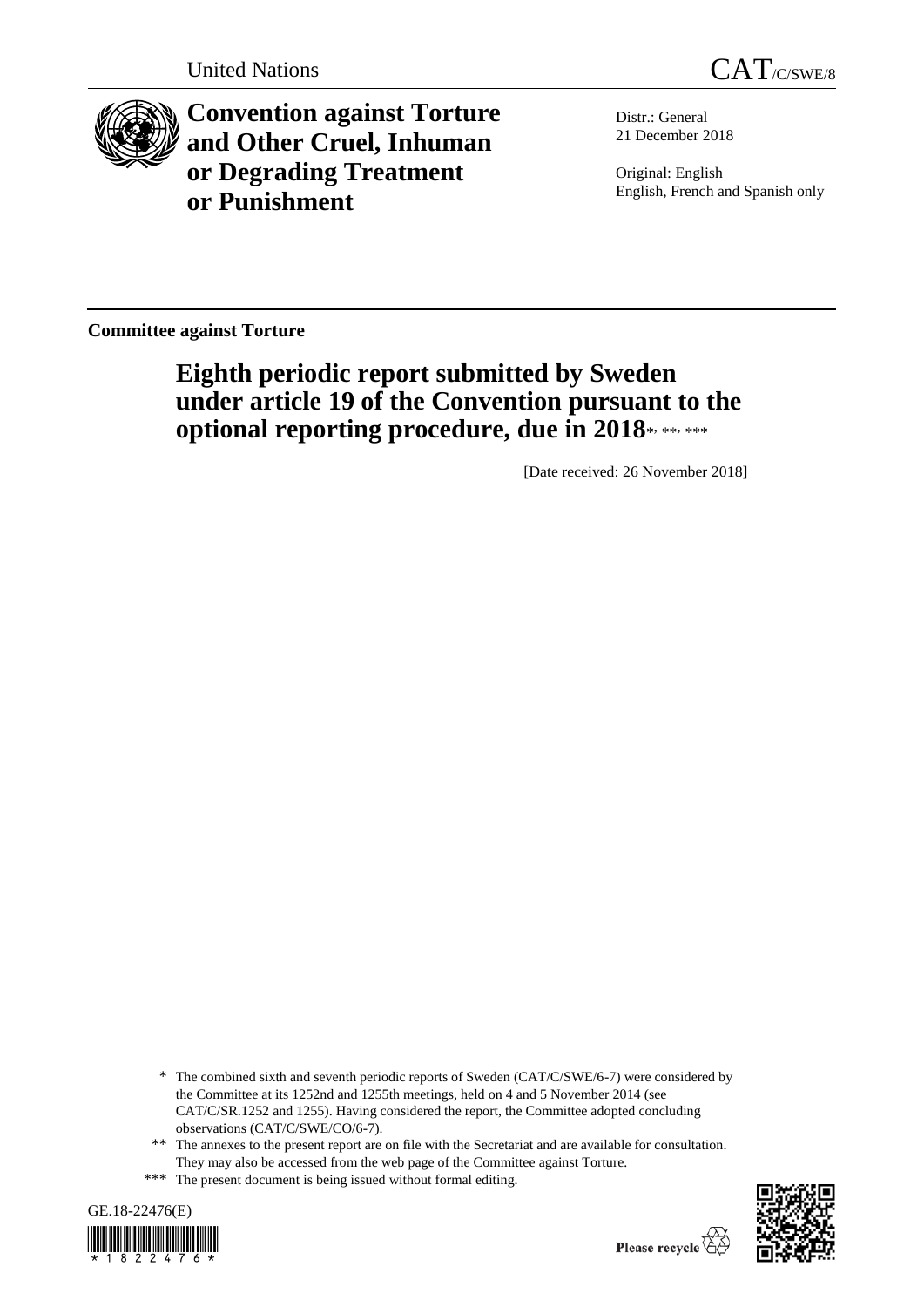# **Introduction**

1. Pursuant to Article 19 of the Convention against Torture and Other Cruel, Inhuman or Degrading Treatment or Punishment, the Swedish Government hereby submits its eighth periodic report. The report covers legislative, administrative and other measures linked to the individual substantive provisions of the Convention taken since Sweden submitted its combined sixth and seventh periodic report (CAT/C/SWE/6-7). This presentation follows the list of issues adopted by the Committee at its fifty-ninth session (CAT/C/SWE/QPR/8).

2. Some statistical material has been placed in annexes to this report.

# **Reply to the issues raised in paragraphs 2 and 11**

3. A combined reply to the issues raised in paragraphs 2 and 11 is given below. As stated in Sweden's combined sixth and seventh report in October 2013 (CAT/S/SWE/6-7) and at the dialogue meeting in November 2014, it is the understanding of the Swedish Government that the Convention does not oblige a State Party to incorporate a specific provision on torture in its domestic legislation. The Convention's requirements are fully met by Swedish laws and regulations, including Swedish penal legislation. Sweden's first report (CAT/C/5/Add.1) gave a full account of the relevant legislation, which includes, *inter alia*, various forms of assault. Since then Sweden has extended both the criminalised area and its jurisdiction. It should be mentioned, in relation to Sweden's most recent report, that in certain cases acts of torture are also punishable under the new Act on criminal responsibility for genocide, crimes against humanity and war crimes (2014:406). Crimes under that Act are subject to universal jurisdiction and are, in the main, not subject to any statute of limitations. In addition, a stricter minimum penalty has recently been introduced for several serious offences that can constitute acts of torture, including gross assault.

4. The inquiry appointed to examine whether there is a need for a specific provision on torture in Swedish criminal legislation presented its findings in September 2015 in the ministerial memorandum *A specific provision on torture? [Ett särskilt tortyrbrott?]* (Ds 2015:42). In the memorandum it is proposed that torture be criminalised as a specific crime. It is also proposed that the crime is made subject to universal jurisdiction and be exempt from the statute of limitations. The memorandum has been circulated for formal consultation. The matter is being considered by the Government Offices.

# **Reply to the issues raised in paragraph 3 (a)**

5. In previous replies to the Committee, Sweden has set out the rules on the right to access to a lawyer in Swedish legislation (CAT/C/SWE/CO/5/Add.1). Under Swedish law a suspect is entitled, irrespective of whether they have been deprived of their liberty, to a public defence counsel as soon as they are notified in the suspicion of a crime, i.e. before an interview is held about the matter. In other words, the question of the right to defence counsel comes up at a very early stage and is also handled promptly in practice.

6. Since November 2016 the right to defence counsel has been strengthened further by the implementation of the Directive on the right to access to a lawyer in criminal proceedings  $(2013/48/EU)$ .<sup>1</sup> A suspect who has been deprived of their liberty and is being represented by a public defence counsel, or a private defence counsel who fulfils corresponding requirements, now has an unrestricted right to meet and communicate in private with their defence counsel. The same also applies to other contacts in the form of, for example, phone calls or letters between the person deprived of their liberty and their defence counsel.

<sup>&</sup>lt;sup>1</sup> Directive 2013/48/EU of the European Parliament and of the Council of 22 October 2013 on the right of access to a lawyer in criminal proceedings and in European arrest warrant proceedings, and on the right to have a third party informed upon deprivation of liberty and to communicate with third persons and with consular authorities while deprived of liberty.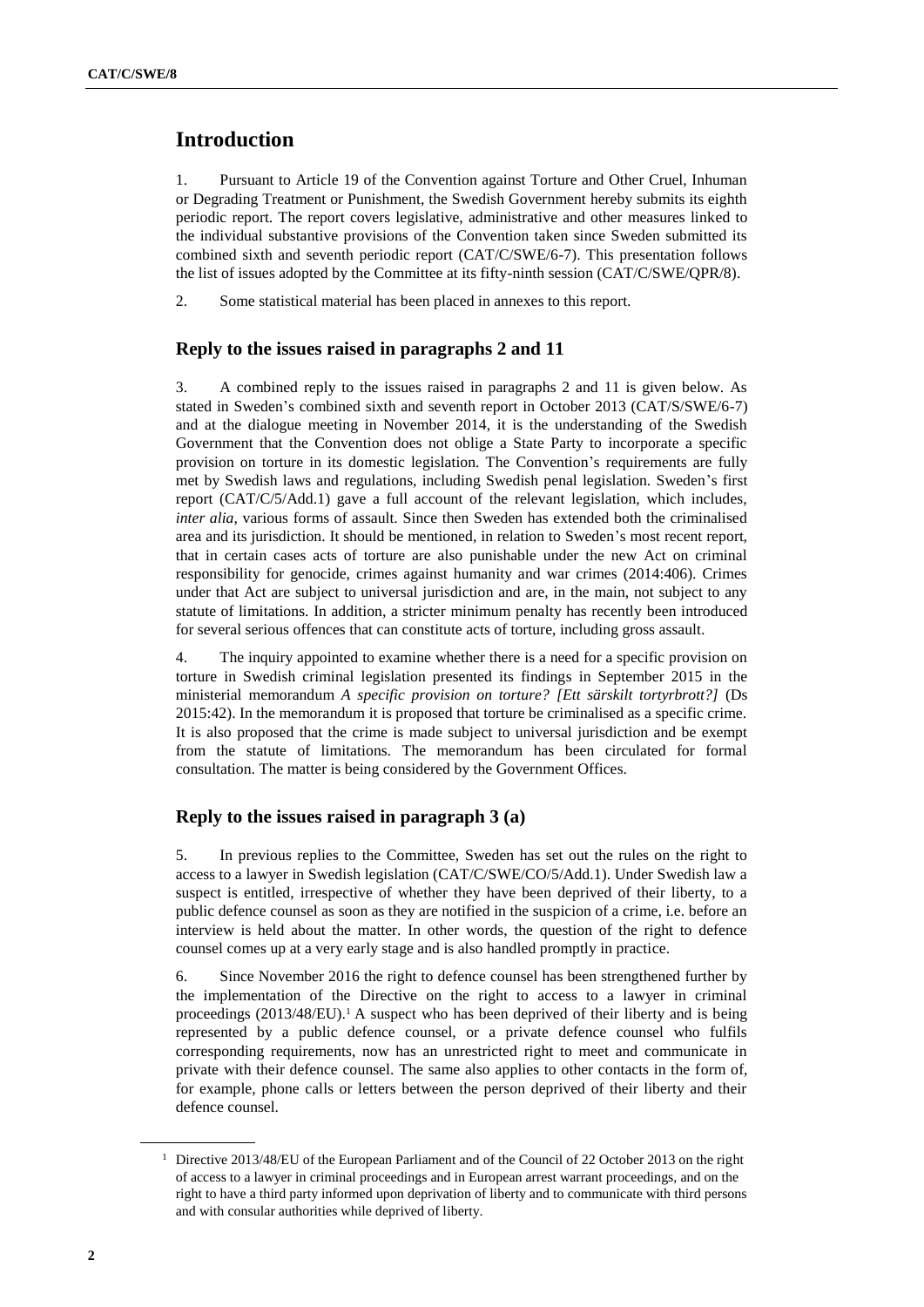7. Work is also under way on the implementation of the EU's Legal Aid Directive  $(2016/1919/EU)^2$  and the Procedural Safeguards for Children Directive  $(2016/800/EU)^3$ Both directives are to be implemented by spring 2019. In order to implement these directives two inquiries (Ds 2017:53 and SOU 2017:68) have presented legislative proposals whose purposes include ensuring that it will be possible to appoint public defence counsel for a suspect deprived of their liberty at an even earlier stage than at present. It is the court that appoints a public defence counsel for a suspect. To avoid a decision to appoint a public defence counsel being delayed at times when the court is closed, it is now proposed that the prosecutor should be able to make an interim appointment of a public defence counsel for a suspect pending the decision of the court.

8. Following consultation with the Swedish Bar Association and the Prosecutor-General about the practicalities for public defence counsels' contacts with their clients remanded in custody, the Swedish Prison and Probation Service has developed procedures under which a public defence counsel of a person who has been remanded in custody by a court or arrested by order of a prosecutor has the right to contact their client at any time of the day or night. However, the time of day or night for phone calls and visits not prenotified may affect the time required to arrange the telephone contact or the visit. Irrespective of whether or not there has been prior notification and irrespective of the time of day or night, waiting times have to be kept as short as possible. The aim for telephone contacts between the detainee and their public defence counsel is that it should not normally take more than 15 minutes from the public defence counsel's request for the detainee to be given the opportunity to return the call. The aim for visits is that in the daytime (08.00–18.00 including weekends) a public defence counsel should be able to meet their client within 15 minutes of the public defence counsel's arrival at the remand prison, even if the visit has not been notified in advance. Pre-notified or booked visits, even those when notice is given a short time before arrival at the remand prison, normally speed up the processing of visits. The guidelines are included in the Swedish Prison and Probation Service's Handbook on visits and electronic communication in prisons and remand prisons (2014:3).

# **Reply to the issues raised in paragraph 3 (b)**

9. The health care clinics provided in remand prisons function, in principle, in the same way as a normal health centre. Under the Swedish Prison and Probation Service's Regulations and general advice for remand prisons (KVFS 2011:2) every person admitted to a Swedish remand prison is examined by a nurse who reports to a doctor. The examination takes place the day after or the first working day after arrival and is conducted under health care secrecy. The examination follows a special template to enable all the necessary medical information to be obtained. An examination by a doctor is booked if the nurse considers that the detainee needs to be examined by a doctor or if the detainee wants to have an examination by a doctor. Otherwise detainees are informed about how to book a consultation with a doctor or nurse. An assessment by a doctor other than the doctor in the Swedish Prison and Probation Service is handled as a second opinion. Detainees are able to request to access their medical records and read them with health care professionals.

### **Reply to the issues raised in paragraph 3 (c)**

10. A person who has been deprived of their liberty shall, under the Preliminary Investigations Ordnance (1947:948) be informed of a number of procedural rights. The information has to be given in a language that the person concerned understands.

<sup>&</sup>lt;sup>2</sup> Directive (EU) 2016/1919 of the European Parliament and of the Council of 26 October 2016 on legal aid for suspects and accused persons in criminal proceedings and for requested persons in European arrest warrant proceedings.

<sup>&</sup>lt;sup>3</sup> Directive (EU) 2016/800 of the European Parliament and of the Council of 11 May 2016 on procedural safeguards for children who are suspects or accused persons in criminal proceedings.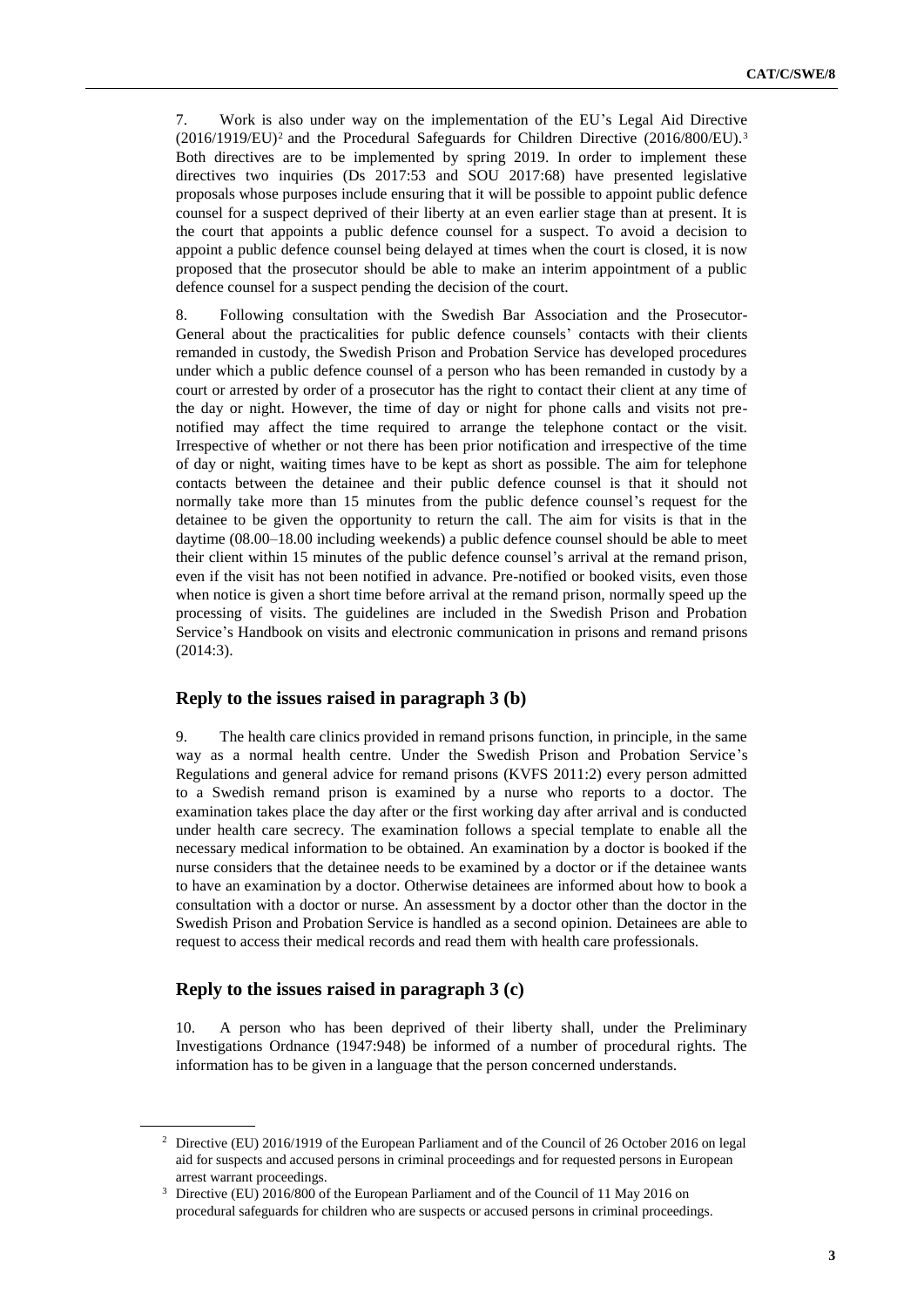11. When a person who is reasonably suspected of an offence is notified of the suspicion, they shall also be notified of their right to:

- Engage a defence counsel and have a public defence counsel appointed;
- Receive information about changes in the suspicion and access investigative material;
- Be assisted when required by an interpreter and have documents necessary to enable them to safeguard their rights translated; and
- Not need to make any statement about the suspicion and not need to assist in the investigation of their guilt in any other way.

12. A person who has been arrested or remanded in custody shall, without delay, be given written information about:

- The rights set out above;
- The right to access the facts that form the basis for the arrest or remand in custody order;
- The right to have a relative or some other person close to them notified of the deprivation of their liberty;
- The right to receive health care; and
- The right to have an arrest order examined at a remand hearing within the statutory time limit.

13. This information is given in the form of an information sheet that the suspect is entitled to retain as long as they are deprived of their liberty (see Annex 1). The information sheet, which also contains special information aimed at persons under 18 years of age, is currently available in 43 languages.

# **Notification of relatives**

14. The provisions regulating the notification of relatives in the event of a deprivation of liberty were tightened and clarified in 2016 as a result of Sweden's implementation of the EU directive on the right of access to a lawyer in criminal proceedings and on the right to communicate.

15. Under Chapter 24, Section 21 a in the Code of Judicial Procedure, a person who is deprived of their liberty has the right to have one of their closest relatives or someone else who is particularly close to them notified of the deprivation of their liberty as soon as possible. It is the person who has been deprived of their liberty who decides who is to be notified, but the responsible official is obliged to ask the suspect whether notification shall be given.

16. As an exception to the main rule, the leader of the preliminary investigation can decide to postpone a notification if this is necessary so as to not significantly impede the investigation of the matter. The scope for postponing a notification was limited as a result of the 2016 amendment. One example when an investigation risks being substantially impeded can be that the person who has been deprived of their liberty has had restrictions imposed on their outside contacts on account of a danger of collusion and a notification to the person entails a considerable risk that evidence will be removed. The requirement that the decision has to be necessary means that an assessment of proportionality has to be made. It also means that for it to be possible to postpone the notification, the information, if given, would most likely lead to the investigation being substantially impeded. If the reasons for postponing a notification are to do with a particular person whom the person who has been deprived of their liberty wants to have informed, the leader of the preliminary investigation should consider notifying another person close to them.

17. Provisions on notification regarding minors who have been deprived of their liberty are now set out in Section 5 of the Young Offenders (Special Provisions) Act (1964:167). If a person who has not attained 18 years is reasonably suspected of an offence, their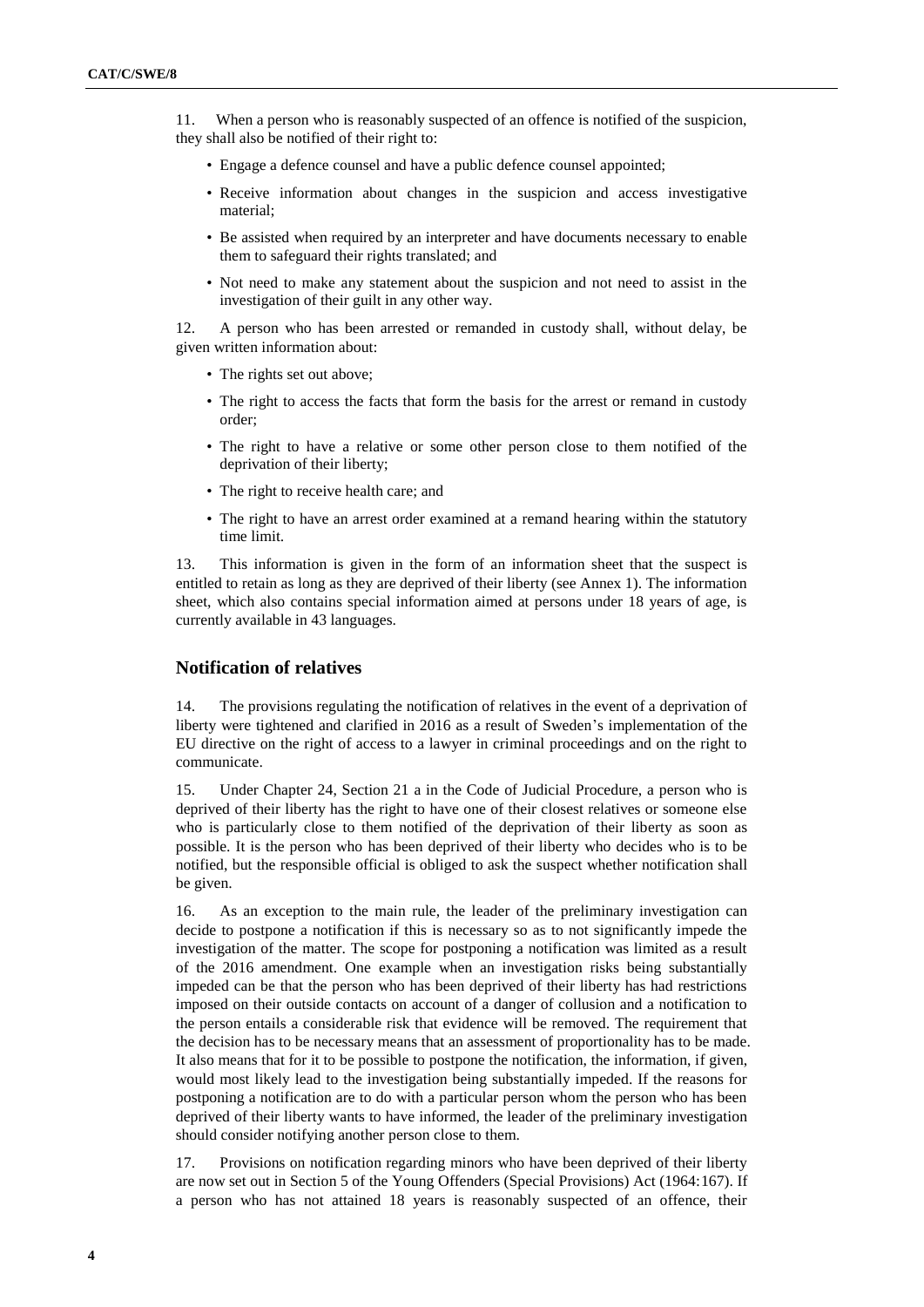custodian or some other person who is responsible for the care and upbringing of the young person shall immediately be notified and summoned to interviews held with the young person. If the young person has been apprehended, arrested or remanded in custody on account of the suspicion of an offence, such an adult shall be notified about this and about the reasons for it at the same time as notification is given of the suspicion of an offence or otherwise immediately after the deprivation of liberty. Unlike what applies to adults, the notification regarding children thus also has to relate to the reasons for the deprivation of liberty.

18. As is the case regarding adults, the leader of the preliminary investigation can decide to postpone a notification of a suspicion of an offence, a summons to an interview or a notification of a deprivation of liberty if it is necessary so as to not substantially impede the investigation of the matter. When there are no longer any reasons for the decision, a notification shall be made immediately. The same applies to a summons to an interview.

# **Reply to the issues raised in paragraph 4**

19. In October 2016 the Government presented a strategy for national efforts on human rights to the Riksdag.<sup>4</sup> The strategy is based on the Government's goal to guarantee full respect for Sweden's international commitments on human rights. In the strategy the Government makes the assessment that a national institution for human rights, in accordance with the Paris Principles, ought to be established in Sweden and that the Riksdag ought to be the body responsible for such an institution. The question has been passed on to the Riksdag for further processing. After having investigated the matter the Riksdag concluded that there are reasons for not placing a Swedish institution for human rights in the Riksdag. The Riksdag asked the Government to promptly re-examine the question of a national institution for human rights.

20. In March 2018 an inquiry was appointed in the Government Offices to review the question of a national institution for human rights (Ku2018/02610/Disk). On the basis of the 'Paris Principles' the inquiry chair is to draft proposals for the setting up of a national human rights institution in Sweden.

21. As regards the Equality Ombudsman, it can be mentioned that this agency has been given a broader mandate to combat discrimination and work for equal rights and opportunities since the protection from discrimination in the Discrimination Act (2008:567) has been strengthened. For instance, a wider protection against discrimination in the form of inadequate accessibility for persons with disabilities has been introduced. The budget appropriation for the Equality Ombudsman has also been increased by SEK 10 million as of 2016 and by a further SEK 10 million for 2018, strengthening the work of the Equality Ombudsman against discrimination.

# **Reply to the issues raised in paragraph 5**

22. Since 1 July 2011 the Parliamentary Ombudsmen is appointed National Preventive Mechanism (NPM) under the Optional Protocol to the UN Torture Convention, OPCAT. A special unit assists the Ombudsmen in the task of regularly inspecting places where people are held when deprived of their liberty in order to prevent them being subjected to cruel, inhuman or other degrading treatment or punishment. The NPM role follows from the law and is regulated in the Ordinance containing Instructions for the Parliamentary Ombudsmen.

23. When the Parliamentary Ombudsmen were given the NPM role, the OPCAT Unit was set up and the Parliamentary Ombudsmen were allocated funding corresponding to four full-time equivalents. A medical expert was recruited in March 2015 and is attached to the OPCAT Unit. In May 2015 Sweden was visited by the European Committee for the Prevention of Torture and Inhuman or Degrading Treatment or Punishment (CPT). The report presented to the Government at the beginning of 2016 stated that the Committee found the OPCAT operations to be understaffed. Following a review of OPCAT operations,

<sup>4</sup> The Government's Strategy for national efforts with human rights, Govt Comm. 2016/17:29.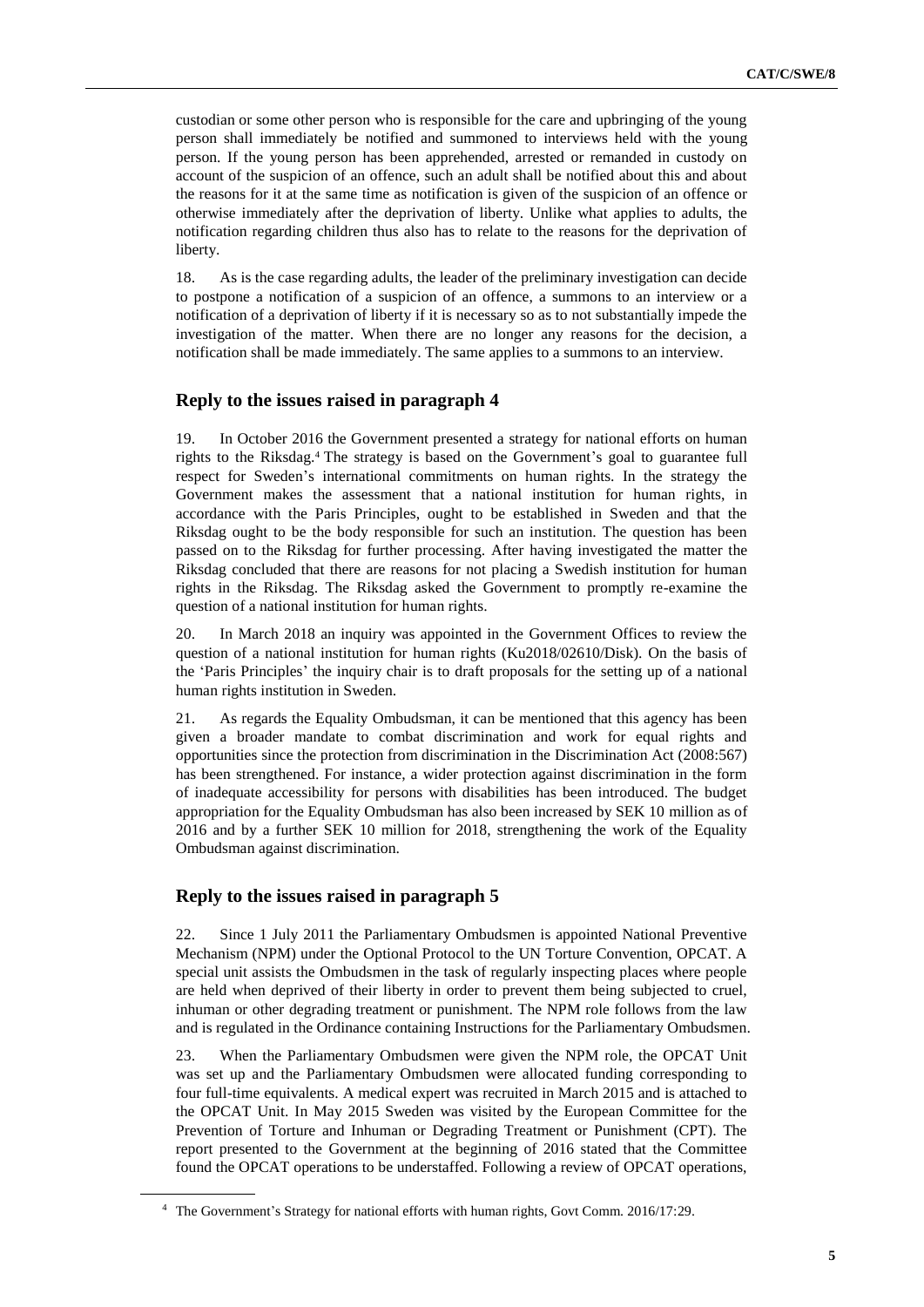the OPCAT Unit has been reinforced by a further two full-time equivalents. For this purpose SEK 1 million has been added to the appropriation of the Parliamentary Ombudsmen as of 2018. This means that there are now six full-time equivalents in the OPCAT operations. The reinforcement put in place means that the OPCAT operations are now better equipped to be able to assist the Ombudsmen in their NPM role.

# **Reply to the issues raised in paragraph 6**

# **Ten-year national strategy**

24. The work of the Government to prevent and combat men's violence against women is being conducted in line with a ten-year national strategy placing particular emphasis on preventive action. The area of application of the strategy is all forms of physical, mental and sexual violence and threats of violence aimed to women and girls, including honourrelated violence and oppression with varying expressions such as genital mutilation and forced marriage. The Government adopted the strategy in November 2016.

25. The aims of the strategy are increased and effective preventive work to combat violence, improved detection of violence and stronger protection and support for women and children subjected to violence, more effective crime-fighting; and improved knowledge and methodological development.

### **National action plan to combat genital mutilation**

26. On 28 June 2018 the Government adopted a National action plan to combat genital mutilation of girls and women. The action plan, which brings together both ongoing work and new measures, includes action to better identify girls at risk of genital mutilation, action to increase knowledge among professionals and commissions intended to improve the health care of victims of genital mutilation. Genital mutilation has been prohibited in Sweden since 1982 and is punishable even when performed in a country where it is legal if there is a link to Sweden.

### **Legislation**

27. On 1 July 2017 stricter penalties came into force for certain serious violent offences. The legislative amendments included tougher scales of penalties for offences under the Act Prohibiting the Genital Mutilation of Women (1982:316). For genital mutilation offences of normal severity the scale of penalties was raised from imprisonment for at most four years to imprisonment for at least two and at most six years. For gross offences the minimum penalty was increased from imprisonment for two years to imprisonment for five years. A separate scale of penalties was also introduced for less serious offences, imprisonment for at most four years. At the same time as these amendments were made, the minimum penalties were also increased for *inter alia* gross assault, exceptionally gross assault, gross unlawful coercion and gross unlawful threat.

28. Legislative amendments that entered into force on 1 January 2018 expanded criminal responsibility for 'grooming' so as to do more to counter adults using children for a sexual purpose. It is now a criminal offence to even *suggest* a meeting with a child under the age of 15 years if the purpose is to commit a sexual offence against the child. There is no longer a requirement that the adult, after making the suggestion, takes some other measure to contribute to the meeting coming about. The maximum penalty was also increased from imprisonment for one year to imprisonment for two years.

29. Legislative amendments that entered into force on 1 July 2018 are intended to provide stronger protection against harassment and persecution. The amendments include the following. It will be possible to use electronic monitoring of non-contact orders in more cases than before because this is now the main rule if the person referred to in a decision has previously breached a non-contact order. The longest possible prohibition period for a non-contact order combined with an electronic monitoring condition was extended from six months to one year. The scale of penalties for breach of a non-contact order combined with electronic monitoring was increased to imprisonment for at most two years.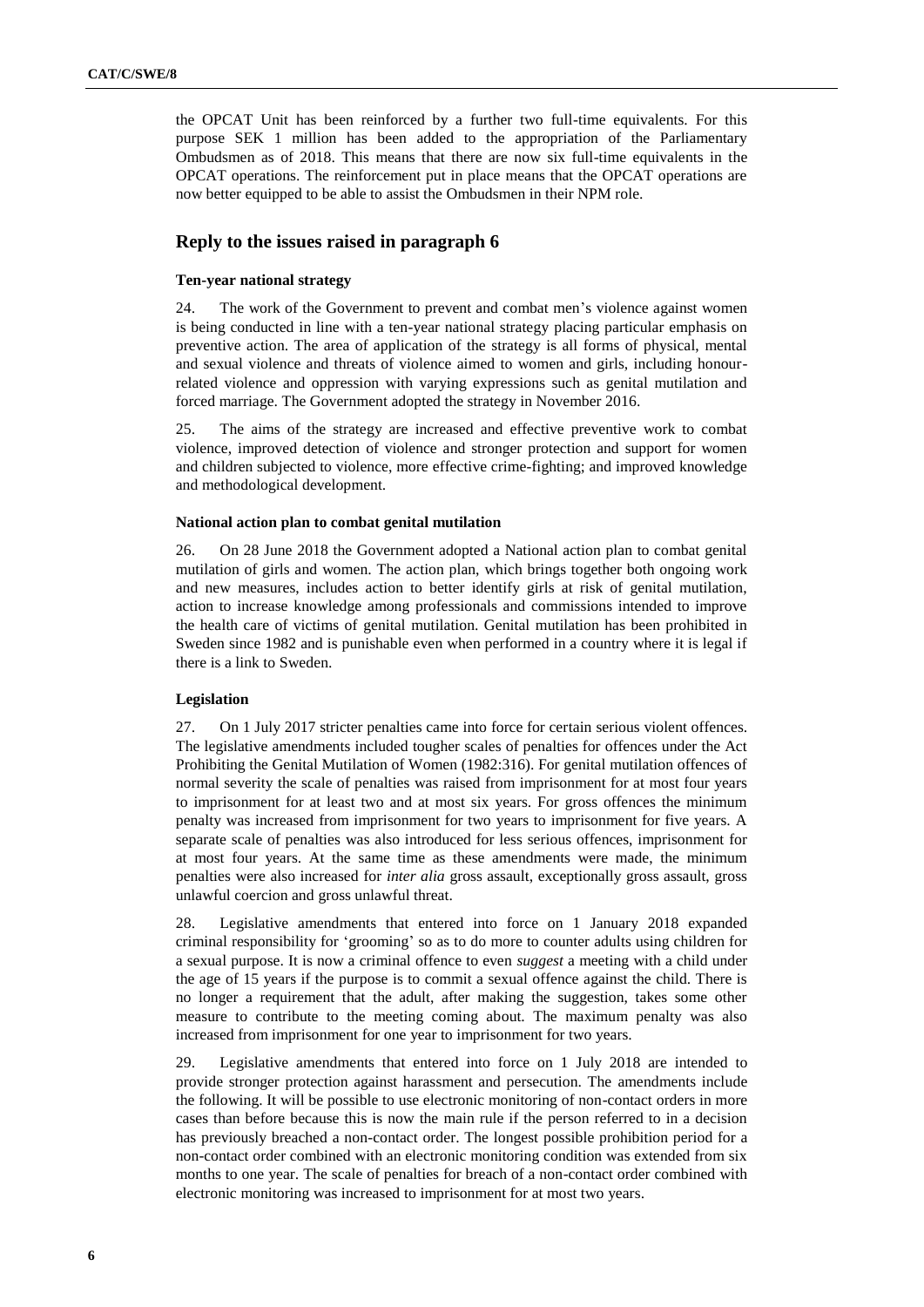30. Legislative amendments have also been made in order to make it clear that every individual has an unconditional right to personal and sexual integrity and to sexual selfdetermination. They include the following amendments. The dividing line for a punishable act is set at whether or not participation in a sexual activity is voluntary. There is no longer a requirement that the perpetrator used violence or a threat, or exploited the victim's particularly vulnerable situation, for it to be possible to convict the perpetrator of rape, for example. A special liability for negligence was introduced for certain serious sexual offences. The minimum penalty for gross rape and gross rape of a child was raised from imprisonment for four years to imprisonment for five years. The legislative amendments entered into force on 1 July 2018.

31. The Riksdag has adopted a government bill on stronger protection for threatened and persecuted individuals who need to live with what is called protected personal data. The legislative amendments introduce a new protection regime, called protected population registration, which will provide greater security for this vulnerable group. It will be possible to obtain protected population registration for an unlimited period and the protection will cease to apply when the individual notifies the Swedish Tax Agency that the measure is no longer needed or when there are special reasons. Since the protection can be provided for an unlimited period and since the Swedish Tax Agency has limited possibilities of deciding to end the protection on its own initiative, there are better possibilities of obtaining longterm and continuous protection. The legislative amendments enter into force on 1 January 2019.

### **Protection and support**

32. Municipalities have a statutory obligation to provide support for victims of crime, including women and children who have been subjected to domestic violence. Under Chapter 5, Section 11 of the Social Services Act (2001:453) particular consideration shall be given to the fact that women who are being or have been subjected to violence or other abuse by a person close to them may need support and assistance in order to change their situation. This covers various forms of psychological and social support as well as financial and practical assistance. The Swedish National Board of Health and Welfare has further specified the meaning of this provision in regulations and general advice (SOSFS (Swedish National Board of Health and Welfare Code of Statutes) 2014:4). In addition, the Board has published recommendations, monitoring reports and methodological and training material, including a handbook about how the social services and health care can work with women who have been subjected to domestic violence and how to ask questions about violence in close relationships in health care and the social services.

33. The Board has also published several sets of training material about violence against women in particularly vulnerable situations due to disabilities, drug-related problems, old age and migration. At present the National Board of Health and Welfare is conducting a national inventory of honour-related violence in all age groups, which also includes child and forced marriages.

34. An important contribution regarding support services is made by the many women's shelters and young women's empowerment centres around Sweden. Today there are around 200 shelters around the country that offer support and protection for women subjected to violence. Most of them are affiliated to one of the two voluntary umbrella organisations for women's shelters: the National organisation for women's and young women's shelters in Sweden and Unizon. Just under 80 local crime victim services are also members of the umbrella organisation Victim Support Sweden and offer support services for victims of crime, most of whom are said to be women. As regards sheltered accommodation some municipalities run their own accommodation but, in practice, most rely on accommodation run by the voluntary sector. However, municipalities have the overall responsibility for all types of services provided under the Social Services Act.

35. The Government provides considerable support for local women's shelters and young women's empowerment centres; SEK 475 million has been specially allocated to support for their activities in the period 2015–2018.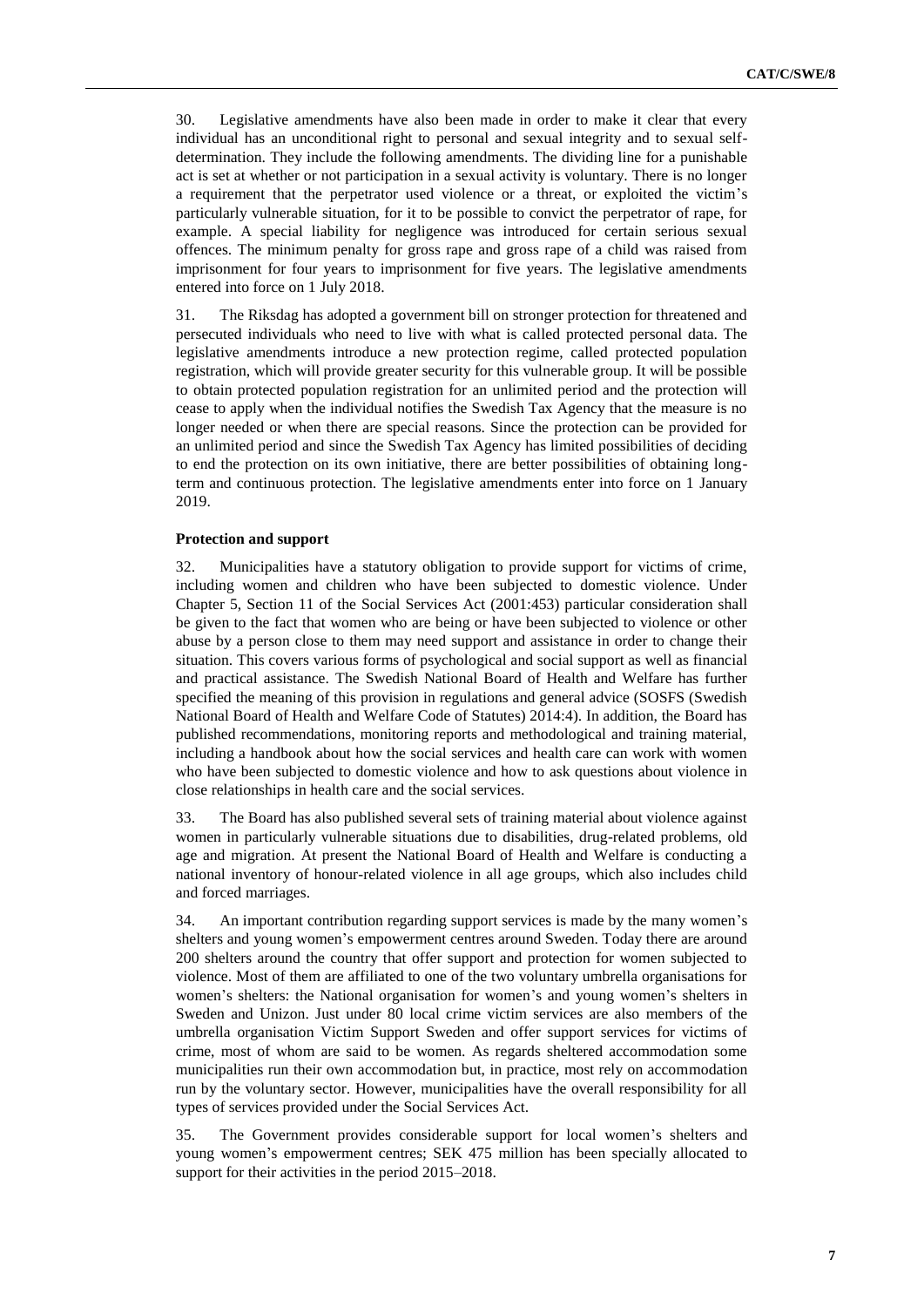#### *Statistics*

36. The official crime statistics do not reflect the actual number of offences in society but only provide information about the offences that have come to the knowledge of the justice system. The propensity to report an offence can both vary over time and be lower when there is a relationship between the victim and the perpetrator. This is often the case in sexual offences and regarding gross violation of a woman's integrity. The propensity to report an offence can also vary between countries. Care must therefore be taken when drawing conclusions about the level and development of crime on the basis of crime statistics.

37. In Swedish crime statistics it is not possible to follow a matter through the justice chain from the report to a conviction decision. The statistics report a cross-section of events during a year and different statistical products measure different objects (offences or decisions). Therefore the conviction decisions reported below cannot be linked directly to the other statistics in the tables since some of the offences reported during a year will not be subject to conviction decisions in the same year. In addition, a conviction decision can cover several offences.

38. Data about sexual offences and gross violation of a woman's integrity are provided in table 1 and table 2 respectively. The number of registered sexual offences is affected by the legal regulations and the extent to which the criminal activity is reported and registered. Sweden has a broad legal definition of sexual offences that covers more types of acts than in many other countries. Swedish crime statistics also register each individual offence separately, even in the case of repeated exposure by the same perpetrator against the same victim. Taken together, these considerations contribute to making it difficult to compare the number of registered sexual offences between countries.

39. The statistics concerned do not contain data about the ethnicity and/or nationality of victims of crime, but Annex 2 to the report provides statistics disaggregated by the age of the victim.

|                        | 2014    | 2015    | 2016    | 2017   |
|------------------------|---------|---------|---------|--------|
| Reported offences      | 21 298  | 19 0 21 | 21 0 74 | 23 473 |
| Investigated offences  | 19 0 55 | 18425   | 18 182  | 20 345 |
| Prosecutions initiated | 5 5 0 5 | 4.507   | 3882    | 3 702  |
| Conviction decisions   | 1 2 6 5 | 1 2 8 3 | 1 2 8 8 | 1 271  |

### Table 1

# **Sexual offences;**<sup>1</sup> **number of reported offences, investigated offences, prosecutions initiated and other conviction decisions 2014–2017**

<sup>1</sup> The category of sexual offences includes: rape; sexual coercion and exploitation; sexual molestation; exploitation of a child for sexual posing; indecent exposure; procuring; purchase of a sexual act from a child aged under 18 years; child pornography offence; purchase of sexual service offences; trafficking in human beings for sexual purposes; sexual exploitation of a child aged under 18 years; sexual abuse of a child under 18 years of age, contact with a child under 15 years of age for a sexual purpose.

*Source*: Swedish National Council for Crime Prevention's official crime statistics.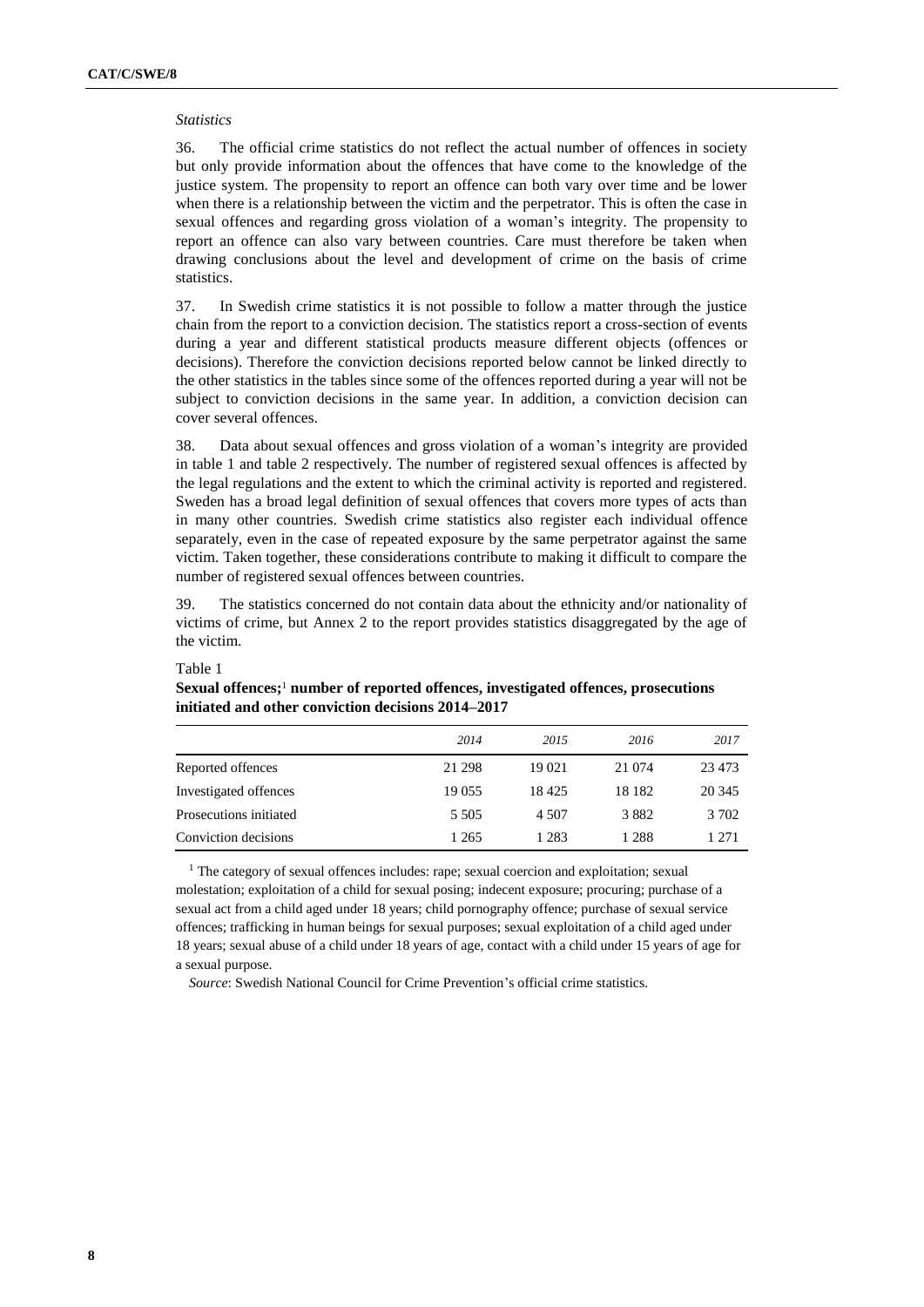### Table 2

|                        | 2014    | 2015 | 2016 | 2017 |
|------------------------|---------|------|------|------|
| Reported offences      | 1997    | 1844 | 1886 | 1878 |
| Investigated offences  | 2 0 0 9 | 1809 | 1855 | 1834 |
| Prosecutions initiated | 378     | 314  | 344  | 299  |
| Conviction decisions   | 183     | 149  | 163  | 148  |

# **Gross violation of a woman's integrity: number of reported offences, investigated offences, prosecutions initiated and conviction decisions 2014–2017**

*Source*: Swedish National Council for Crime Prevention's official crime statistics.

# **Reply to the issues raised in paragraph 7**

#### *Statistics*

40. Table 3 below presents statistics concerning the number of human trafficking offences reported, investigated, prosecutions initiated as well as the number of conviction decisions since the previous reporting date.

#### Table 3

# **Human trafficking: number of reported offences, investigated offences, prosecutions initiated and conviction decisions 2014–2017**

|                       | 2014             | 2015 | 2016                     | 2017 |
|-----------------------|------------------|------|--------------------------|------|
| Reported offences     | 93               | 179  | 197                      | 214  |
| Investigated offences | 90               | 136  | 126                      | 153  |
| Prosecution initiated | $1 \quad \cdots$ |      | $\overline{\phantom{1}}$ |      |
| Conviction decisions  | $\theta$         |      | 6                        |      |

*Source*: Swedish National Council for Crime Prevention's official crime statistics.

### **Legislation and other measures**

41. Several legislative amendments entered into force on 1 July 2018 that were *inter alia*, intended to strengthen the protection in criminal law against human trafficking and exploitation. As regards the penal provision on human trafficking, the legislative amendment clarifies the criteria of the offence and provides stronger protection for children as well as a stricter minimum penalty for human trafficking offences that are held to be less gross.

42. In 2018 the Swedish Police Authority was commissioned by the Government to further strengthen its capacity to combat human trafficking throughout the country. Work done under this commission is to be reported to the Government in December 2018.

43. At the initiative of the Prosecutor General an inquiry has reviewed what measures should be taken to ensure that human trafficking matters are handled by prosecutors with special training for or experience of this type of crime. The inquiry proposes that all human trafficking matters should be dealt with by the National Unit against International and Organised Crime. On the recommendation of the inquiry, methodological support will be produced in autumn 2018 in the form of a guiding checklist with an operational focus. The methodological support is mainly intended to provide support in the out-of-hours handling of matters.

44. The temporary commission to coordinate and support work to address prostitution and human trafficking for sexual and other purposes has become a permanent task for the Swedish Gender Equality Agency, which was set up on 1 January 2018. Working at national level, the Agency is to coordinate work to address human trafficking, develop collaboration between government agencies and other actors and assist government agencies by providing methodological support and professional development.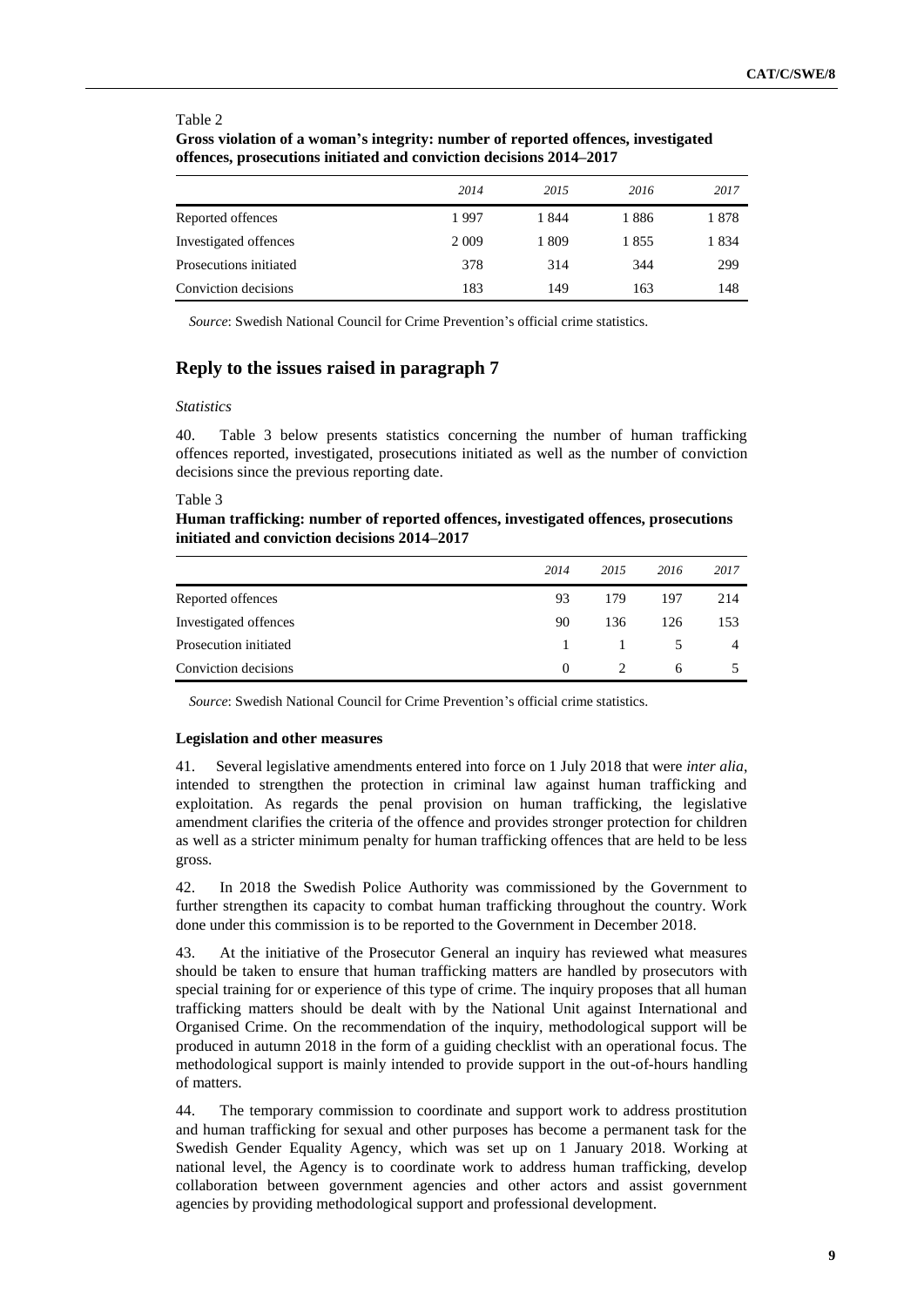### **National action plan to combat prostitution and trafficking in human beings**

45. In February 2018 the Government adopted a National action plan to combat prostitution and trafficking in human beings. The purpose of the action plan is to prevent and counter prostitution and trafficking in human beings for all purposes and to contribute to better protection and support for people vulnerable to human trafficking. The measures presented in the action plan are divided into eight focus areas: 1. Enhanced coordination between government agencies and other stakeholders; 2. Strengthened prevention; 3. Improved detection of prostitution and human trafficking; 4. Legislative measures; 5. Stronger protection and support; 6. More effective law enforcement; 7. Greater knowledge and methodological development; 8. Increased international cooperation. This action plan applies until further notice.

### **Action plan to protect children from human trafficking, exploitation and sexual abuse**

46. The action plan in this area from 2014 contained several measures for the period 2014–2015 that were intended to raise the level of knowledge and increase support and protection and also included monitoring so as to protect children from human trafficking, exploitation and sexual abuse. Thereafter the Government announced that the measures in the action plan would be followed up continuously and that an update of the plan should include new action to protect children.

47. The updated action plan to protect children from human trafficking, exploitation and sexual abuse applies to the period 2016–2018 and contains 23 measures with the aim of preventing crime, protecting and supporting children and creating circumstances in which perpetrators can efficiently be brought to justice. Here are some of the results of the action plan:

- An ambassador for international cooperation to combat trafficking in human beings has been appointed;
- The Stockholm County Administrative Board has completed a systematic audit of all reports to the police about suspected human trafficking of children;
- The Swedish Police Authority has had a commission to propose action to combat various types of sexual offences aimed at children. The measures to be implemented include specialised groups for this type of crime at the IT crime centres that are gradually going to be set up in the Authority;
- In addition, the Swedish Prosecution Authority has enhanced the expertise of prosecutors about human trafficking and sexual abuse;
- The Swedish Children's Welfare Foundation is working on developing a model to provide better possibilities of support and rehabilitation for children subjected to sexual abuse or physical violence. The Foundation has also developed and spread information to children about their rights and where they can turn if they or a friend have been subjected to sexual abuse;
- The Government has contributed to the funding of work to prevent sexual abuse against children being conducted at the Centre for Andrology and Sexual Medicine (CASM) at Karolinska University Hospital;
- The National Board of Health and Welfare has represented Sweden in the Expert Group for Cooperation on Children at Risk (EGCC) of the Council of Baltic Sea States, which had led to exchanges of knowledge (Sweden was also EGCC Chair in 2017).

### **Action to counter unaccompanied minors being victims of human trafficking**

48. The Children's Ombudsman has produced a report to increase knowledge about unaccompanied minors who disappear and it has been spread to the relevant government agencies, municipalities and other actors working with or for children and young people who come to Sweden on their own. In addition, the Stockholm County Administrative Board has carried out a systematic audit of all reports to the police of suspected human trafficking with children in 2015–2016. The Board has also carried out a study of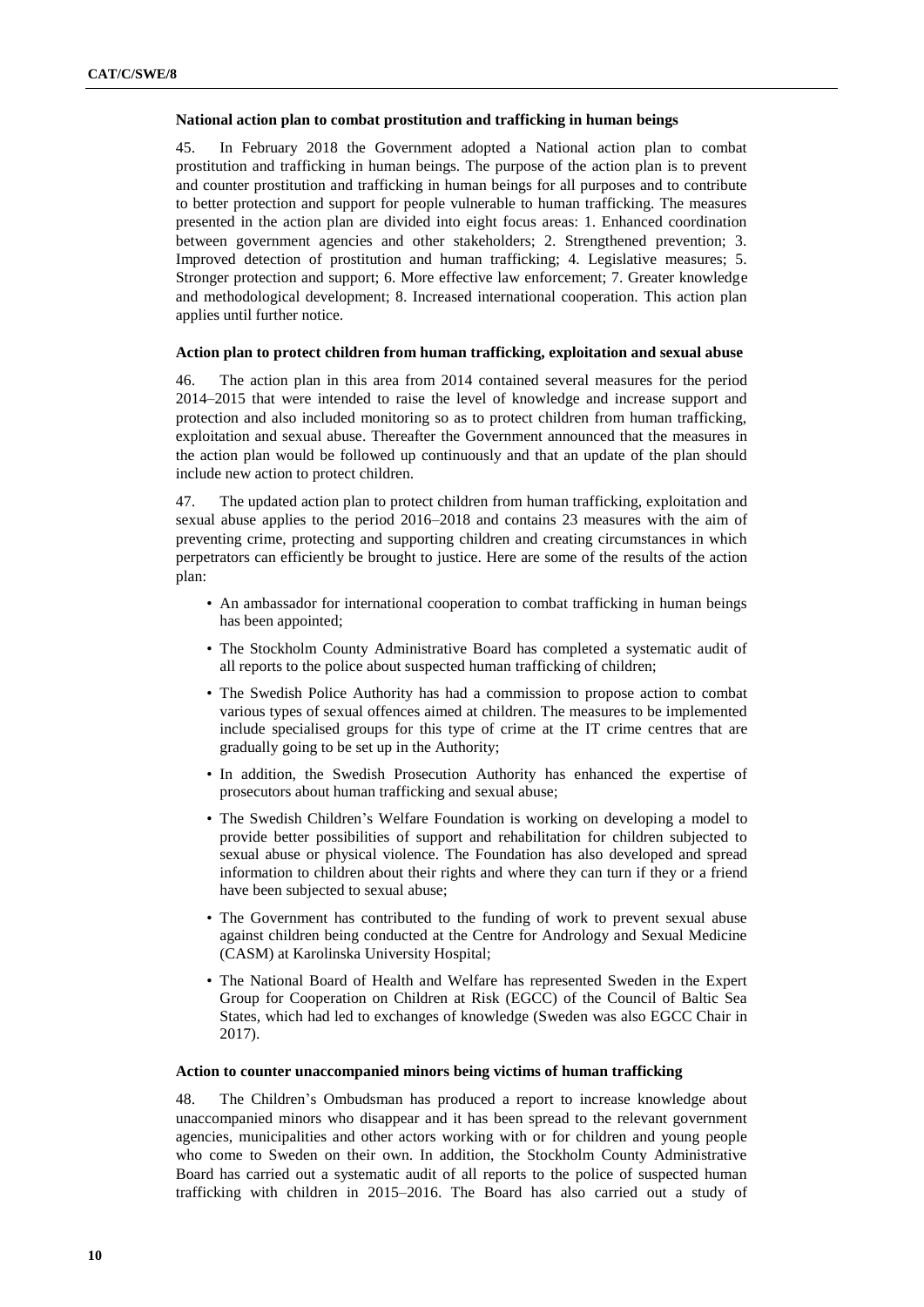particularly vulnerable groups and increased knowledge of unaccompanied asylum-seeking minors, unaccompanied minors not seeking asylum and children whose custodians are victims of human trafficking as special risk groups.

49. In January 2016 the Government commissioned the county administrative boards to review the question of unaccompanied minors who disappear. The results of this work include a national survey and methodological support for regional collaboration. Procedures are now being developed in the counties so as to be able to act promptly if an unaccompanied minor disappears.

50. In March 2017 a knowledge centre for unaccompanied children and young people was set up at the National Board of Health and Welfare. The centre was established to strengthen national work on developing and spreading relevant and up-to-date knowledge and appropriate knowledge support, methods and ways of working. The centre is aimed at social services and health care professionals who meet and work with unaccompanied children and young people. Examples include social workers, special representatives, housing staff and health care professionals.

51. The Border Police in the Swedish Police Authority have a special group tasked with reach-out and crime prevention by giving attention to unaccompanied minors who are on their way into criminal activities and may be victims of human trafficking. Training measures have been taken for staff of the Swedish Migration Agency and the Swedish Police Authority to increase their knowledge about human trafficking and to make it easier for them to detect and identify victims of human trafficking among both children and adults.

### **Damages and support for victims of human trafficking**

52. A general account of the possibilities that victims of crime have of obtaining damages is given under paragraph 27.

53. Since 2014 the Swedish Crime Victim Compensation and Support Authority has paid compensation to six victims of human trafficking. In 2016 compensation was paid to five persons, a woman who had been subjected to human trafficking for sexual exploitation and four men who had been subjected to human trafficking that involved exploitation in begging. In 2017 compensation was granted to a girl who had been subjected to human trafficking in order to be exploited for forced labour and to commit crime. The compensation to the victims has varied between about SEK 43 500 and about SEK 123 500.

54. As of 2018 the Swedish Gender Equality Agency is running the National Task Force against Prostitution and Human Trafficking (NMT); an operational network that offers operational methodological support for municipalities, government agencies and voluntary organisations for the early detection and identification of adults and children who are directly subjected to or risk being subjected to prostitution and all forms of human trafficking. Operational support is offered throughout the process, from identification to support, protection or voluntary return. The Swedish Platform Civil Society against Human Trafficking is one of the organisations that provide support for victims of crime by coordinating, training and certifying several other organisations in civil society. The organisation runs a support programme that complements the work of public authorities. The support can, for instance, involve offering people a place in sheltered housing or support to return to their country of origin or to start a new independent life in Sweden.

### **Signature of agreements with countries concerned**

55. During the period in question no new agreement of this kind has been signed.

# **Reply to the issues raised in paragraph 8**

56. The number of asylum seekers to the EU, and also to Sweden, reached a record high level in 2015. A total of more than 160 000 people sought asylum in Sweden in that year. Around half of them arrived in a two-month period in the autumn of 2015. The asylum system came under great strain and other central functions in society were also subjected to great pressure. On 24 November 2015 the Government presented measures to greatly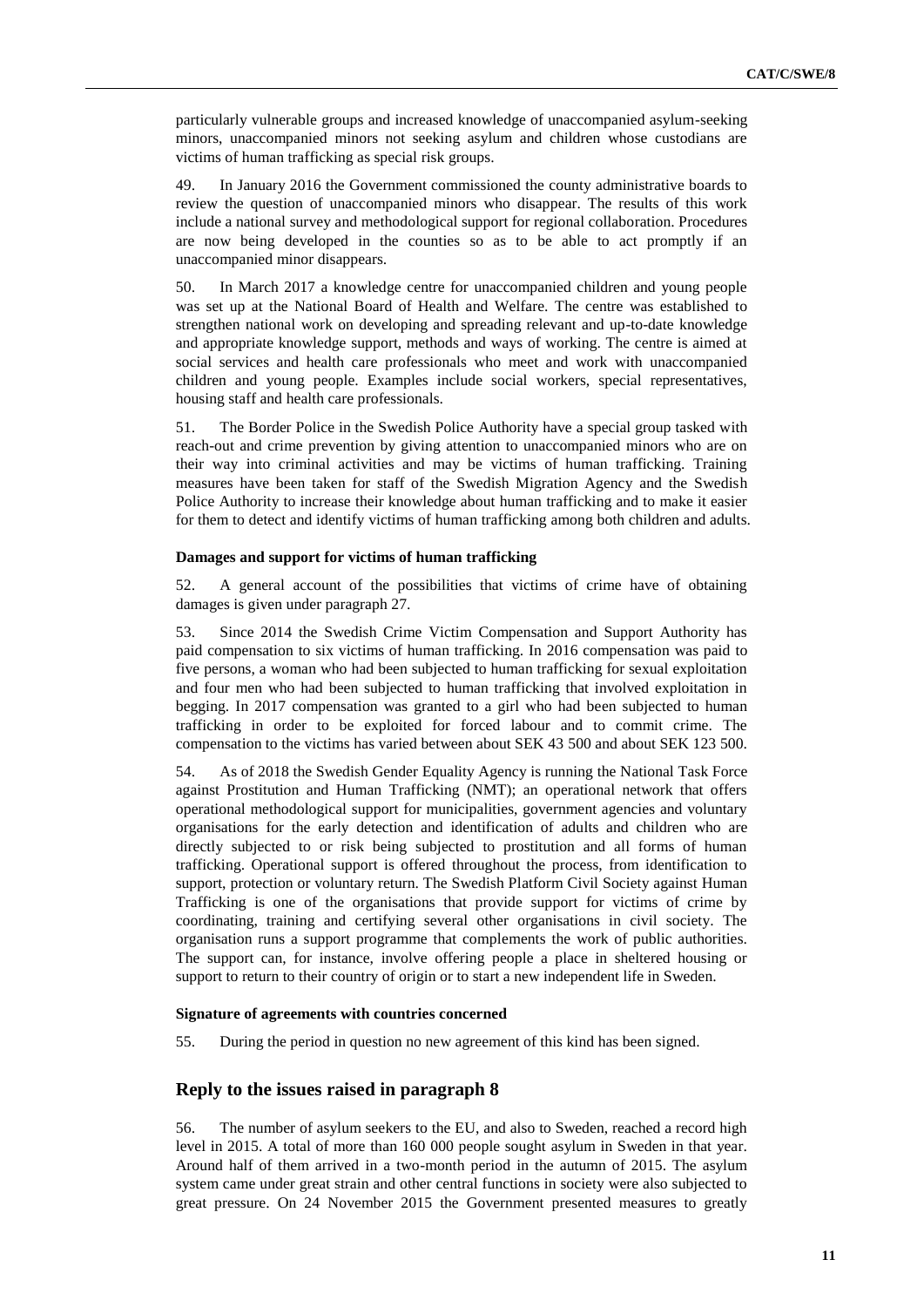reduce the number of asylum seekers while improving reception and introduction capacity. One of the measures is the temporary law (2016:752) that adapts Swedish regulations to the minimum level under EU law and international conventions. The adaptation of the regulatory framework was judged to be necessary in order to motivate more asylum seekers to choose to seek asylum in other Member States and to achieve a more even distribution of asylum seekers in the EU. The law entered into force on 20 July 2016 and applies for three years.

57. The Geneva Convention and the Convention against Torture and Other Cruel, Inhuman or Degrading Treatment or Punishment have been incorporated into Swedish law through the provisions on refugee status, persons eligible for subsidiary protection and impediments to enforcement of refusal of entry and expulsion in the Aliens Act (2005:716). The definition of persons eligible for subsidiary protection corresponds in all essential respects to the definition in the EU's recast Qualification Directive<sup>5</sup> and its background is to be found in the Convention against Torture and the European Convention for the Protection of Human Rights and Fundamental Freedoms (the European Convention). The temporary law does not entail any changes in the provisions of the Aliens Act on the meaning of refugee status and status as a person eligible for subsidiary protection in relation to relevant UN Conventions and the European Convention. Individuals who are to be regarded as refugees or persons eligible for subsidiary protection are still entitled to residence permits in Sweden. In addition, the prohibition in the Aliens Act on the enforcement of refusal-ofentry and expulsion orders when there is a risk of the death penalty, corporal punishment, torture or other inhuman or degrading treatment or punishment remains in place.

58. Under the law concerned, refugees and persons eligible for subsidiary protection are granted temporary residence permits. The exception is resettled persons – quota refugees– who are still granted permanent residence permits. The law limits the possibilities of family member immigration for persons in need of protection with temporary residence permits and tightens the maintenance requirement for family member immigration. However, a residence permit on the ground of family ties shall still be granted to an alien who is not in Sweden if a decision to refuse a residence permit would be contrary to a Swedish commitment under a convention.

59. During the period when the temporary law is in force it is not possible to grant residence permits to individuals who are persons otherwise in need of protection, which is a category of protection in the Aliens Act that does not have a basis in EU law or other international background. The number of asylum seekers granted residence permits as persons otherwise in need of protection is very low, which may be due to partial overlap between the provisions on persons eligible for subsidiary protection and persons otherwise in need of protection.

60. Under the law residence permits on the ground of exceptionally or particularly distressing circumstances may only be granted if it would be contrary to a Swedish commitment under a convention to refuse entry to or expel the alien. The granting of a residence permit under this provision is only considered in cases where a residence permit cannot be granted on any other grounds.

61. A permanent residence permit may be granted to an alien who is able to support themselves through employment or business activities when their temporary residence permit is to be renewed. In certain cases, a permanent residence permit may also be granted to a child with a long-term health impairment. The legislative history of the temporary law mentions torture injuries as examples of impaired health.

<sup>5</sup> Directive 2011/95/EU of the European Parliament and of the Council of 13 December 2011 on standards for the qualification of third-country nationals or stateless persons as beneficiaries of international protection, for a uniform status for refugees or for persons eligible for subsidiary protection, and for the content of the protection granted.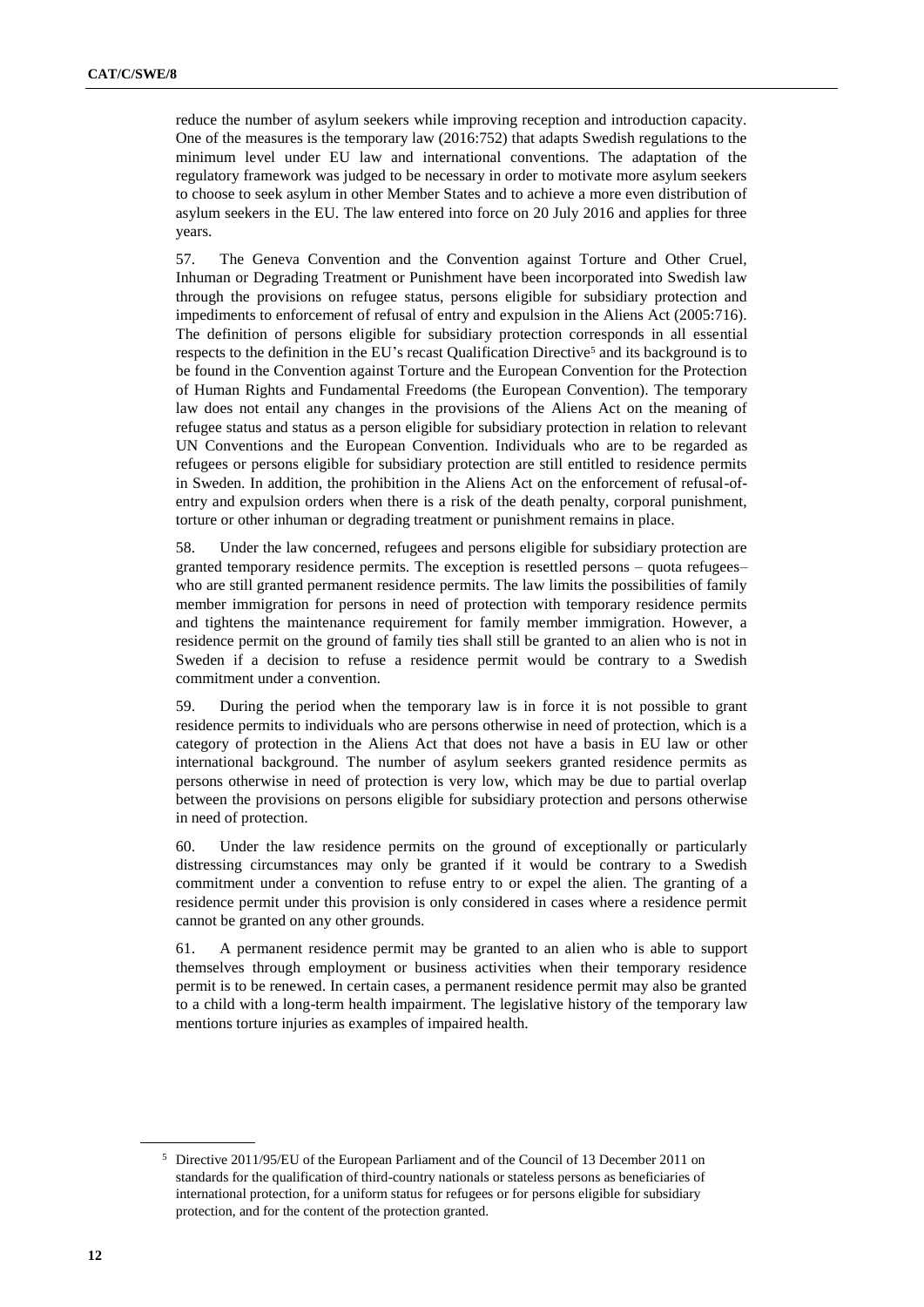62. The statistics asked for on asylum applications and other matters are given in Annex 3. The Swedish Migration Agency does not report statistics of the stated asylum grounds. Information of that kind is particularly sensitive personal data. The Aliens Data Act (2016:27) and the Aliens Data Ordinance (2016:30) limit the handling of such data in order to protect individuals.

63. In all, Sweden received an unusually large number of asylum applications in the reporting period. A total of around 178 000 asylum seekers were granted residence permits in the period January 2014–June 2018. Many of those granted residence permits in Sweden in recent years have moved from countries with armed conflicts and/or countries with a difficult human rights situation. Of the 178 000 asylum seekers granted residence permits, some 103 000 have been given residence permits because they are to be regarded as persons eligible for subsidiary protection. The term *person eligible for subsidiary protection* means an alien who, while not a refugee, is outside the country of which the alien is a citizen because there is a well-founded reason to assume that on returning to their country of origin, the alien would run the risk of the death penalty or being subjected to corporal punishment, torture or other inhuman or degrading treatment or punishment, or would as a civilian run a serious and personal risk of harm due to indiscriminate violence because of an external or internal armed conflict.

64. It should be mentioned that, in addition to the number of asylum seekers granted residence permits, Sweden also receives quota refugees. The number of persons resettled in Sweden has increased from 1 900 in 2016 to 3 400 in 2017, and to 5 000 as of 2018.

### **Handbook on Migration**

65. The Swedish Migration Agency's internal handbook contains a chapter on asylum cases in which torture is referred to. The relevant provisions of the Aliens Act are described and the main lines of the central conventions are presented; this includes the Convention against Torture, whose content is reflected in the Aliens Act. The handbook also contains accounts of the definitions of torture and inhuman treatment and what the terms burden of proof and 'ex officio' principle mean. Case law on matters including the enquiry responsibility is described and the chapter also contains issues concerning children, posttraumatic stress disorder (PTSD) and the role of perpetrators.

66. An instruction on the Swedish Migration Agency's standard for documentation of special needs from 2017 (I-78/2017) draws attention to the special needs that vulnerable persons may have and the responsibility of the Swedish Migration Agency to respond to these needs. References are made to sources including Article 21 of the EU's Reception Directive<sup>6</sup> and recital 29 of the EU's Asylum Procedures Directive.<sup>7</sup> As an example, it is stated that if a person already states during their application conversation/interview that they have been subjected to torture, a longer period can be allocated to the asylum investigation. A torture injury investigation can be ordered if needed. In the event of health problems the applicant can be referred to health care.

### **Legal position papers etc.**

67. In order to establish uniform and consistent application of the law the Swedish Migration Agency produces legal position papers. They take the form of general recommendations on the application of laws and ordinances in the Swedish Migration Agency's area of operations. The documents are published in the Swedish Migration Agency's legal and country information system called Lifos. The Swedish Migration Agency has published a Legal position paper regarding medical investigations of injuries cited after torture or other treatment constituting grounds for protection (RCI 20/2012). The

<sup>6</sup> Directive 2013/33/EU of the European Parliament and of the Council of 26 June 2013 laying down standards for the reception of applicants for international protection (recast).

<sup>7</sup> Directive 2013/32/EU of the European Parliament and of the Council of 26 June 2013 on common procedures for granting and withdrawing international protection.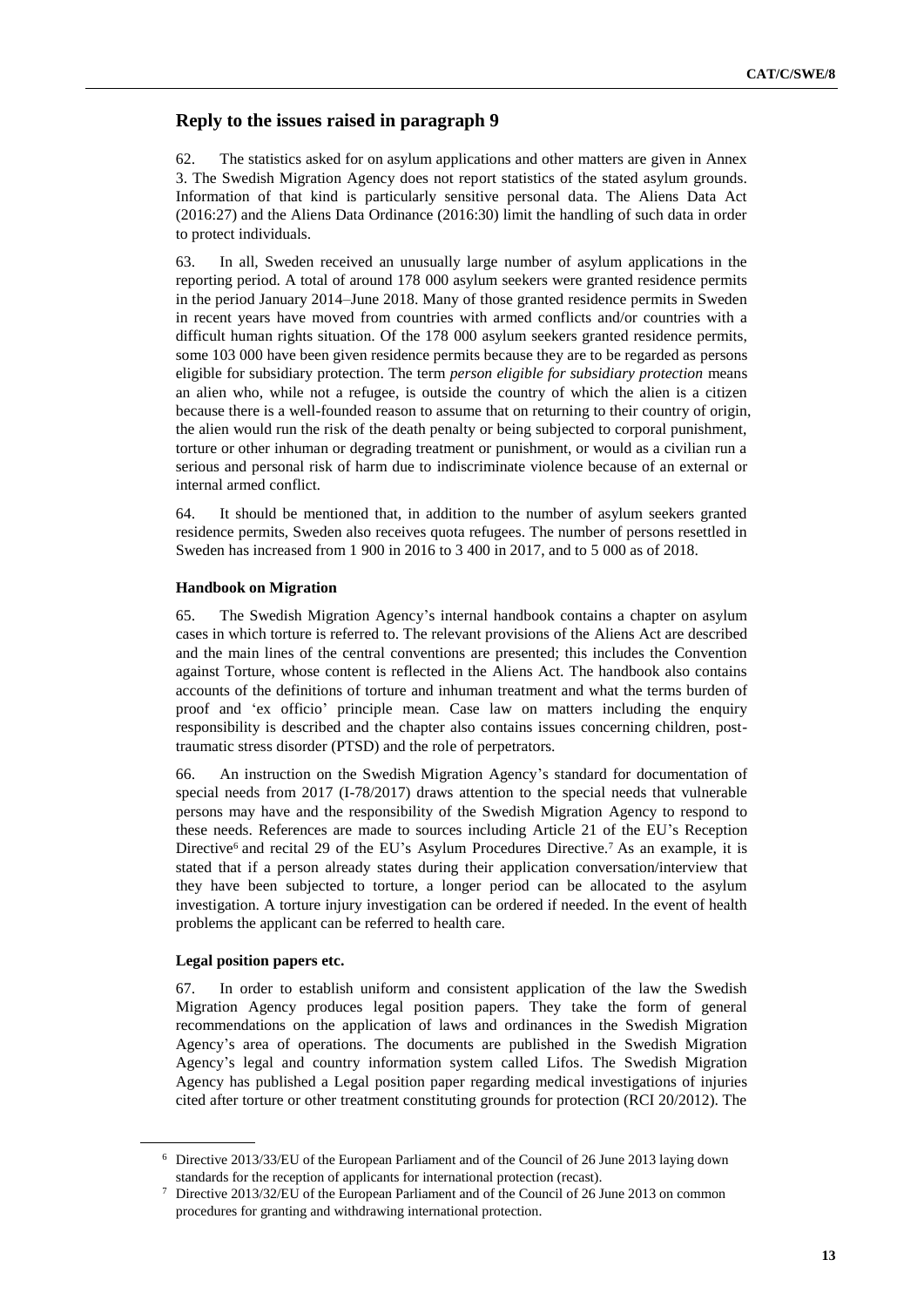position paper states that a person who refers to injuries after torture or other treatment constituting grounds for protection and presents certificates indicating that they may have been subjected to such treatment should be granted a further examination of his or her injuries at state expense. The European Court of Human Rights has established that the investigating authority has such a responsibility to carry out an investigation, and this is also stated in national case law from the Migration Court of Appeal.

68. The question of torture is also raised in the Legal position paper regarding state of health and possibilities of obtaining health care as grounds for residence permits for children and families with children focusing particularly on devitalised children (SR 21/2018). The Legal position paper regarding investigation and assessment of persecution on grounds of gender regarding women (SR 26/2017) states that rape may occur as a method of torture against both men and women and is therefore not a gender-specific method of torture.

69. Quite a number of country of origin reports about asylum seekers' countries of origin describe the occurrence of torture. Country of origin reports are also published in Lifos.

### **Training**

70. Several of the Swedish Migration Agency's internal training courses raise torture issues and particularly vulnerable persons. These courses include online training on Human trafficking and on Honour-related violence and oppression. The Swedish Migration Agency also offers training as part of the European Asylum Support Offices Training Curriculum. A couple of these trainings pick up issues concerning torture or particularly vulnerable persons in various ways; for instance, the Evidence Assessment training looks at how to use experts and medical evidence as well as the impact of torture on the evaluation of evidence. The Interviewing Vulnerable Persons training looks, for instance, at signals and signs of vulnerability and symptoms of traumatisation that can be expressed in different ways in different individuals. In addition, Agency staff have access to a tool developed by the European Asylum Support Office that is intended to provide support in identifying persons with special needs, the EASO Tool for Identification of Persons with Special Needs.

### **Asylum procedure**

71. The Swedish Migration Agency makes decisions regarding applications for residence permits, including asylum applications, and decisions on refusal of entry or expulsion (but not expulsion on account of a criminal offence). The order of the Swedish Migration Agency can be appealed to one of the four migration courts. The order of a migration court can be appealed to the Migration Court of Appeal (Administrative Court of Appeal in Stockholm) where leave to appeal is required for a substantive ruling. The rulings of the Migration Court of Appeal are case law. The rulings of the Migration Court of Appeal are available in Lifos. It also contains rulings from, for instance, the Committee against Torture together with the Swedish Migration Agency's comments.

72. Statistics concerning appeals in asylum cases and their outcomes are given in Annex 3 to the report.

### **Reply to the issues raised in paragraph 10**

73. During the reporting period there have been no extradition cases in which diplomatic guarantees have been cited. In cases where an extradition is contrary to Article 3 of the European Convention or Section 7 of the Extradition for Criminal Offences Act (1957:668), this is an impediment to extradition under applicable Swedish law and the request is therefore refused by Sweden.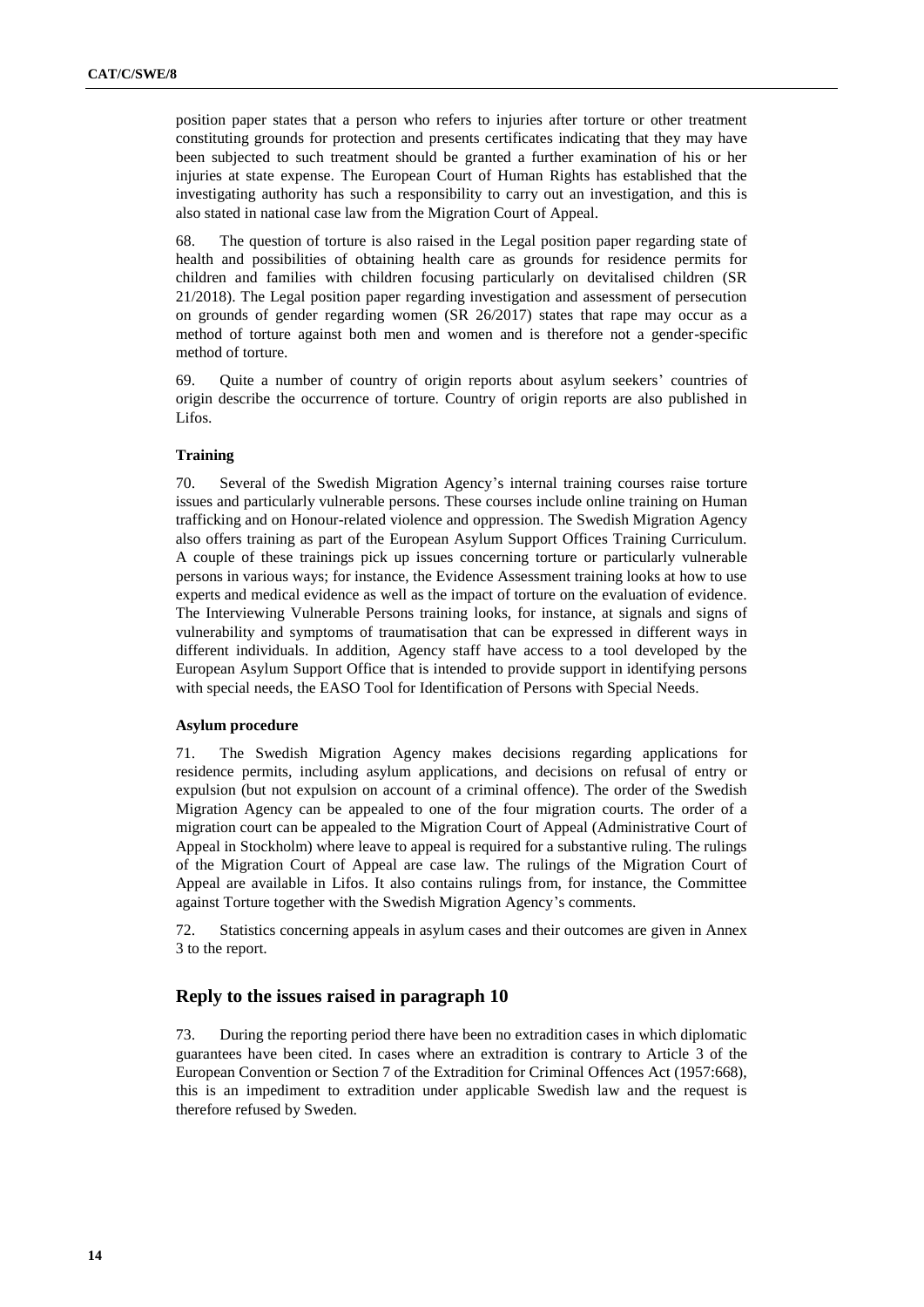74. The following conventions/agreements are the main ones used in extradition cooperation between Sweden and other states:

- Council Framework Decision of 13 June 2002 on the European arrest warrant and the surrender procedures between Member States;
- Convention of 15 December 2005 on the Surrender Procedures for Criminal Offences between the Nordic Countries (the Nordic Arrest Warrant);
- European Convention on Extradition of 13 December 1957;
- UN Convention of 20 December 1988 against Illicit Traffic in Narcotic Drugs and Psychotropic Substances;
- UN Convention of 15 December 1997 for the Suppression of Terrorist Bombings;
- UN Convention of 9 December 1999 for the Suppression of the Financing of Terrorism;
- United Nations Convention on 15 November 2000 against Transnational Organised Crime (Palermo Convention);
- United Nations Convention of 31 October 2003 against Corruption;
- Bilateral agreements on extradition between Sweden and Australia, the United States and Canada.

75. The type of offence that falls within the definition of crimes of torture is covered by these agreements. Extradition can therefore take place pursuant to these agreements on account of such crimes.

### **Reply to the issues raised in paragraph 13**

76. The following conventions/agreements on mutual legal assistance in criminal matters are the main ones used in cooperation between Sweden and other states:

- Directive 2014/41/EU of the European Parliament and of the Council of 3 April 2014 regarding the European Investigation Order in criminal matters (applied between EU Member States);
- European Convention of 20 April 1959 on Mutual Legal Assistance in Criminal Matters;
- UN Convention of 20 December 1988 against Illicit Traffic in Narcotic Drugs and Psychotropic Substances;
- UN Convention of 15 December 1997 for the Suppression of Terrorist Bombings;
- UN Convention of 9 December 1999 for the Suppression of the Financing of Terrorism;
- United Nations Convention on 15 November 2000 against Transnational Organised Crime (Palermo Convention);
- United Nations Convention of 31 October 2003 against Corruption;
- Bilateral agreements on mutual legal assistance in criminal matters with Australia, Ecuador, the United States, Japan and Canada.

77. There is extensive international cooperation under these agreements within which evidence is gathered in cases where offences have been committed abroad. However, it is not possible to say to what extent evidence transmitted in accordance with these agreements has then been used in prosecutions regarding crimes of torture since there are no statistics about this.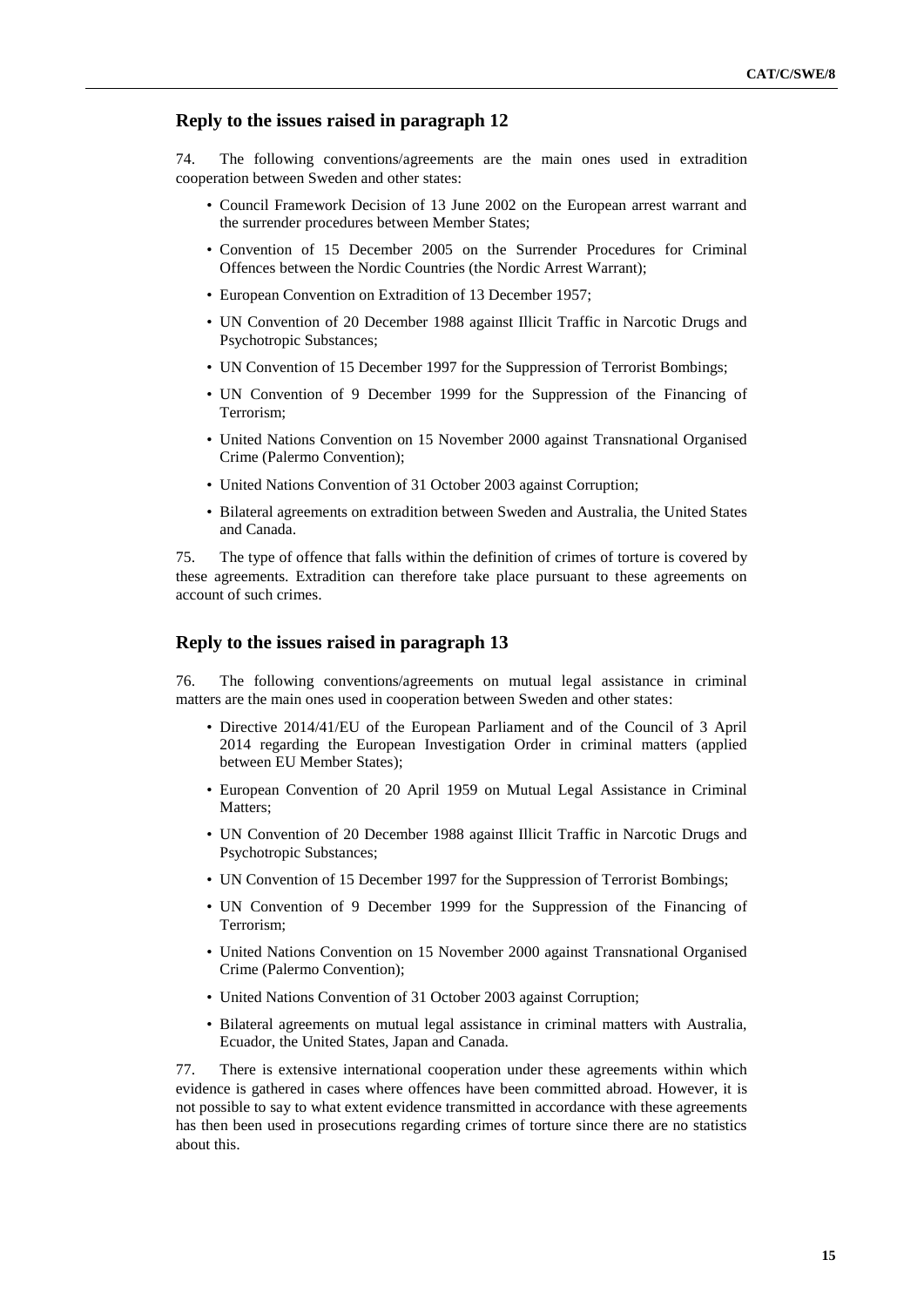78. As stated in previous reports, Sweden places great value on the staff of law enforcement authorities being given training in human rights. See also paragraph 31.

### **Swedish Police Authority**

79. The basic police training contains course components on Sweden's commitments under international instruments and these components impart knowledge about the content of the Convention against Torture. After completing this part of their programme police students should be able to:

- Explain the mandate and role of the police in Swedish society;
- Describe the foundations of democracy and the organisation of a state governed by the rule of law, both in Sweden and internationally; and
- Give an account of and explain the role played by human rights in police work.

80. The training of custody suite guards also covers the relevant law, *inter alia* regarding discrimination and human rights. During their training they are also informed of the limits that apply to the performance of their duties, and that they may be held to account if they exceed them. Further training is required for custody suite guards within five years of the completion of their basic training. It includes a revision of matters concerning human rights.

81. The Swedish Police Authority conducts an evaluation at the end of each training course. The result of the evaluation is then taken into account ahead of future runs of the course. A dialogue is always under way in the Swedish Police Authority about the central role of human rights in police work.

### **Swedish Prison and Probation Service**

82. All permanently employed prison officers who work with people deprived of their liberty in remand prisons and prisons complete a basic training course of twenty weeks. This training deepens participants' knowledge of human rights, in part through studies of how the Swedish Prison and Probation Service's regulatory framework is affected by international declarations and conventions regarding human rights. One important part of their training is reflection and dialogue on the basis of the participants' own experiences, the principles of the equal value of all people and the responsibility of the state and government to protect the rights of individuals deprived of their liberty. Other training provided by the Swedish Prison and Probation Service contains a human rights perspective. All prison officers are trained in self-defence and their legal powers; one important part of this training is respect for human rights and the limits that apply to the use of violence.

83. The Service's internal supervision work includes some follow-up of this training. This supervision, which focuses on compliance with regulations, can identify needs of further professional development to ensure that staff work in a legally secure way.

# **Swedish Coast Guard**

84. The basic training completed by all Coast Guard officers contains a training block called Equal treatment and diversity that includes the European Human Rights Convention. There is also a block on border and document checks that also includes human rights in connection with discussion of different measures etc.

85. Ahead of the Coast Guard's first seaborne Frontex mission in the Mediterranean a special training session on human rights was organised for the employees. Ahead of other international missions, questions concerning human rights have been included in the review of the practical implementation of the mission.

86. Training courses held are evaluated by course participants and the results of the evaluation are then taken into account in the design of future training provided.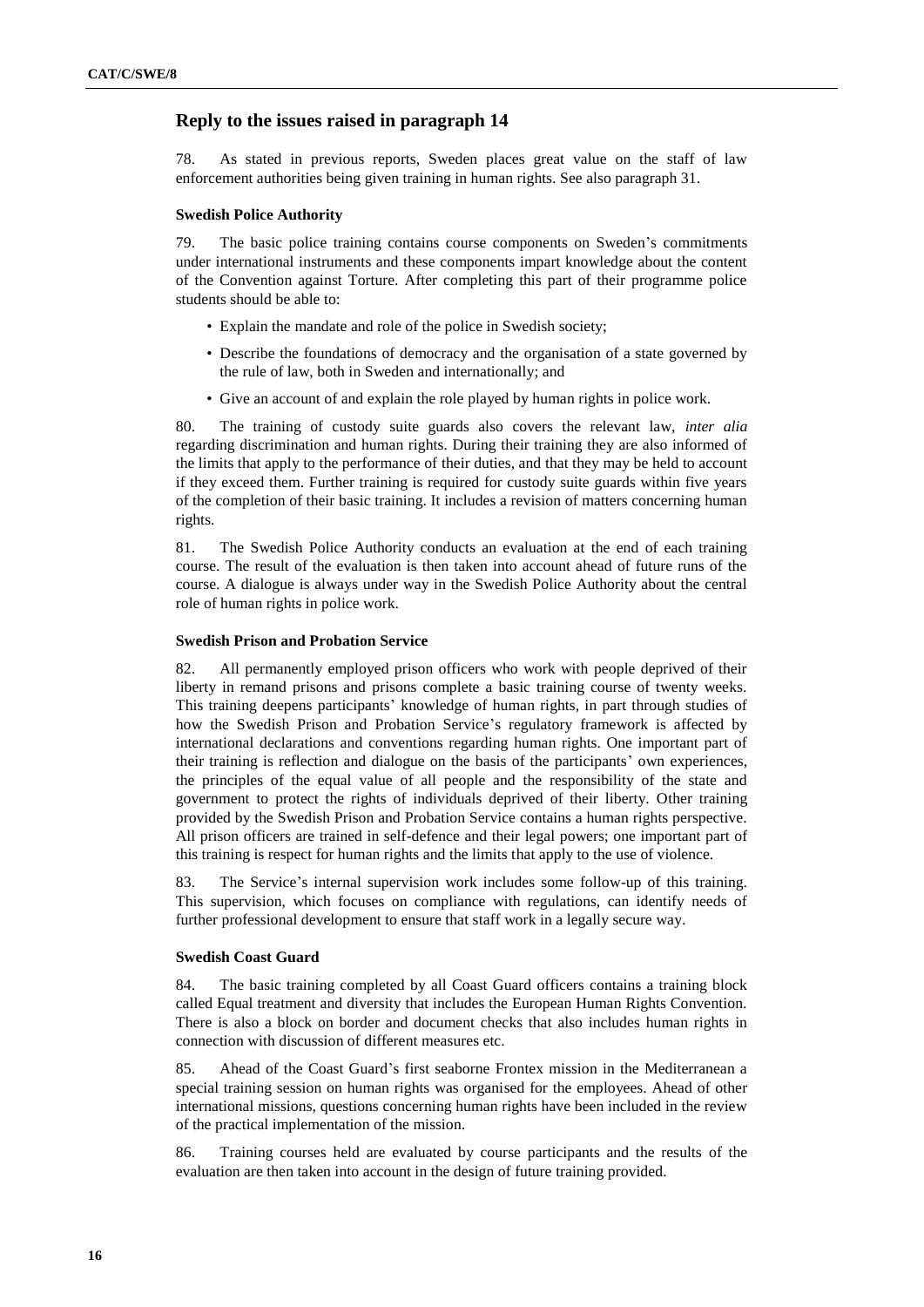87. All persons deprived of their liberty have access to staff with health care training. Any physical injuries have to be documented at the initial health examination.

88. Swedish prosecutors and judges do not come into contact with persons deprived of their liberty in such a way that they are able to examine and document traces of torture or torture injuries. The assessment of whether a deprivation of liberty is to continue takes account of the physical and mental state of the person deprived of their liberty.

89. Sweden is one of the countries that receive the most refugees with torture injuries. This means that there is a great need for knowledge in detecting, diagnosing and treating torture injuries among people who have sought asylum or have recently been given a residence permit. In 2015 the Swedish National Board of Health and Welfare published knowledge support for primary care that is intended to provide support for professionals in primary care in detecting, diagnosing and treating mental ill health among asylum seeking refugees and other migrants who may have experienced war, violence and abuse. The part of the knowledge support that deals with torture highlights the Convention against Torture's ban on torture as well as the obligation for States Parties to examine the physical and mental health of victims in cases where torture is suspected. It states that it can be difficult for health care staff to identify a traumatised patient in the course of a short consultation, but that the use of a questionnaire can assist both the patient and the person providing treatment. The knowledge support refers to the Istanbul Protocol as a manual for medical and legal investigations and the documentation of torture injuries. More information about the treatment and health of persons who have been subjected to torture is given in the reply to paragraph 27.

# **Reply to the issues raised in paragraph 16**

90. The regulatory framework and procedures of both the Swedish Police Authority and the Swedish Prison and Probation Service are under continuous review and are amended as required. A few topical examples are given below.

91. The Swedish Police Authority has recently produced a Custody suite handbook that brings together the provisions that regulate custody suite operations. The purpose of the handbook is to provide support in this work and to establish methods and procedures to enable custody suite operations to be conducted in a uniform and legally secure way throughout the Authority. The handbook sets out the relevant legal regulations and in some cases it also reproduces statements from their legislative history and case law in the area. The handbook also sets out the procedures that should be followed to ensure that uniformity is achieved in this area in the Swedish Police Authority. As well as providing support in day-to-day operations the handbook will also be used in the training of custody suite staff. In spring 2018 a training course was held for all police regions in order to implement the handbook and introduce staff to its use. The Custody suite handbook is updated at least once a year.

92. The pilot project called *I förvaringsrum, In detention space*, (electronic surveillance as a supplement to physical supervision) is part of broader efforts to improve the work environment, security and protection of staff and prisoners. The basis for it is that prisoners sometimes block the window of their custody suite cell and this means that the custody suite staff's possibilities of ocular supervision are restricted and that it is difficult to assess the condition of the prisoner. It also involves an elevated risk when staff enter the cell to perform supervision. So there are both work environment and security reasons for electronic surveillance as a supplement to physical supervision. The main purpose is to save lives. Several measures concerning suicide prevention work are described in our reply to paragraph 20.

93. The Internal Audit of the Swedish Police Authority has audited supervision of the Authority's custody suite operations. The audit report makes several recommendations and, on account of them, the Swedish Police Authority is reviewing the possibility of introducing *a national digital* custody suite register among other things. At present the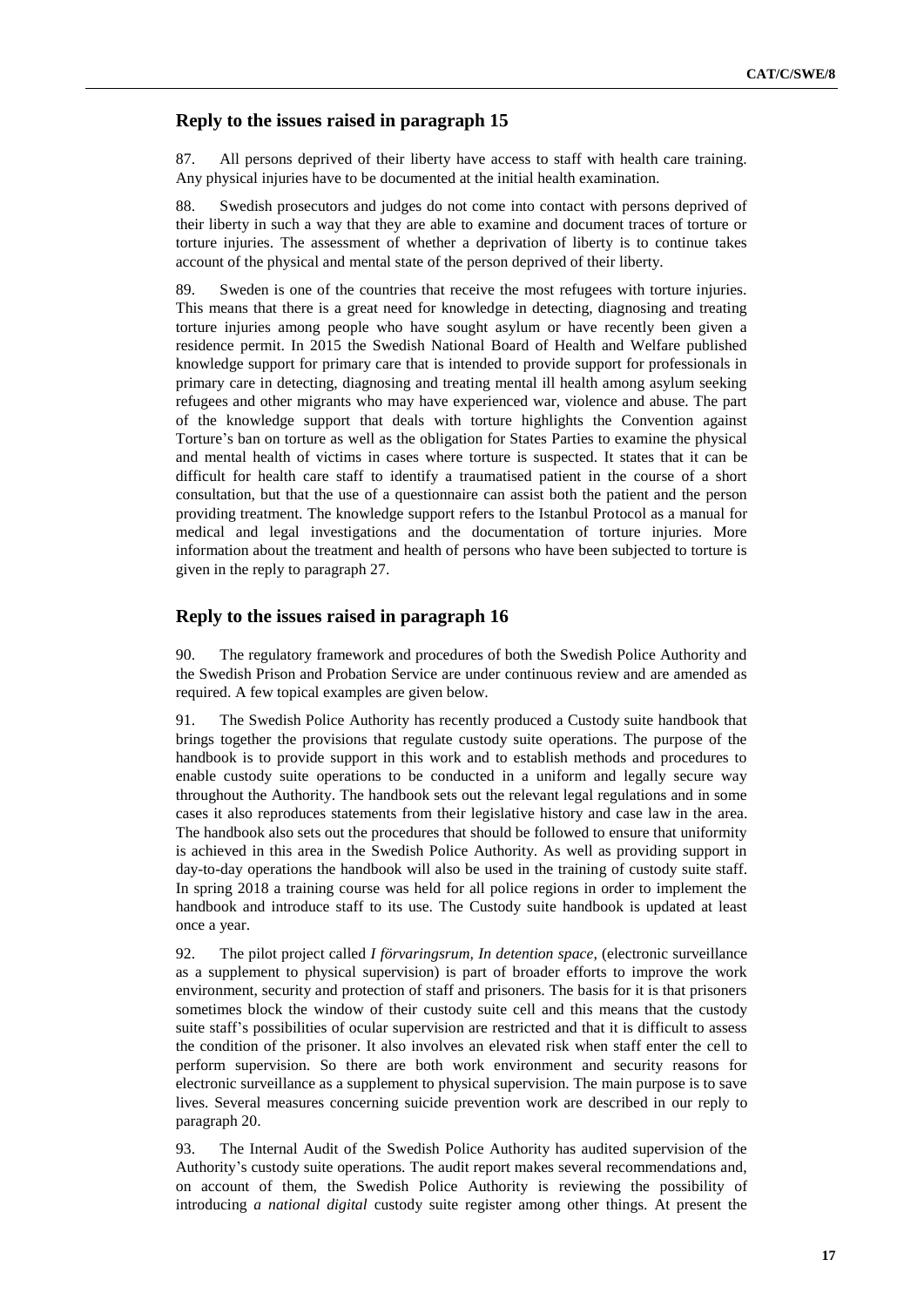Swedish Police Authority has no possibility of digital case management regarding persons being held in custody suites. In addition to reducing the workload of staff, digital management is also expected to result in more legally secure and effective supervision of persons being held in custody suites.

94. A custody suite network consisting of representatives from all police regions has been set up to jointly identify improvement areas and deal with them. The network also contributes statistics and assists in communicating and implementing changes decided in custody suite operations.

95. Work is also under way in the Swedish Police Authority to introduce national uniform self-inspection and supervision for custody suite operations in order to ensure compliance with regulations and legal security for persons deprived of their liberty.

96. The Swedish Prison and Probation Service has set up a supervision section that inspects compliance with regulations, quality and effectiveness in a single area of operations at a time in order to ensure effective and continuous supervision of the Service's operations. Each year the supervision section carries out a number of inspections of prisons and remand prisons.

97. At a general level both the Swedish Police Authority and the Swedish Prison and Probation Service are continuously being reviewed by the Parliamentary Ombudsmen. Their task is to ensure that public authorities and their staff comply with the laws and other statutes governing their actions and that public activities do not infringe the fundamental rights and freedoms of citizens. The Swedish Police Authority and the Swedish Prison and Probation Service are also reviewed by the Chancellor of Justice. The supervision by the Chancellor for Justice is intended to check compliance with laws and other statues.

# **Reply to the issues raised in paragraph 17**

98. Tables 4–9 present the statistics available about persons admitted to prisons, persons deprived of their liberty admitted to remand prisons and the occupancy rate in remand prisons and prisons in the period since the previous report was made.

| Men<br>4 0 7 4<br>4 0 6 4<br>3 9 6 1 | 3898 |
|--------------------------------------|------|
|                                      |      |
| 228<br>245<br>270<br>Women           | 250  |
| 2014<br>2015<br>2016<br>Sex          | 2017 |

**Persons admitted to prisons on 1 October 2014–2017, disaggregated by sex**

*Source*: Swedish Prison and Probation Service.

Table 5

Table 4

|  |  |  | Persons admitted to prisons on 1 October 2014–2017, disaggregated by age |
|--|--|--|--------------------------------------------------------------------------|
|--|--|--|--------------------------------------------------------------------------|

| Age             | 2014 | 2015 | 2016 | 2017 |
|-----------------|------|------|------|------|
| $15-19$ years   | 40   | 57   | 49   | 58   |
| $20 - 24$ years | 617  | 642  | 597  | 642  |
| $25-29$ years   | 788  | 734  | 772  | 808  |
| $30 - 34$ years | 665  | 687  | 630  | 673  |
| $35 - 39$ years | 565  | 565  | 567  | 488  |
| $40-44$ years   | 467  | 486  | 471  | 421  |
| $45 - 49$ years | 405  | 376  | 359  | 359  |
| $50 - 54$ years | 328  | 316  | 323  | 292  |
| $55 - 59$ years | 194  | 2017 | 228  | 170  |
|                 |      |      |      |      |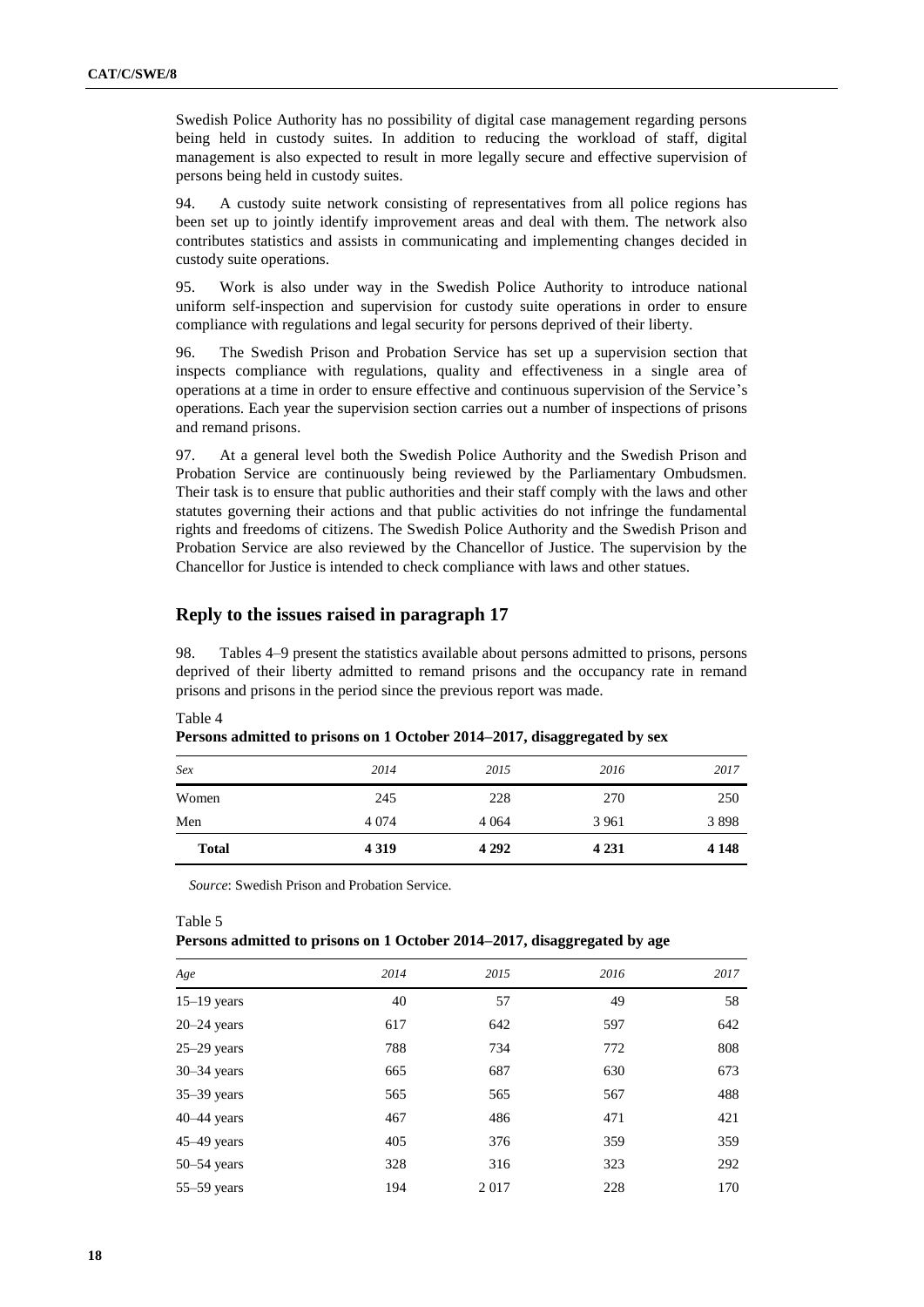| <b>Total</b>       | 4 3 1 9 | 4 2 9 2 | 4 2 3 1 | 4 1 4 8 |
|--------------------|---------|---------|---------|---------|
| 65 years and older | 112     | 91      | 114     | 120     |
| $60-64$ years      | 138     | 121     | 121     | 117     |
| Age                | 2014    | 2015    | 2016    | 2017    |

*Source*: Swedish Prison and Probation Service.

Table 6

### **Persons admitted to prisons on 1 October 2014–2017, disaggregated by nationality**

| Nationality                                           | 2014    | 2015           | 2016    | 2017    |
|-------------------------------------------------------|---------|----------------|---------|---------|
| Sweden                                                | 2995    | 2967           | 2957    | 2 9 0 8 |
| Nordic region                                         | 134     | 134            | 109     | 104     |
| Europe (excl. Nordic region)                          | 481     | 478            | 450     | 410     |
| Africa                                                | 221     | 237            | 267     | 221     |
| Asia                                                  | 256     | 243            | 219     | 277     |
| North America                                         | 17      | 15             | 23      | 21      |
| South America                                         | 38      | 41             | 38      | 33      |
| Oceania                                               | 1       | $\overline{0}$ | 1       | 2       |
| Country no longer<br>exists/Stateless/Unknown country | 176     | 177            | 167     | 172     |
| <b>Total</b>                                          | 4 3 1 9 | 4 2 9 2        | 4 2 3 1 | 4 1 4 8 |

*Source*: Swedish Prison and Probation Service.

# Table 7

# **Persons deprived of their liberty admitted to remand prisons on 1 October 2014–2017 disaggregated by sex**

| Sex          | 2014  | 2015    | 2016  | 2017    |
|--------------|-------|---------|-------|---------|
| Women        | 88    | 99      | 76    | 98      |
| Men          | 1 400 | 1 300   | 1 351 | 1467    |
| <b>Total</b> | 1488  | 1 3 9 9 | 1427  | 1 5 6 5 |

*Source*: Swedish Prison and Probation Service.

# Table 8

### **Occupancy rate of regular prison places 2014–2017**

|                | 2014 | 2015 | 2016 | 2017 |
|----------------|------|------|------|------|
| Occupancy rate | 85%  | 87%  | 89%  | 91%  |

*Source*: Swedish Prison and Probation Service.

#### Table 9

### **Occupancy rate of regular remand prison places 2014–2017**

|                | 2014 | 2015 | 2016 | 2017 |
|----------------|------|------|------|------|
| Occupancy rate | 84%  | 79%  | 85%  | 87%  |

*Source*: Swedish Prison and Probation Service.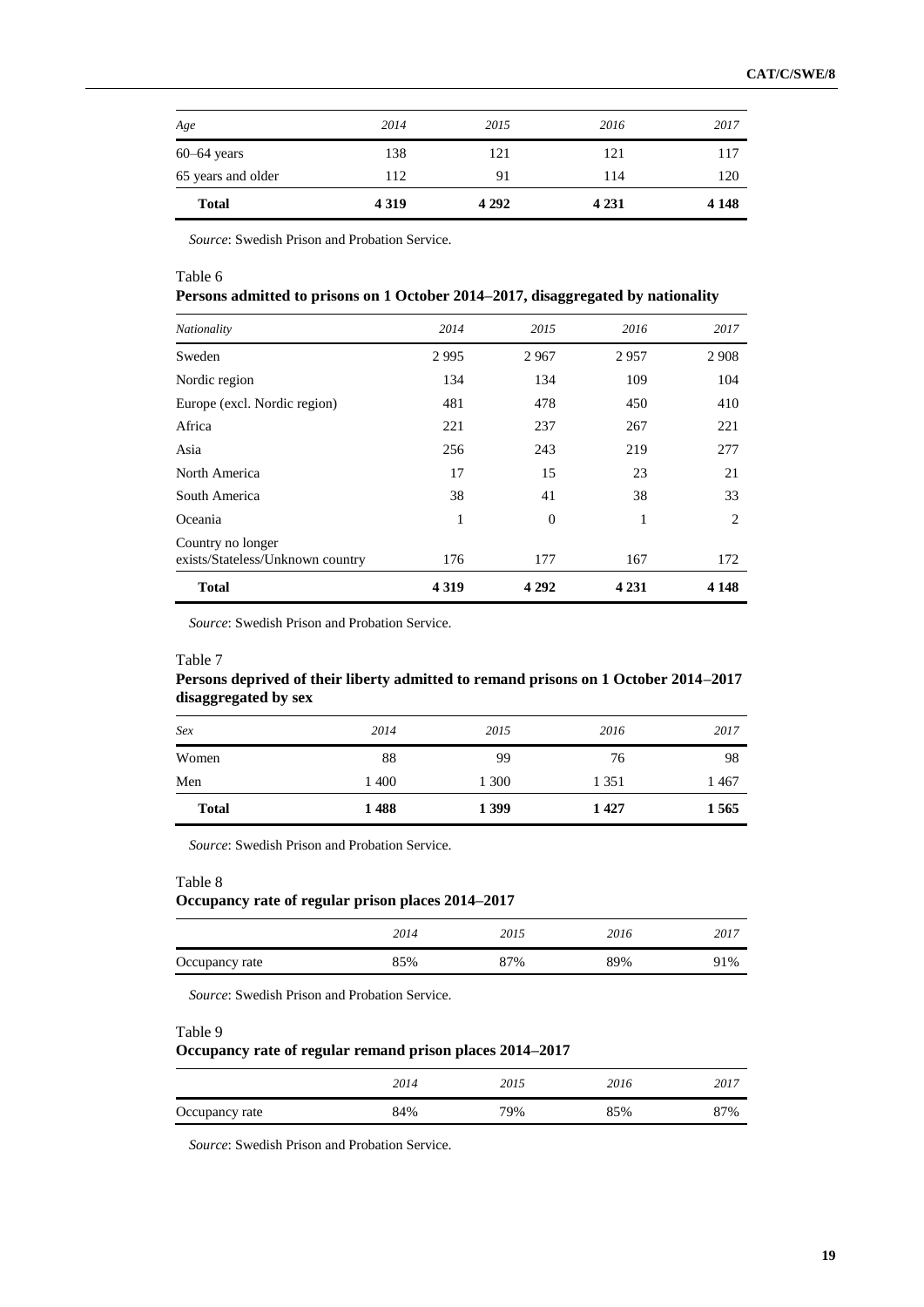#### **Dental care in certain remand prisons**

99. Under the Swedish Prison and Probation Service's Regulations and general advice for remand prisons (KVFS 2011:2) a remand prisoner has the right to see a dentist if the need is of an acute nature. Acute nature means relief of a pain condition caused by caries damage, loss of a filling, a trauma or an acute infection from a tooth, jaw, tooth socket or oral mucous membrane. If the prisoner lacks the economic resources necessary, the Swedish Prison and Probation Service can make a grant for such care.

100. The North Regional Office (Falun Remand Prison) has provided the following information. A prisoner who needs to see a dentist writes a request to the director of the remand prison, who approves or refuses the prisoner's request based on the prisoner's needs. In case the request is approved, Falun Remand Prison contacts the dentist. The dentist on call in Falun can be either the public dental service or a private dentist.

101. The following information has been received from the South Regional Office (Malmö Remand Prison). Applications for dental care are considered on a daily basis and transportation to a dentist is available every day. It can, to some extent, be difficult for staff of the Swedish Prison and Probation Service to determine what is a need of an acute nature. The dentist does not make any distinction as to whether or not the care is acute; once the patient has come to the dentist, the measure for which the prisoner has sought dental care is performed. Dentists in the Swedish Prison and Probation Service are contracted and have their own practices. They have a responsibility for maintaining good quality in the dental care they provide and for following the rules that apply to dental care.

102. The East Regional Office (Växjö Remand Prison) has stated the following. The assessment of whether the need for dental care is acute is made by the duty commander or, when relevant, by the director of the remand prison following submission of a request by the prisoner. If this is the case, the Public Dental Service is contacted for a treatment appointment the same day or as soon as one of the clinics in Växjö is able to see them. In general, the transport takes place within 24 hours of the approval of a request for acute dental care.

# **Reply to the issues raised in paragraphs 18 and 19**

103. Combined replies to the issues raised in paragraphs 18 and 19 regarding periods of pretrial detention and restrictions are given below.

104. The Swedish Prison and Probation Service draws on the Nelson Mandela Rules, as well as on other sets of international regulations, in its basic training of all staff. They are also used as guidelines for the Swedish Prison and Probation Service's rules of procedure and its other internal regulatory framework in the form of regulations and general advice, guidelines, policies, strategies, plans, handbooks and instructions. These documents state how the Swedish Prison and Probation Service is to conduct its operations in accordance with the applicable law and in an effective and secure way.

105. In the Budget Bills in recent years the Government has repeatedly stressed the need to reduce the use of pretrial detention and restrictions and the importance of taking measures to counter the isolation that this leads to on many occasions.

106. In the Swedish Prosecution Authority's appropriation directions for budget year 2018 the Government has commissioned the Authority to report what measures have been taken in cooperation with the Swedish Prison and Probation Service in order to contribute to less isolation in pretrial detention. The report is to set out what further work is planned in the area. The results are to be reported in conjunction with the Service's annual report.

107. In October 2018 the Swedish Prosecution Authority and the Swedish Prison and Probation Service presented a report commissioned by the Government about how the statistics can be developed so as to be able to follow periods of pretrial detention and the use of restrictions in a clearer way over time. The objective is to put in place recurring, systematic reporting of quality-assured data regarding the aggregate period of pretrial detention and restrictions issued. In their report the Swedish Prosecution Authority and the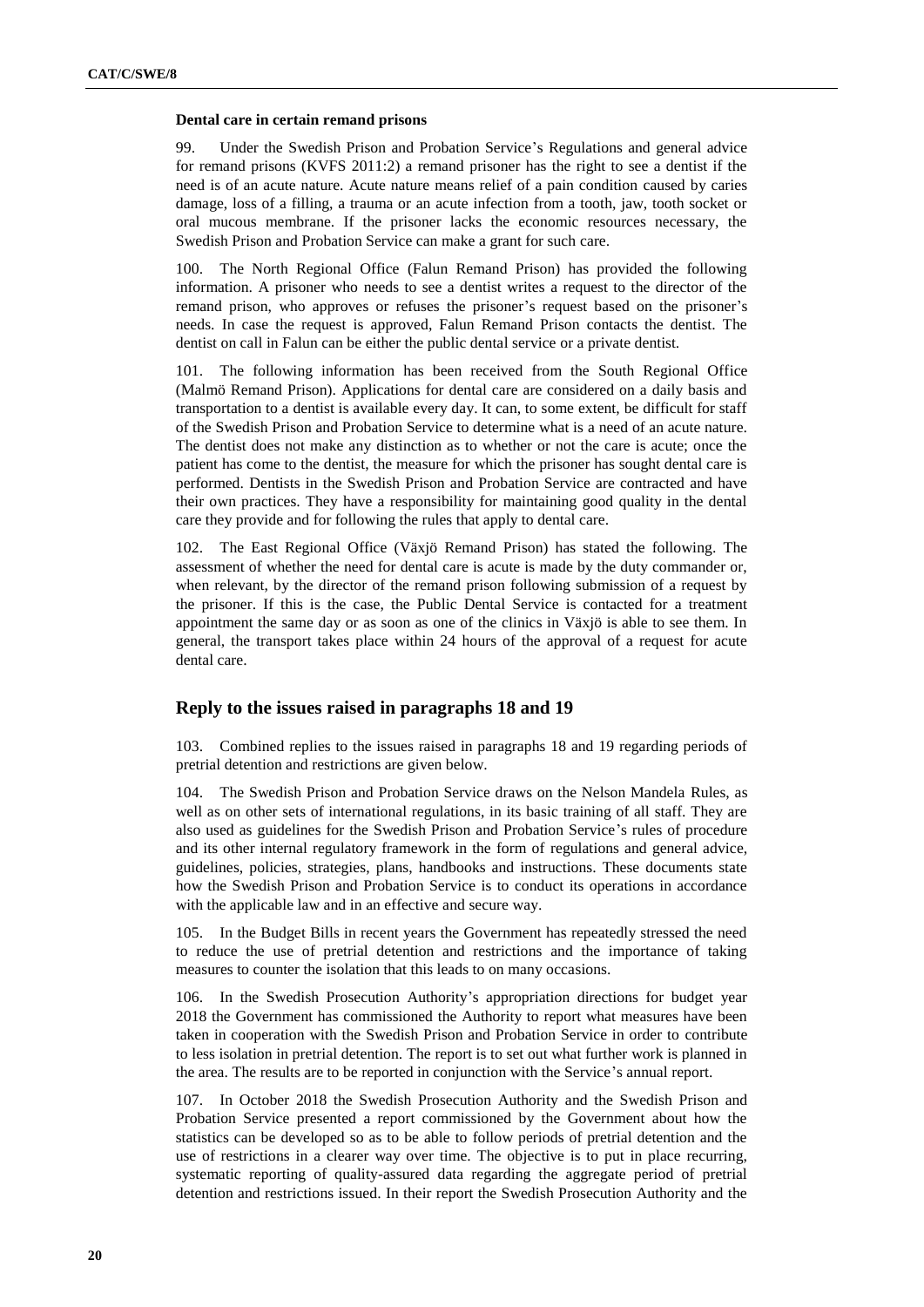Swedish Prison and Probation Service also describe a procedure that permits more detailed monitoring of restrictions issued. It enables the use of different types of restrictions to be followed in individual cases during the period of pretrial detention.

108. The two agencies have taken a number of measures to break isolation, and they are described below.

### **Swedish Prosecution Authority**

109. In 2017 the Swedish Prosecution Authority carried out a supervision investigation to examine whether the application of pretrial detention and the use of restrictions by prosecutors is in line with the guidance in the relevant governing documents, ÅFS 2015:2 and RåR 2015:1. The investigation consisted both of a review of the Authority's statistics from 2014, 2015 and 2016 of the number of people arrested by a prosecutor or remanded in custody by a court, and of a closer examination of 200 deprivations of liberty through remand in custody in the same period. Some of the most important conclusions of the supervision report can be summarised in the following way: Prosecutors make orders not permitting association in the form of 'sitting together' to a large extent. Permission for sitting together means that the suspect may be placed together with one or more other prisoners, who also have restrictions. What usually happens is that two prisoners with restrictions spend part of the day in one of their rooms. In broad terms, orders not permitting sitting together are as common as orders permitting sitting together after an examination. This application is not consistent with the guidelines. It also emerges in the report that when a request for an exemption from or an easing of restrictions is made, prosecutors appear to grant exemptions from restrictions issued to a great extent.

110. At present the supervision report is being followed up within the Swedish Prosecution Authority in collaboration with the Swedish Prison and Probation Service.

111. Along with the Swedish Prison and Probation Service, the Swedish Prosecution Authority is also reviewing the use of restrictions and is working for more sitting together among suspects with restrictions. The two agencies are in agreement about how collaboration between them will take place at central and local level. The Swedish Prosecution Authority intends to remove the possibility for a prosecutor to make an order not permitting sitting together and visits; instead a prosecutor will only be able to choose "reservation for examination". This means that it will be clear that there has to be a continuous examination and that a re-examination has to be made when there is reason to do so.

#### **Swedish Prison and Probation Service**

112. For several years the Government has provided extra funding for the Swedish Prison and Probation Service to strengthen the work of the Service to reduce isolation in remand prisons. The Swedish Prison and Probation Service has continued to develop this work. Older remand prison premises often present difficulties for the Swedish Prison and Probation Service regarding the conducting of common activities. Action to break isolation is therefore an aspect taken into account in the planning of new and renovation of old remand prisons. As a consequence, new and renovated premises are more fit for purpose and adapted to common activities such as sitting together, work, preparing food and meals, visits and group activities.

113. Specific examples are given below of how the Swedish Prison and Probation Service has worked to reduce isolation in remand prisons during the reporting period.

- Cooperation with the Swedish Prosecution Authority has been developed in order to, for instance, increase the effectiveness of communication between the agencies so as to facilitate work on breaking isolation (for example, easing restrictions, increasing the possibilities of sitting together or the participation of remand prisoners in special activities);
- The possibilities for prisoners to communicate with their close relatives have been improved through an amendment to the regulations regarding electronic communication;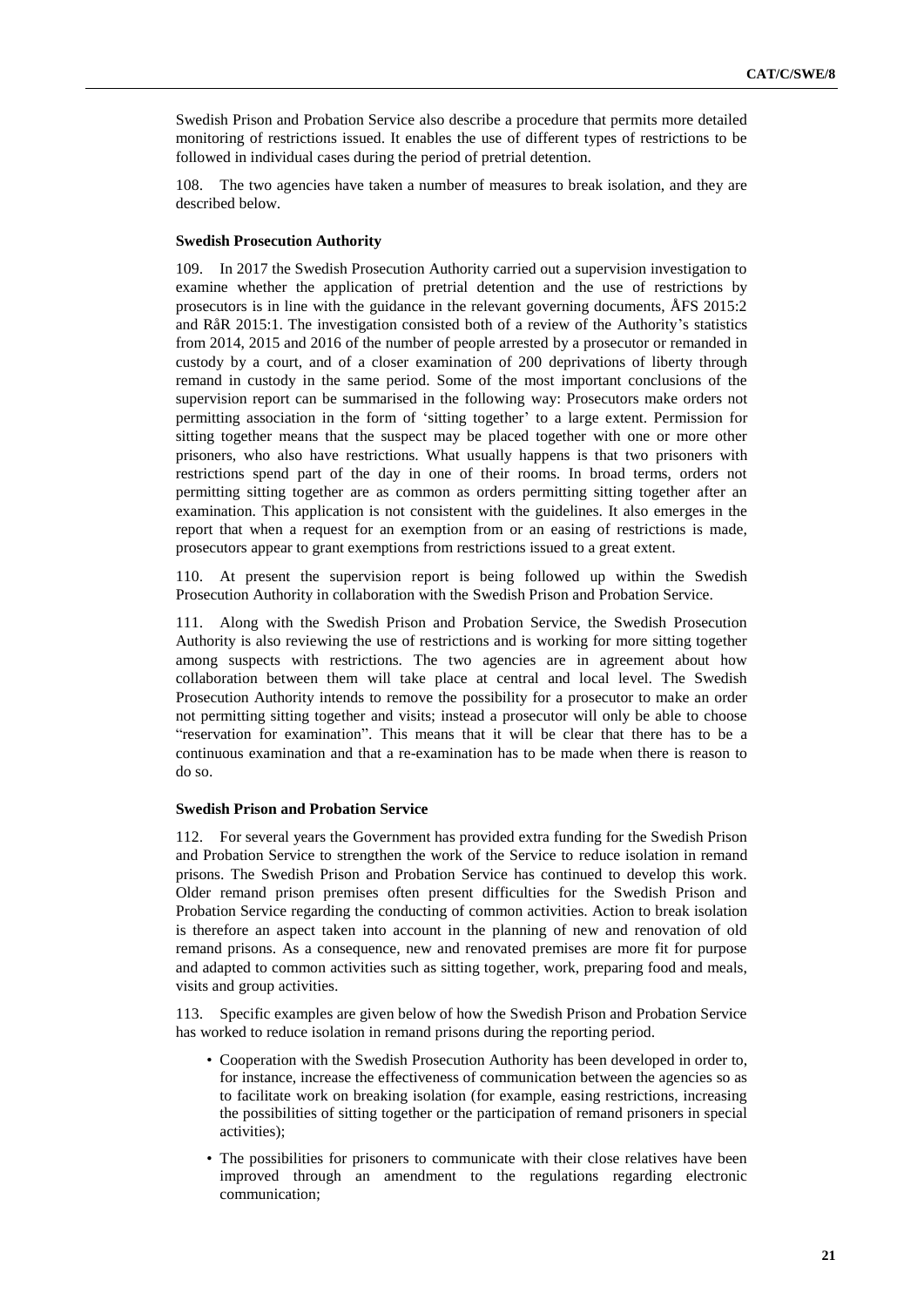- New system support has been introduced that makes a decision on measures to break isolation compulsory for every prisoner during their stay in a remand prison;
- The qualitative action taken for the prison officers working closest to remand prisoners has been developed. This action includes a pilot of various forms of talking methods intended to support this staff in their work to break the isolation of prisoners;
- The staffing ratio at remand divisions for young people has been increased so as to give more of them the possibility of spending time together with other prisoners and with service staff;
- In a pilot introduced, young people with restrictions spend time in groups and take part on special activities in the presence of service staff. This is done in close cooperation with the prosecutors concerned;
- Government grants to voluntary organisations offering visit groups, for instance, have been increased;
- In the current year the Swedish Prison and Probation Service has signed a national agreement with the Swedish Red Cross on increased action to reduce isolation for remand prisoners with restrictions.

#### **Inquiry regarding pretrial detention and restrictions**

114. In July 2015 the Government appointed an inquiry chair to present proposals on how the use of pretrial detention and restrictions can be limited and to give special consideration to limiting the use of pretrial detention and restrictions for minors and other young offenders. The inquiry chair reported on their remit in August 2016 (SOU 2016:52). The inquiry report has been circulated for formal consultation and is now being considered by the Government Offices. The intention is to refer a proposal to the Council on Legislation as soon as possible.

#### **Inquiry regarding criminal procedure for large cases**

115. On 7 April 2016 the Government appointed an inquiry on modern criminal procedure for large cases (terms of reference 2016:31). The inquiry has been given the remit of analysing how the processing of large criminal cases with considerable amounts of evidence can be made more efficient and modernised while maintaining standards of legal certainty. Its remit includes analysing whether it is appropriate to expand the possibilities of using documented interviews as evidence in court and, if so, of presenting the proposals judged to be necessary. One of the purposes of taking a closer look at the issue is that expanded possibilities of using documented interviews might contribute to shorter periods of pretrial detention and less use of restrictions since there may be less need to protect evidence from outside influence through pretrial detention with restrictions if the evidence can be secured at an earlier stage. In large criminal cases involving many individuals and a great deal of evidence, restrictions are almost always necessary with current regulations.

116. An interim report regarding documented interviews was presented in December 2017 *(Early interviews – new rules of evidence in criminal matters [Tidiga förhör – nya bevisregler i brottmål, SOU 2017:98])*. The proposals are currently being considered by the Government Offices.

#### **Other action taken in the area**

117. To increase knowledge about the use of pretrial detention and restrictions and of measures to break isolation the Swedish National Council for Crime Prevention has conducted a survey of the situation in pretrial detention as a commission from the Government. A report has been presented on the commission and is valuable input to the further work of the Government.

118. In December 2017 the Government commissioned the Swedish Prison and Probation Service to make an analysis, along with the Swedish Prosecution Authority and the National Board of Institutional Care, of how the situation for children deprived of their liberty can be improved within the activities of the Swedish Prison and Probation Service,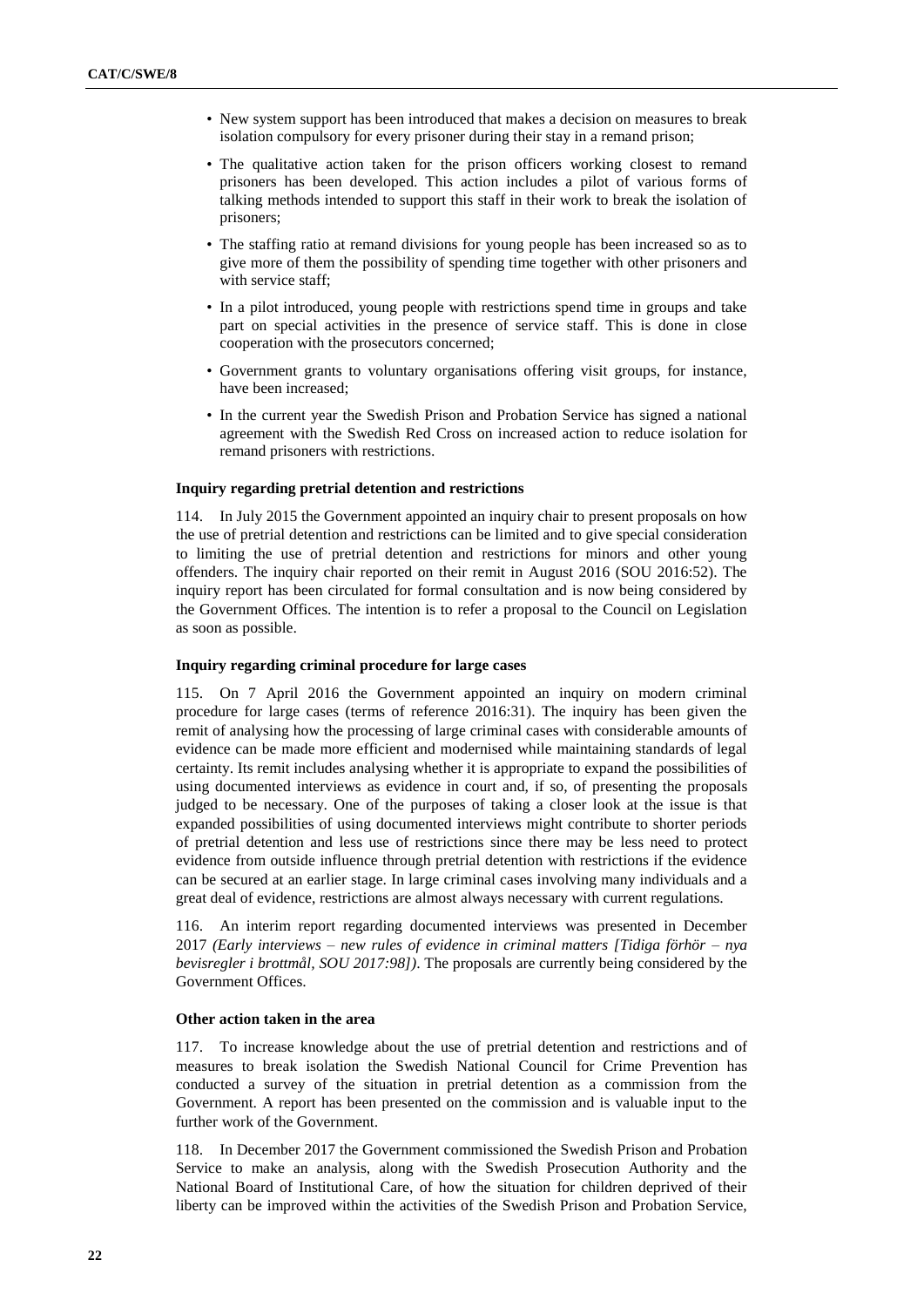and to propose measures on the basis of this analysis. The report presented by the three agencies on 31 August 2018 includes the following proposals:

- Greater possibilities of interpersonal contacts. The starting point is to spend four hours together with someone else every day. In addition to any visits from schools, social services, families and voluntary actors, interpersonal contacts are provided by staff of the Swedish Prison and Probation Service. Homework help, motivating talks, preventive health, study circles, cooking and other staff-led activities are examples of quality interpersonal contacts;
- Increase staff in detainee-centred work in remand prisons by 80 full-time equivalents;
- Update introductory material etc. to bring it more clearly into line with the standards for accessible and adapted information for children. There must also be access to an interpreter if the child does not speak or understand the language used;
- Reinforce the educational organisation to satisfy the children's need for educational support;
- Every child to be offered the possibility to meet a nurse once a week so as to identify any health care needs. A nurse to plan for ongoing contact with the child during their period of pretrial detention;
- Ensure that there are designated functions in every remand prison responsible for planning and following up action with the child;
- Improve cooperation between prosecutors and remand prison staff by producing common governing documents in order to clarify the forms for contacts between prosecutors and remand prison staff.

The report is currently being considered by the Government Offices.

#### **Possibilities for prisoners to file complaints**

119. According to the Swedish Prison and Probation Service, there is no proof of the occurrence of measures of the kind referred to in paragraph 18 regarding Malmö Remand Prison. The regulatory framework in place provides good possibilities for prisoners to present views and complaints; this applies both to the individual prisoner and, where relevant, through a prisoners' council. Prisoners are able to present written complaints at any time whatsoever both to the local commander of each institution and to the central level at headquarters. This is also done to a relatively great extent. Written complaints are registered in the prisoner administration system or in the Service's register. An oral or written reply is given to the prisoner in accordance with the procedural requirements that follow from the Administrative Procedure Act. The regulations and general advice of the Swedish Prison and Probation Service also state that if a prisoner wishes to speak to a representative of the senior management of the remand prison, they have to be given the opportunity to do so as soon as can be conveniently arranged (KVFS 2011:2).

### **Reply to the issues raised in paragraph 20**

120. Annex 4 to the report contains a table of the cases registered as deaths related to police custody suites in the period from 1 January 2014 until and including 31 December 2017. Information about ethnicity is not registered and is therefore not included in the table. Note that not all the cases are incidents where the death occurred in the actual custody suite premises. The annex contains all cases of deaths *related* to policy custody suites, for example even cases where a person has fallen ill in a custody suite, been taken to hospital and died there.

121. As follows from the table in the annex, only one of the investigations conducted on account of deaths related to custody suites showed grounds for bringing a prosecution. If no prosecution is brought, relatives are, for natural reasons, not able to obtain damages as part of criminal proceedings either. There is, however, a possibility for relatives to obtain compensation from the State in other ways, for example through civil proceedings (see paragraph 27). If the prosecutor considers that the investigation at hand shows that no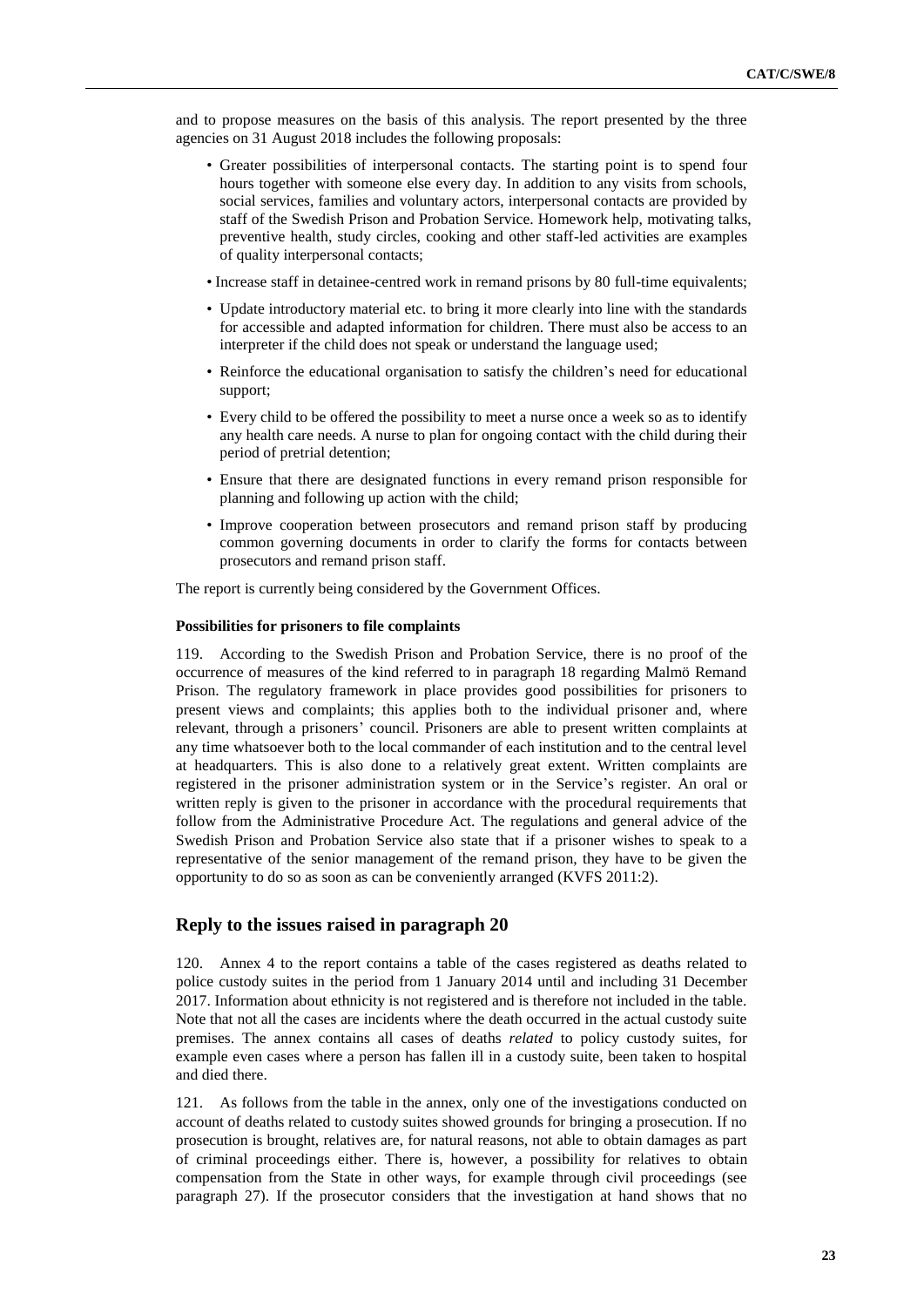criminal conduct has been committed (through either an act of commission or an act of omission), it is not certain that the record of any forensic post mortem examination is included in the material of the preliminary investigation. Then the cause of death cannot be followed up by the Swedish Police Authority afterwards either, and this means that the cause of death is not given in all instances in Annex 4.

122. No deaths have been reported in alien detention facilities during the period.

123. Tables 10 and 11 provide information about the number of deaths in the Swedish Prison and Probation Service's remand prisons and prisons. The data about deaths outside remand prisons and prisons refer to prisoners who have died during a stay in hospital. In the case of prison inmates they can also be deaths that occurred during a leave. All four deaths that occurred outside remand prisons and prisons in 2017 occurred in hospital.

# Table 10 **Deaths in remand prisons 2008–2017 (number)**

|                                       |          |                |                         |                | 2008 2009 2010 2011 2012 2013 2014 2015 2016 2017 |                                         |     |                |                |  |
|---------------------------------------|----------|----------------|-------------------------|----------------|---------------------------------------------------|-----------------------------------------|-----|----------------|----------------|--|
| Suicides (in remand prisons)          | 5.       | 2              | $\overline{2}$          |                | 4 5                                               |                                         | 3 2 | $\theta$       |                |  |
| Suicides (outside remand prisons)     | $\Omega$ | $\theta$       | $\overline{1}$          | $\overline{0}$ | $\overline{0}$                                    | -1                                      | 2   |                |                |  |
| Other deaths (in remand prisons)      |          | $\overline{0}$ | $\mathbf{1}$            | $\mathbf{1}$   | $\overline{\mathbf{3}}$                           | $\begin{array}{ccc} \hline \end{array}$ | 2   | $\theta$       | $\Omega$       |  |
| Other deaths (outside remand prisons) | $\theta$ | $\sim$ 0       | $\overline{0}$          |                | 1 2 2 2                                           |                                         |     | $\mathbf{1}$   | $\overline{0}$ |  |
| <b>Total</b>                          | 6        |                | $\overline{\mathbf{4}}$ |                | 6 10                                              |                                         | 7 8 | $\overline{2}$ | $\mathbf{0}$   |  |

*Source*: Swedish Prison and Probation Service.

# Table 11

### **Deaths in prisons 2008–2017 (number)**

|                                | 2008     | 2009     | 2010                        | 2011           | 2012     | 2013     | 2014           | 2015          | 2016          | 2017     |
|--------------------------------|----------|----------|-----------------------------|----------------|----------|----------|----------------|---------------|---------------|----------|
| Suicides (in prisons)          |          | $\Omega$ |                             | 3              | 2        | 2        | 2              |               |               |          |
| Suicides (outside prisons)     | $\Omega$ |          |                             | $\theta$       | $\theta$ | $\theta$ |                |               | $\Omega$      | $\theta$ |
| Other deaths (in prisons)      | $\Omega$ | 4        | $\mathcal{D}_{\mathcal{L}}$ | 2              |          |          |                | $\mathcal{L}$ | $\mathcal{L}$ |          |
| Other deaths (outside prisons) | 9        | .5       | 6                           | $\overline{3}$ | -3       | 3        | $\overline{4}$ | $\mathcal{L}$ | 5             |          |
| <b>Total</b>                   | 10       | 10       | 10                          | 8              | 6        | 6        | -8             | 6             | 8             | 4        |

*Source*: Swedish Prison and Probation Service.

### **Procedures for serious incidents**

124. Since the date of the previous report the Swedish Police Authority has adopted and introduced uniform descriptions of procedures for incident reporting to enable systematic collection of statistics that provide full reporting of incidents. Since 2017 these statistics have been complied annually, partly in order to identify any patterns and take improvement action when needed. Analyses and incident statistics can be fed back to operations via, for example, the recently formed national network of custody suites (see reply to paragraph 16) or by operations carrying out follow-up work on incidents that have occurred. The analysis information will also be used for the revision of governing documents, in specifications of products and services and to identify needs concerning the design of premises, etc.

125. The recently produced handbook for custody suite operations points to the importance of assessing the risk of suicide in the security assessment made on admission to a custody suite. The need for more knowledge about suicide prevention has also been highlighted in work to produce a new training course for custody suite officers.

126. The Swedish Prison and Probation Service's Handbook on staff disciplinary matters 2009:1 sets out the following procedures in the event of serious injury, such as suicide. If there is a suspicion that an officer has caused an injury to a prisoner by the use of excessive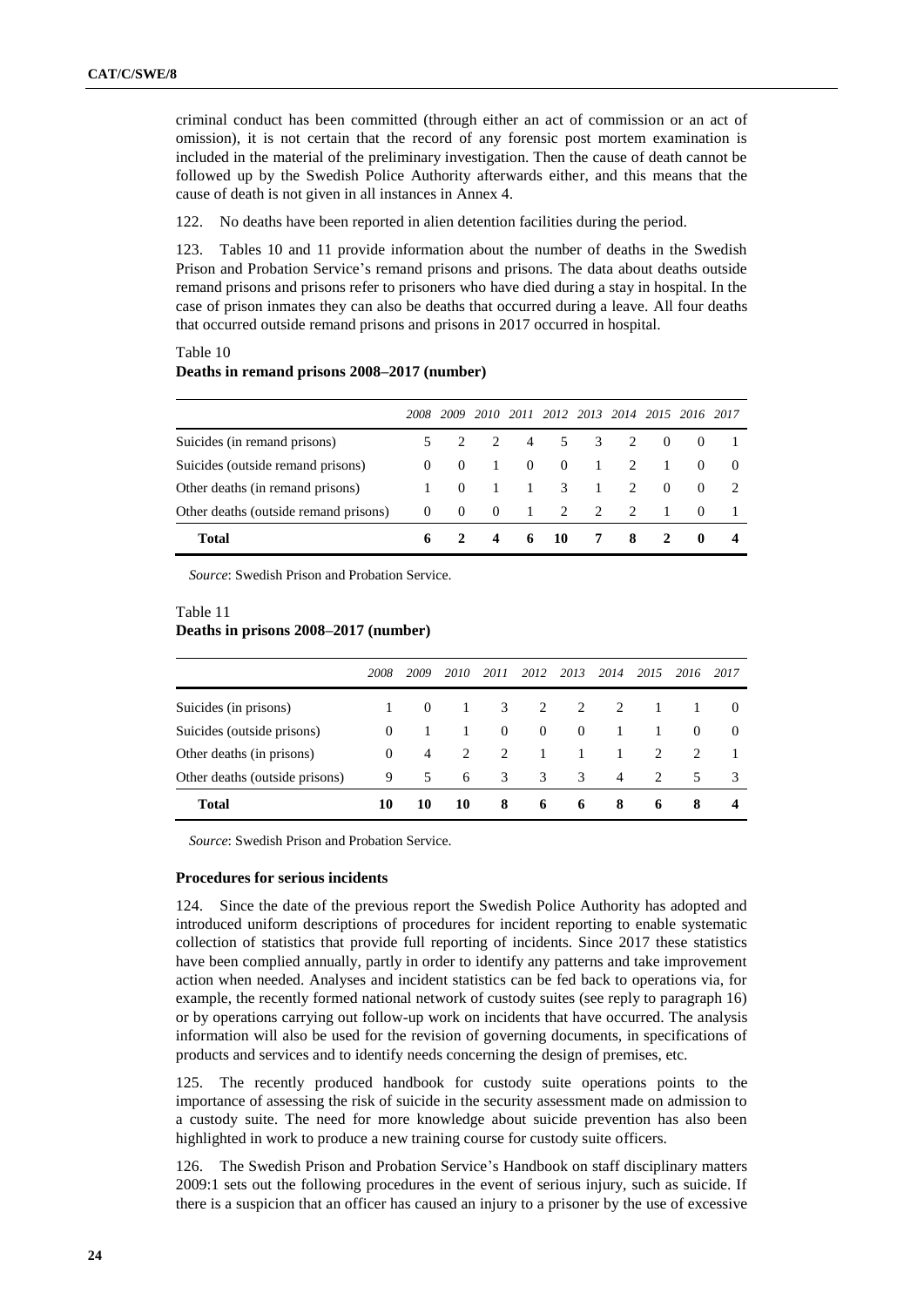force, the incident shall be reported to the police immediately. The same applies if there is a suspicion that the injury had been caused by another prisoner. If a prisoner has died of nonnatural causes, the doctor who established that the death has occurred shall, under Chapter 4, Section 4 of the Burial Act (1990:1144), report the death to the police. This has to be done irrespective of whether there is a suspicion of a crime. If a prisoner has died or been seriously injured, either through something done by an employee of the Swedish Prison and Probation Service while serving or during the prisoner's stay in the prison or remand prison, but there is no suspicion that the injury was caused by violence on the part of another prisoner or excessive force on the part of an officer, the incident shall be reported for an examination of whether the matter should be passed on to the Staff Disciplinary Board. The practice of the Staff Disciplinary Board is to report all suicide incidents for prosecution. If a prisoner suffers a serious injury or even dies, the medical adviser to the Swedish Prison and Probation Service shall under certain circumstances report the matter to the National Board of Health and Welfare under the *Lex Maria* procedure for reporting adverse events.

127. Both the Swedish Police Authority and the Swedish Prison and Probation Service are members of a national-level collaboration group for government agencies that coordinates suicide prevention work.

### **Expulsion matter concerning a man from Iraq**

128. The Iraqi citizen who died when his expulsion was going to be enforced on 17 March 2015 fainted and became uncontactable when a tumult arose in the aircraft when the man offered resistance. The man was taken to hospital where he was found to be dead. That same evening a prosecutor decided to open a preliminary investigation against the participating personnel, a police officer and four employees of the Swedish Prison and Probation Service. The preliminary investigation included 45 interviews with passengers on the aircraft, airport staff and staff at the Swedish Migration Agency's detention facility in Märsta and with expert witnesses regarding training for staff of the Swedish Prison and Probation Service. In addition, an expanded investigation was held of the death, as was a reconstruction in an aircraft hull.

129. Two employees of the Swedish Prison and Probation Service were notified of a suspicion of misuse of office during the preliminary investigation. One of them was subsequently prosecuted for molestation or, alternatively, misuse of office, and in the statement of the act the prosecutor alleged that during enforcement the accused had used a hold around the man's neck/throat that was not permitted by the Swedish Prison and Probation Service. The prosecution was dismissed by the district court.

130. On 12 December 2016 the Director of Security at the Swedish Prison and Probation Service decided to initiate an investigation on methods of holding in air transport. One purpose of the investigation was to cast light on the risks in the method of holding used in the incident on 17 March 2015.

### **Reply to the issues raised in paragraph 21**

131. On account of deficiencies in the reporting of incidents regarding inter-prisoner violence the statistics for 2014 and 2015 are incomplete. In 2016, 14 incidents of interprisoner violence were reported in remand prisons while 15 such incidents were reported in 2017. The number of incidents of inter-prisoner violence in prisons increased from 67 in 2016 to 113 in 2017. The increase between these two years may be due to higher occupancy in prisons and remand prisons or to better incident reporting as a result of greater awareness. In can also be the case that a few prisoners account for most of the incidents. The assessment of the Swedish Prison and Probation Service is that the increase can be an effect of greater awareness of making reports to staff.

132. The Service's security work, including work to prevent inter-prisoner violence, is based on a way of working called dynamic security. This term stands for a holistic approach to security in which the following components interact: physical and technical security; approach and treatment; accessibility and training, regulations, instructions and procedures; and the planning process.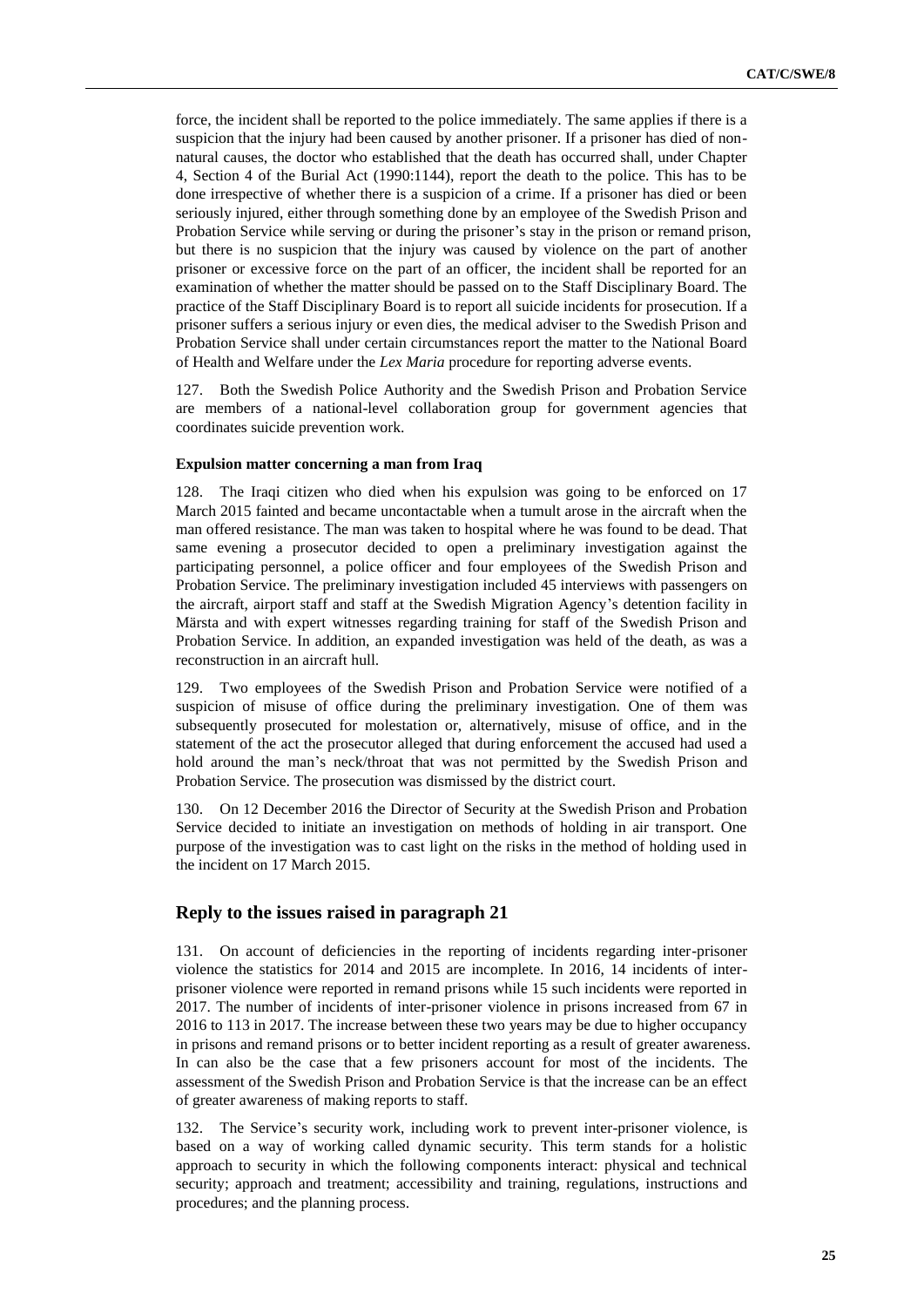#### **Guidelines for detention ahead of enforcement of removal orders**

133. The criteria for detention orders are carefully regulated in the Aliens Act. In a legal position paper from 2015 the Swedish Migration Agency clarified the criteria for enforcement detention (SR 25/2015). The Swedish Migration Agency clarifies that a detention order must be proportionate to what the order means for the person to be taken into detention. An alien's freedom of moment must never be restricted more than necessary. Supervision must always be considered as an alternative to detention. Whenever enforcement detention is ordered, there must be actual possibilities of enforcing the removal decision. The criteria for being able to carry out enforcement may consist of several factors, for example the expected period within which enforcement can be carried out; the possibility of obtaining essential travel documents and other practicalities. The work of the Swedish Migration Agency on implementing removal orders must continue all the time and must be conducted in a structured way for an order for enforcement detention to be allowed to remain in place.

#### **Premises for detention and placement of detainees**

134. The Swedish Migration Agency is responsible for the premises normally used for detention. Since detention is not a sanction for an offence, detention facilities have been designed, as far as possible, to offer an environment that is similar to the Swedish Migration Agency's open reception services. Detainees are allowed to move freely in the buildings and are given the opportunity of stays outdoors at certain times during the day. Some detention facilities have special divisions for women and children. Detainees have to be given the possibility of receiving visits and having contacts with people outside the building premises in other ways; the exception is if a visit or contact would impede activities concerning the detention facility in a particular case. An alien may be held in isolation from other persons if the alien constitutes a serious danger to themselves or others or if it is necessary for security in the premises for some other reason.

135. In certain circumstances the Swedish Migration Agency may decide that a person who is being held in detention shall be placed in prison, a remand prison or a police custody suite instead of a normal detention premises. Such a placement can be made to maintain good order in the detention premises. The Swedish Migration Agency does not have the capacity to handle persons who cause serious disturbances to good order. A placement decision can be appealed to a migration court. A placement in the premises of the Swedish Prison and Probation Service may also be ordered to enable an alien to be transported through the country. The alien may then spend the night there temporarily before being moved on to detention premises or an airport. Persons who are placed in a prison, a remand prison or a police custody suite must be kept separate from the other persons being held there. Children may never be placed in a prison, a remand prison or a police custody suite. Since 2015 there has been a special division in the Swedish Prison and Probation Service for aliens being held in detention. This division has been set up for their special needs and circumstances; for instance, the detainees enjoy more freedom regarding visits, telephones and social life, etc.

136. Persons who are being expelled on account of a criminal offence and who are being held in detention pending expulsion are, as a rule, held in the premises of the Swedish Prison and Probation Service.

### **Proposed modernisation of the regulatory framework**

137. On 28 August 2018 the Government presented a bill to the Riksdag containing proposals for legislative amendments concerning detention and supervision of aliens (Govt Bill 2017/18:284). The purpose of the bill is to establish a clearer regulatory framework on detention and supervision and increase legal security in individual matters and cases regarding detention and supervision. Under the proposed rules a court will, for instance, always examine whether an alien may be held in detention for a period exceeding two weeks pursuant to the Aliens Act. In addition, the principle of proportionality will be of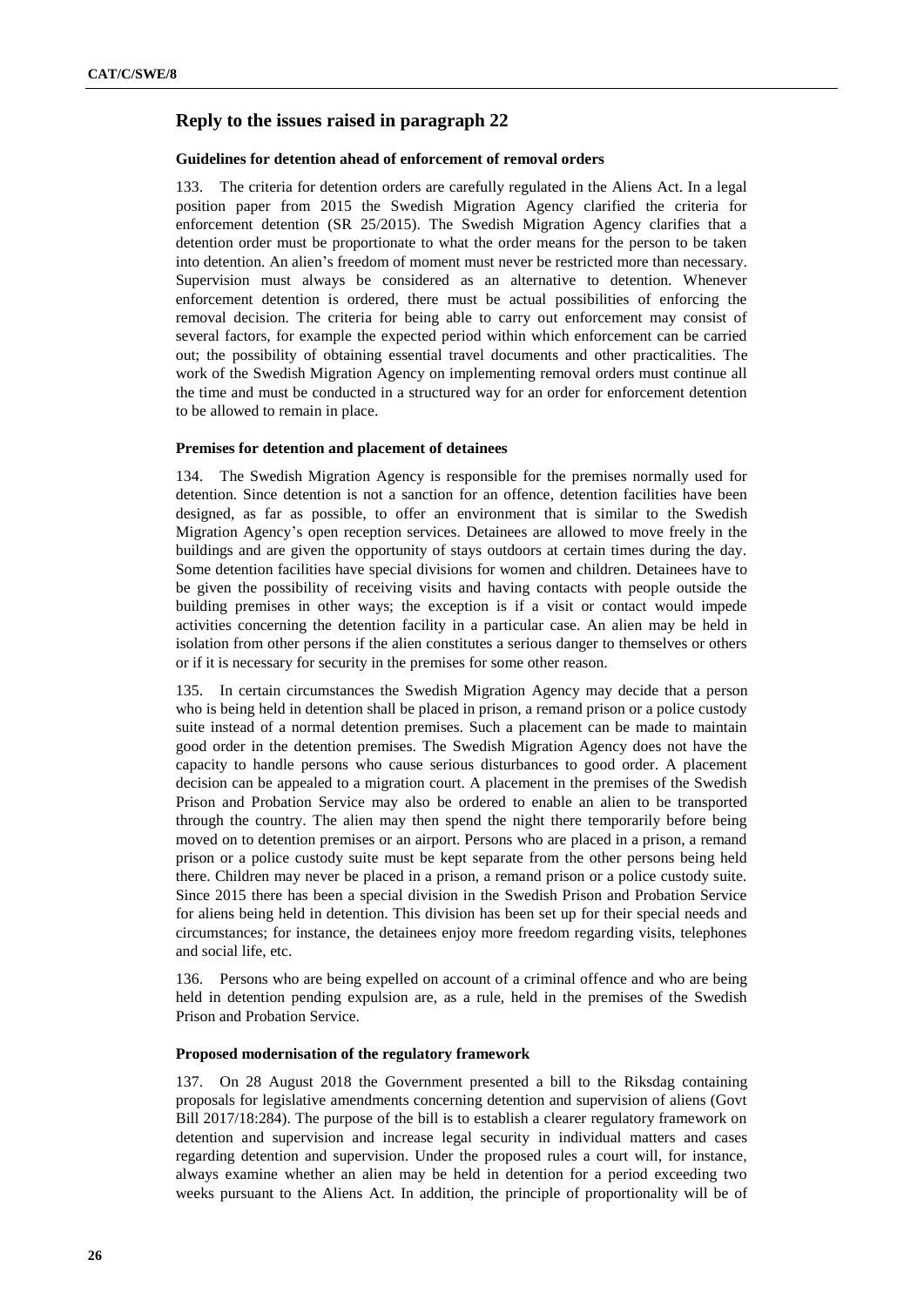decisive importance in assessing for how long an alien may be held in detention. It will be clearer which government agency is responsible for decisions on detention or supervision at each stage of the migration procedure, and the individual will have an extended right to attend an oral hearing before the administrative authorities and migration courts.

### **Reply to the issues raised in paragraph 23**

138. One of the basic principles in Swedish health care is that patients should, as far as possible, be involved in and exercise influence on the health care they receive. The Constitution provides that every citizen is protected in their relations with the public institutions against any forced physical violation, in addition to the protection in place against the death penalty and corporal punishment. The protection from physical violations may only be limited in an act of law and limitations may only be imposed to satisfy a purpose acceptable in a democratic society. Compulsory mental care may only be given under certain conditions and then mainly under the Compulsory Mental Care Act (1991:1128), called the CMCA below, and the Forensic Mental Care Act (1991:1129), called the FMCA below. Both these Acts contain substantive and procedural rules that satisfy fundamental requirements of legal certainty such as requirements of predictability and the possibility of legal control. When, in exceptional cases, care is given without consent but pursuant to the law the quality requirements in health care, including the requirements of science and proven experience, are, of course, applicable.

139. If a person is admitted to a health care facility against their will, a special doctor's certificate, called a health care certificate, is required. The health care certificate must be signed by a licensed doctor in conjunction with a medical examination. For compulsory care to be provided, three conditions must be met, and this must be stated in the health care certificate. First, the person must be suffering from serious mental health problems. Second, the person must have an absolute need of mental care 24 hours a day due to their mental condition and their personal circumstances. This must be provided at a health care facility. The third criterion is that the person opposes care for their mental condition or that they are in such a bad state of health that they cannot assess their need of care. Compulsory care may not be provided if all that is involved is an intellectual disability.

140. The health care certificate must also describe the mental health problems and why there is need of health care. When the health care certificate is assessed, consideration has to be given to the risk to the physical and mental health of other individuals. After a health care certificate has been issued, the person may be retained by coercion. The final decision on admission under the CMCA must be taken by a specialist doctor. This decision must be taken within 24 hours from when the person came to the health care facility and the health care certificate must not be more than four days old. The same doctor must not both issue the health care certificate and take the admission decision.

141. A proportionality principle applies to coercive measures in care under both the CMCA and the FMCA; it means that coercive measures may only be used if they are reasonably proportionate to the purpose of the measure, and that less intrusive measures have to be used if they are sufficient. In exceptional cases and in acute situations individuals may also be belted, given compulsory medication or segregated. Decisions on coercive measures that involve restraint using a belt or segregation for longer than a set period have to be reported for examination to the Health and Social Care Inspectorate, which is the supervisory government agency in health care.

On 1 July 2017 certain legislative amendments entered into force that are intended to increase the possibilities for patients to be involved in care provided under the CMCA and FMCA. One of the legislative amendments provides that in out-patient compulsory care a coordinated health care plan has to be drawn up as far as possible in consultation with the patient and, if this is not inappropriate, with the people close to the patient. In addition, the position of the patient on the interventions stated in the coordinated health care plan has to be reported as far as possible in connection with applications for health care. Another new point is that in compulsory mental care and forensic mental care the chief consultant has to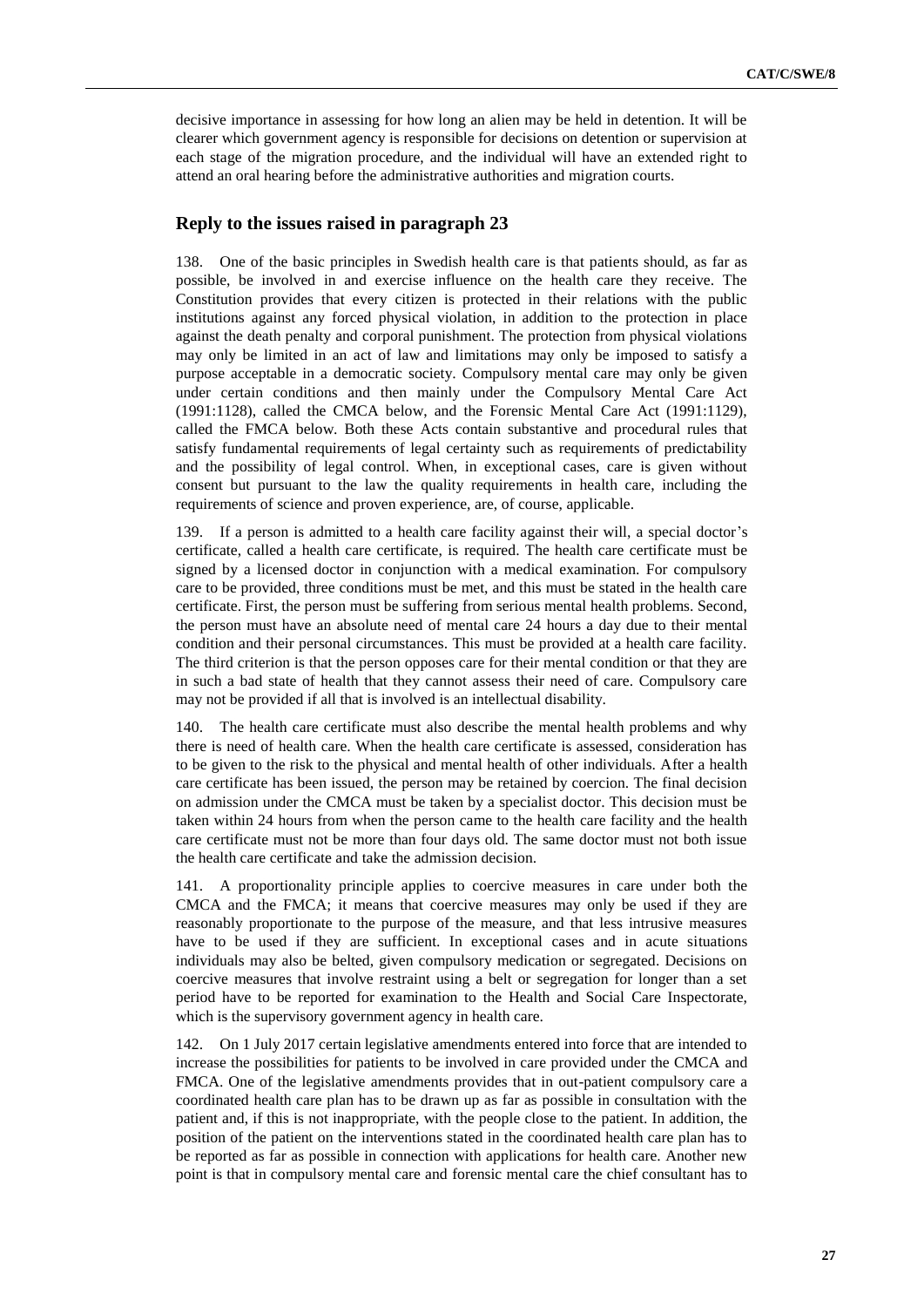ensure that a patient is offered a follow-up interview after the completion of a coercive measure, as soon as the patient's condition permits this.

143. The Government has commissioned the National Coordinator for the development and coordination of action in the area of mental health to conduct a review of coercive measures under the CMCA aimed at children and young people under the age of 18 years. The inquiry report (SOU 2017:111) has been presented and is currently being considered by the Government Offices. The inquiry report contains proposals to improve the quality of mental care, including compulsory mental care, for children. They include setting up a special development and control body so that services where children receive compulsory care are subject to regular supervision.

#### **Electroconvulsive therapy**

144. The National Board of Health and Welfare's guidelines for care of depression and anxiety disorder from 2017 are intended to stimulate the use of scientifically evaluated and effective measures in the area and to provide input for open and systematic prioritisation in health care. Adults with depression and anxiety disorder are mainly treated with antidepressive medication and various forms of psychotherapy. In the case of milder forms of depression or anxiety disorder in primary care, the treatment can consist of psychopedagogical talks or physical activity. Other treatment alternatives in the case of more severe conditions are repetitive transcranial magnetic stimulation (rTMS) and elecroconvulsive therapy (ECT). The National Board of Health and Welfare has also produced a report about how health care can work to reduce the negative effects of memory disturbances after ECT therapy.

145. There is a quality register concerning ECT in which all hospitals that perform ECT register data about the therapy. This means that there is a great deal of knowledge about the safety and effect of the therapy. Thanks to this registration it is also easier to monitor that health care is equitable irrespective of where in the country people live. Data in the register also provide important supporting information for the development of services and research about ECT. In 2017, 74 per cent of all individuals treated with ECT therapy had improvements in their symptoms at the end of their treatment.

146. As described above, health care must not be provided without the consent of the individual, except in special circumstances defined in law.

# **Reply to the issues raised in paragraph 24**

147. There is no support in law for giving compulsory care to persons with psychosocial difficulties. In general, these persons are given the health and social care they need through interventions as residents in group housing when they have attained the age of 18 years.

# **Reply to the issues raised in paragraph 25**

148. The Special Investigation Department (SU), which consists of three investigative divisions placed in Stockholm, Gothenburg and Malmö, is an independent department within the Swedish Police Authority with the task of conducting criminal investigations and intelligence work in cases concerning holders of certain offices, including police officers. The Department was set up in connection with the reorganisation of the Swedish Police Authority on 1 January 2015.

149. It is of the utmost importance that these investigations are of the highest quality and that they are conducted independently and apart from other police activities. The Department therefore needs to be separated from the police, both organisationally and physically. When the Riksdag approved the establishment of the Department, its independence was guaranteed in the following ways:

• The head of the Department is appointed directly by the Government;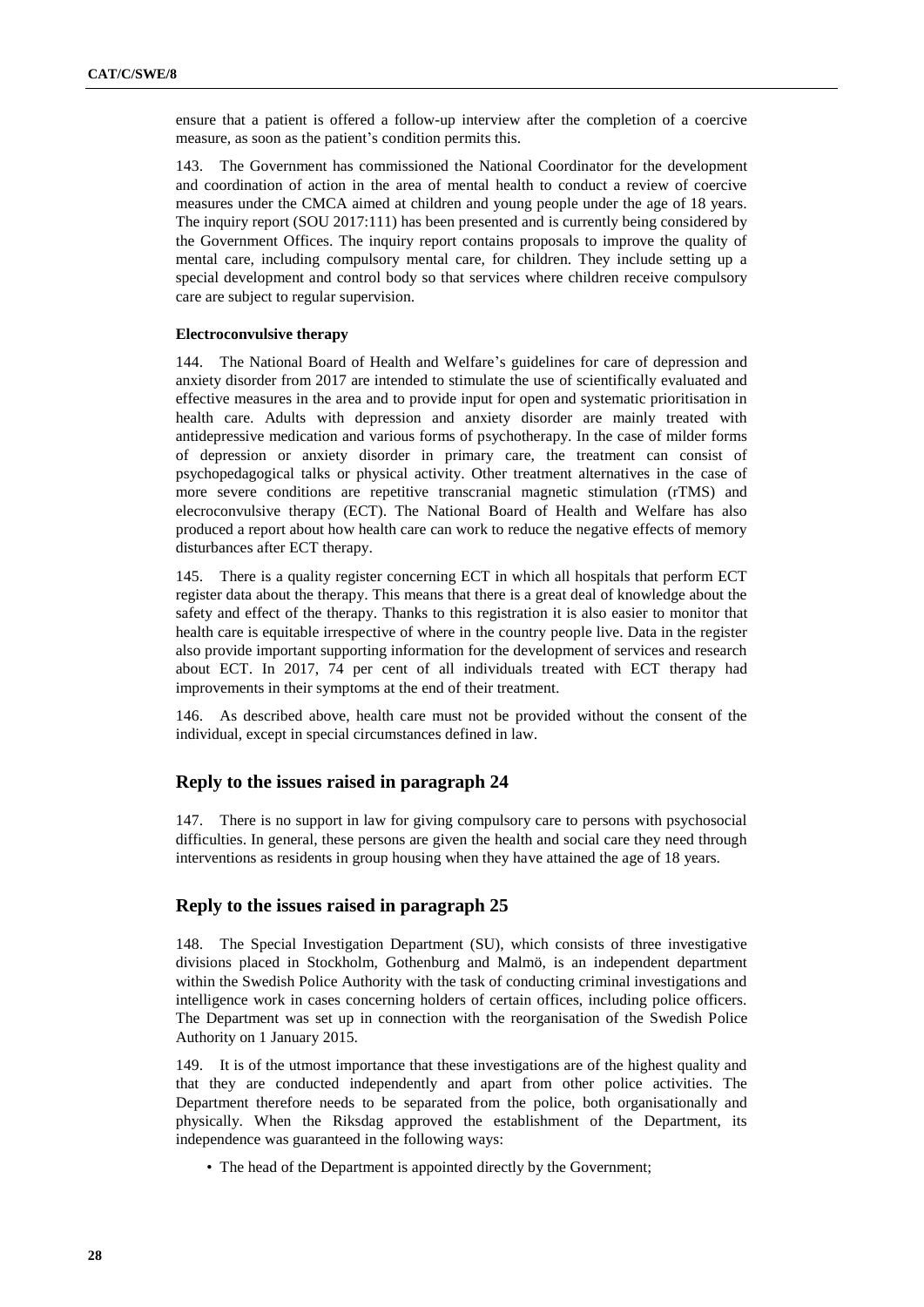- The Government sets an appropriation item for the Department in the appropriation directions for the Swedish Police Authority;
- All of the Department's premises are separate from the Authority's other premises;
- Only prosecutors at a special public prosecution office, which mainly works with this type of case, can be leaders of preliminary investigations in the Department's cases and decide to take investigate measures or to close a case.

150. The internal regulations of the Swedish Police Authority contain further provisions that strengthen the Department's powers to independently conduct investigative work and gather information.

151. Under the Ordinance on the processing of cases concerning offences by police employees and holders of certain other positions (2014:1106) and the Swedish Police Authority's Rules of Procedure, the Department shall also conduct preventive, preemptive and detection activities regarding the actual or potential conduct of criminal activities by a holder of a position in the Department's area of responsibility. The Department therefore conducts both police intelligence work and crime prevention work in relation to the Swedish Police Authority and other government agencies. The Department now has the capacity to act on information received and to independently detect criminal activity without needing to rely on incidents being reported by an outside party or by the Swedish Police Authority itself.

152. Democratic insight into the work of the Swedish Police Authority is arranged through a national advisory council and seven regional police councils, one in each police region. Their members are appointed by the Government following nominations by the Parties in the Riksdag. They must have party political experience and broad contact networks in the community. The Department is responsible for keeping the Swedish Police Authority's Advisory Council informed about reports and investigations regarding police employees, police contractors and police students. This is done by the Head of the Department taking part in the Council's meetings. The regional police councils are informed in a corresponding way by the heads of the Department's investigative divisions about cases concerning each region. The councils have also formed sub-committees tasked with examining the work of the Department in more detail and receiving in-depth information between council meetings.

153. In the initial years after the setting up of the Department, its work has included developing the quality of investigative work and confidence-building measures. This has, for instance, involved contacts with victims of crime to increase their trust, as well as the trust of other citizens, in the Department's activities. The Department receives about 6 000 reports of offences each year. Many concern misuse of office and the use of violence by the police, but other categories such as violent crime, molestation and theft are also represented. The Department's investigative work has led to prosecutions being brought and to crime suspicions against police officers and police students, including assault, molestation and possession of illegal firearms, being examined by the courts.

# **Reply to the issues raised in paragraph 26**

154. Swedish law does not contain a specific provision on torture. Reports regarding this type of offence can be classified as, *inter alia*, assault or misuse of office. The statistics available and examples of individual cases are given below. It is not feasible to report the variables asked for such as sex, age, nationality, place, investigative measures, convictions and sanctions since such statistics are not kept.

155. Figure 1 shows the reported number of cases of misuse of office and of assault linked to police custody suites received per month in 2014–2017.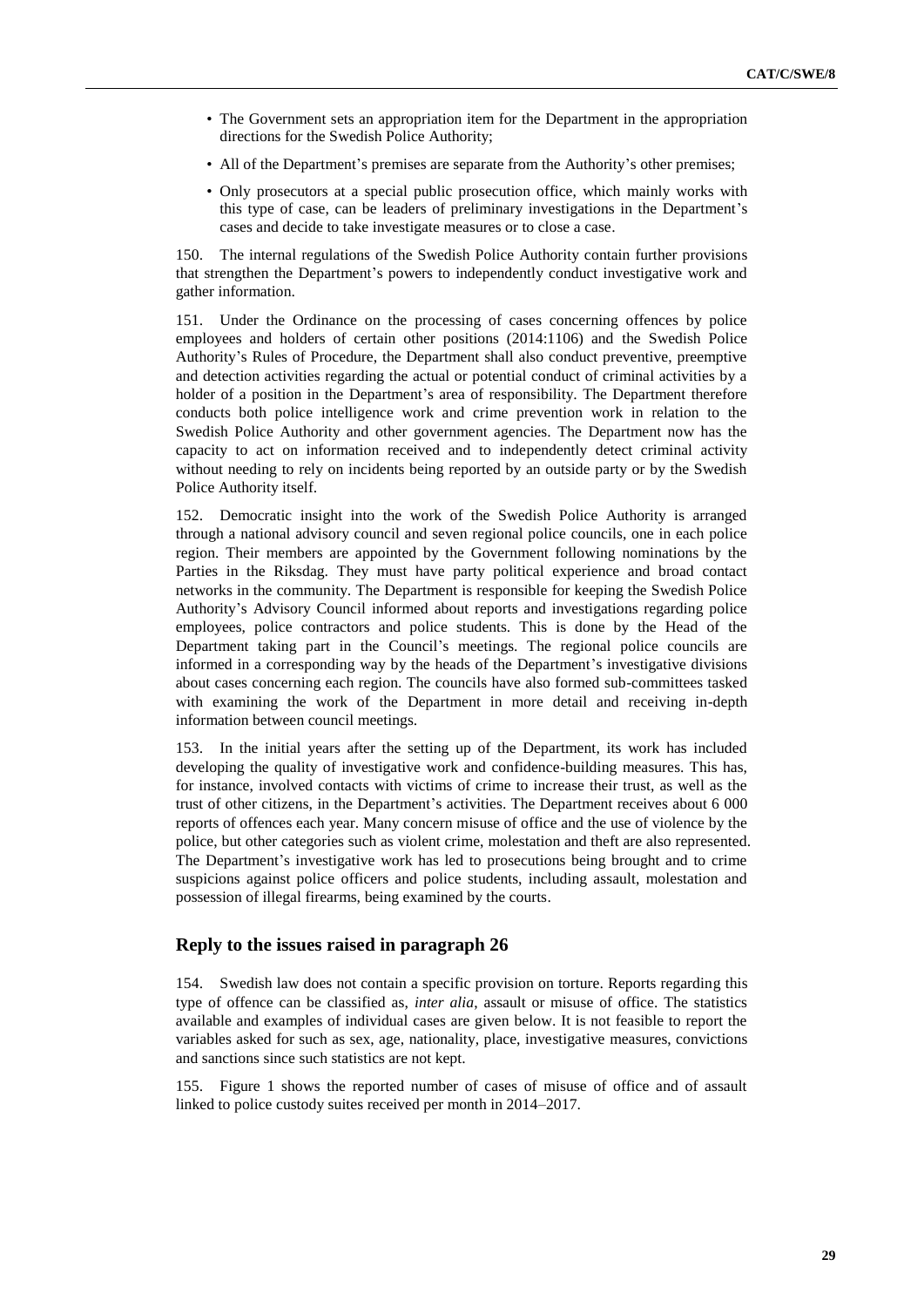



*Source*: Swedish Police Authority's Special Investigations Department (SU).

- 156. Some examples of cases are given below:
	- A police officer was reported for having assaulted and molested persons held in custody on two occasions in 2016. The police officer was given a conditional sentence and day fines by the district court. The court of appeal affirmed the district court's judgment. The Staff Disciplinary Board stated that the police officer would probably be dismissed from their post if convicted;
	- An officer at a police custody suite threw a mug of urine at a detainee in April 2017. The officer was sentenced by the district court today fines for molestation;
	- During a tumult when an intoxicated detainee was going to be placed in a cell in May 2016 a police officer used punches and pressed the detainee's face against the floor. The police officer was prosecuted for misuse of office, but the district court considered that the misuse of office was minor and acquitted the police officer. The court of appeal altered the judgment of the district court in June 2018 and sentenced him to day fines for assault;
	- A guard at a police custody suite treated a detainee roughly in June 2015; this included pushes and kicks. The district court gave the guard a conditional sentence with community service for assault. The court of appeal increased the penalty to imprisonment.

157. The following reply provides information about the possibilities of obtaining financial compensation and health care and rehabilitation available to persons who have been subjected to torture or other cruel, inhuman or degrading treatment or punishment.

### **Financial compensation from the State**

158. Under certain circumstances injured persons can receive financial compensation from the Swedish State. This applies to victims of crime and to individuals who have suffered harm on account of the actions of public authorities. The right to compensation in these two situations is governed by different regulatory frameworks and it is different bodies that examine each type of application for compensation. In these cases it is compensation of a financial nature that may be paid to injured persons. Health care and rehabilitation for a person who has, for example, been subjected to torture or some other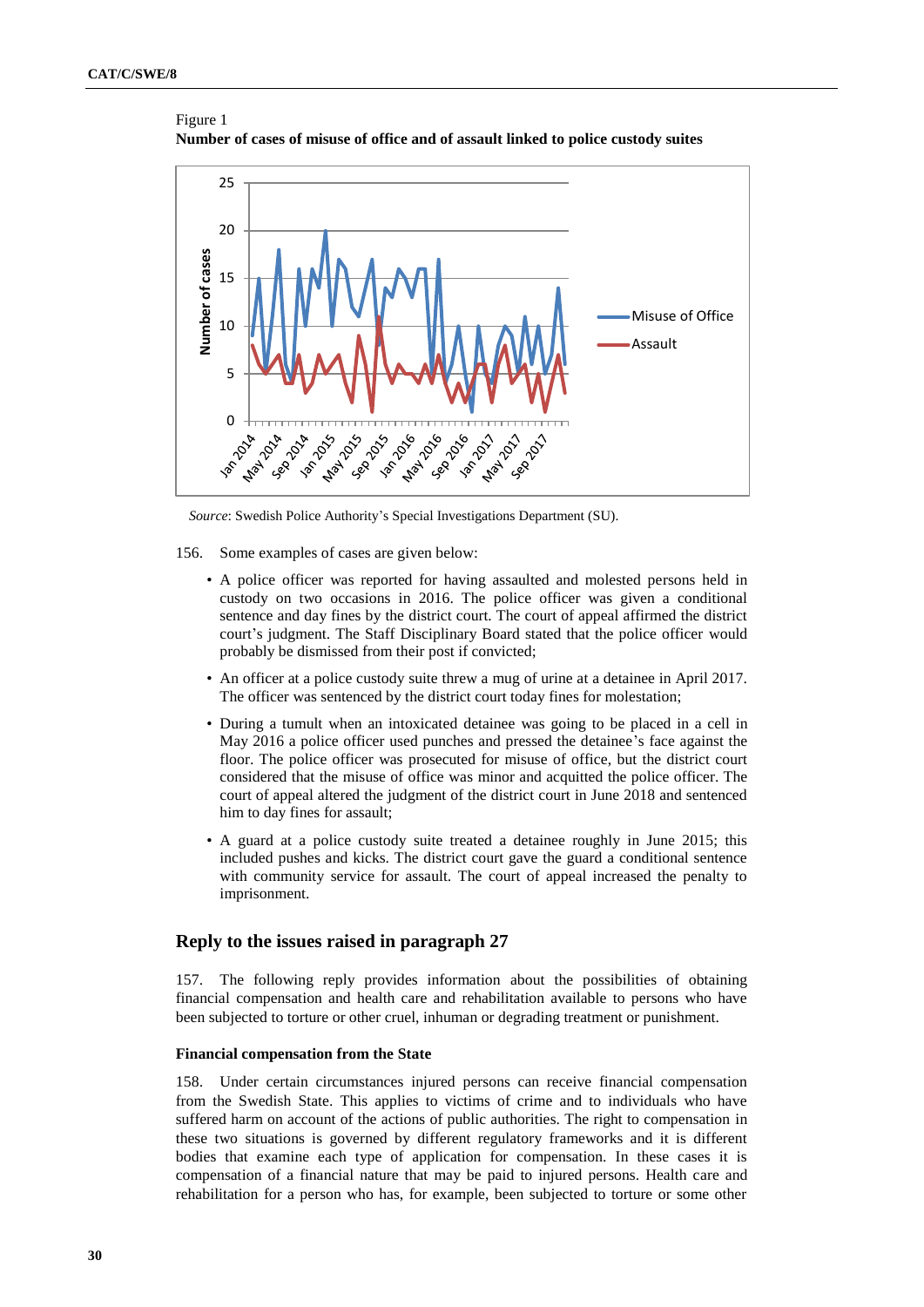treatment not permitted under the Convention are offered within the usual health service. Interventions of this kind are not dependent on assessments or decisions by courts of law of public authorities.

159. Victims of crime normally have a right to damages under the Tort Liability Act (1972:207) from the perpetrator. If the perpetrator cannot be identified or pay or if there is no insurance that covers the injuries, the victim of crime can apply for compensation from the State under the Criminal Injuries Act (2014:322). A government agency, the Crime Victim Compensation and Support Authority, is responsible for examining applications for this compensation. One decision can be given as an example. In June 2018 it was decided to pay compensation for physical and mental suffering and for loss of income to a Swedish citizen who had been held kidnapped abroad on account of the very serious violation he had been subjected to.

160. Several other possibilities of obtaining compensation are also available to a person who has suffered an injury on account of the actions of public authorities. Compensation can, for example, be paid under the Tort Liability Act, the European Convention on Human Rights and the Act concerning Damages for Deprivation of Liberty and other Coercive Measures (1998:714). The right to compensation can relate to both material and immaterial damage. A demand for compensation can be examined by the Chancellor of Justice (in certain cases by the responsible authority instead) and by a general court. An individual can choose between turning to the Chancellor of Justice or bringing an action in court. The settlement of claims by the Chancellor of Justice is on a voluntary basis and is free of charge. If an individual is dissatisfied with the decision they have the possibility of bringing an action in court. In recent years there have been a small number of cases that can be mentioned in this context. For instance, two former asylum seekers applied for compensation from the Swedish State and alleged that they had suffered injury after being expelled from and refused entry to Sweden respectively. It was held that the conditions for the payment of compensation were not in place in these cases. In another case a district court recently awarded a man who had been deprived of his liberty for about 3.5 years as part of a criminal investigation greatly elevated compensation for suffering. The justification given for the elevated compensation was the long period of deprivation of his liberty in combination with the fact that the person had been held in isolation for the greater part of that period. The compensation was awarded under the Act concerning Damages for Deprivation of Liberty and other Coercive Measures. The judgment has been appealed.

161. The possibility of obtaining compensation for breaches of the European Convention on Human Rights has been developed in the case law of the Swedish courts. However, in order to clarify the legal position, and thereby strengthen the protection of rights in Sweden, an express provision regulating the right to damages in the event of breaches of the European Convention was added to the Tort Liability Act on 1 April 2018.

#### **Health care and rehabilitation**

162. It is estimated that between 20 and 30 per cent of asylum seekers who come to Sweden suffer from mental ill health. The Health and Medical Care for Asylum Seekers and Others Act (2008:344) regulates the obligations of county councils to offer asylum seekers and other persons health care and dental care. The starting point is that a health examination is offered when the asylum seeker has arranged accommodation. Part of the interview during the health examination has to be about how the health status of the person being examined may have been affected by their psychosocial situation or by traumatic experiences. Children seeking asylum have to be offered the same health care and dental care as children residing in the country. Children who are in hiding to avoid enforcement of a refusal-of-entry or expulsion order are also offered care on the same conditions. Adult asylum seekers have to be offered health care and dental care that cannot be deferred, maternity care, care when seeking abortion and advice on contraception. Central government compensation is paid under the Ordinance on Central Government Compensation for Health and Medical Care for Asylum Seekers (1996:1357).

163. The county councils are responsible for offering psychiatric trauma care to new arrivals when needed. But against the background of the large number of asylum seekers who came in 2015–2016 the county councils have had difficulty offering psychiatric trauma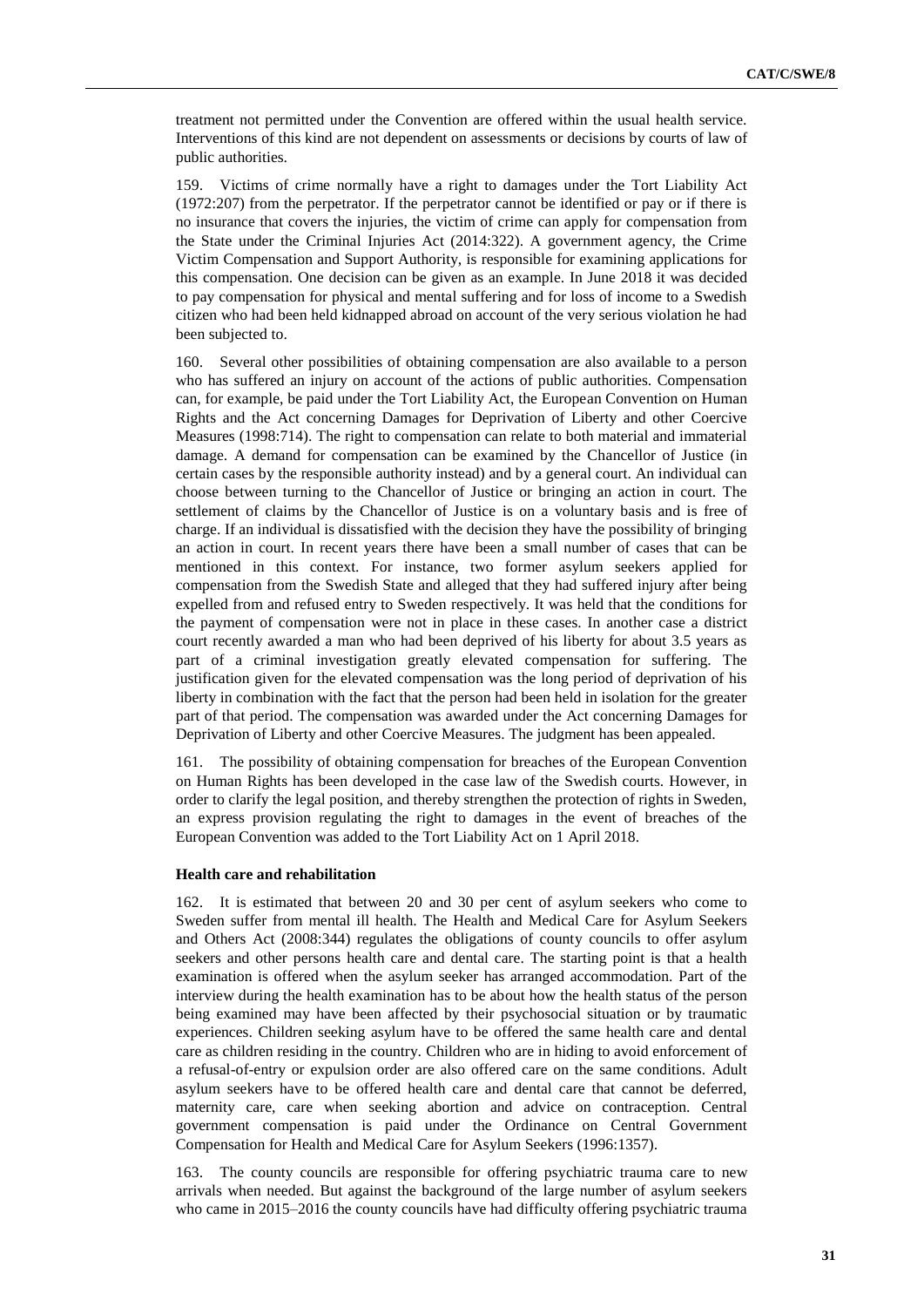care to the extent needed. The Government has therefore presented measures to increase the accessibility of care and rehabilitation for traumatised asylum seekers and new arrivals. In an ongoing initiative the Government is allocating SEK 40 million per year for this purpose in 2017–2020. In the Budget Bill for 2018 the Government announced a further SEK 50 million for 2018 so as to improve access to health care to counter mental ill health among children and young people in the group of asylum seekers and new arrivals. The Government estimates that the appropriation will be increased by a corresponding amount as of 2019.

164. Over and above the county councils' trauma care centres, the Swedish Red Cross is an important actor that is running treatment services for war casualties and torture victims in five places around the country with branches in another five places. The purpose of these services is to offer psychotherapy, physiotherapy and psychosocial treatment to refugees and migrants with traumatic experiences from war, torture and flight. The Istanbul Protocol is used in investigations of torture injuries. The services also work actively on spreading knowledge about how war and torture affect people and do active advocacy work against torture. The Government's initiative in the area has resulted in a reinforcement of treatment staff at all Red Cross centres. In addition to the Red Cross services there are also other trauma centres in Sweden for new arrivals and asylum seekers that are run by other actors. The ongoing government initiative has made it possible to set up an additional trauma centre in Sweden.

165. When it comes to addressing mental ill health among asylum seekers and new arrivals, the skills of the health care professionals who meet people with mental traumas are of great importance. The county councils have therefore also received funding for professional development in the area. Linköping University has also been commissioned to develop a training programme in psychiatric trauma care for staff who meet children and young people in health care. Civil society has also taken action in the area. For example, the Red Cross has produced a training programme, along with the Swedish Association of Local Authorities and Regions, to increase knowledge about traumas and Save the Children Sweden holds training courses in trauma-focused cognitive behavioural therapy.

# **Reply to the issues raised in paragraph 28**

166. The information previously provided by Sweden about Article 15 is still relevant (CAT/C/SWE/5, paras 47–53). As stated in that report, Swedish criminal procedure, which is based on the principle of free examination of evidence, contains a number of effective provisions and procedural safeguards to ensure that evidence obtained improperly, for instance contrary to the Convention against Torture, is not assigned any probative value. The court's evaluation of evidence is always set out in its judgment, which is public.

167. One example of how evidence obtained forcibly through threats, violence or other improper conduct is to be handled in the evaluation of evidence is given in a judgment of the Supreme Court of 20 October 2011 (NJA 2011 p. 638). This case concerned an admission that had been made in the context of incitement for the purposes of gathering evidence that was judged to have threatening features. The Supreme Court found that no actual importance could be attached to the admission and that the case therefore had to be decided solely through an examination of the other evidence.

# **Reply to the issues raised in paragraph 29**

168. Hate crimes mean offences where a motive for the crime was to aggrieve a person, ethnic group or some other similar group of people by reason of race, color, national or ethnic origin, religious belief, sexual orientation, transsexual identity or expression or other similar circumstance.

Action to combat racism, similar forms of hostility and hate crimes requires broad and long-term efforts by the whole of society. The Government has therefore put in place a national action plan, which was adopted on 24 November 2016. The plan is intended to form a basis and focus for work to combat racism and hate crime in the particularly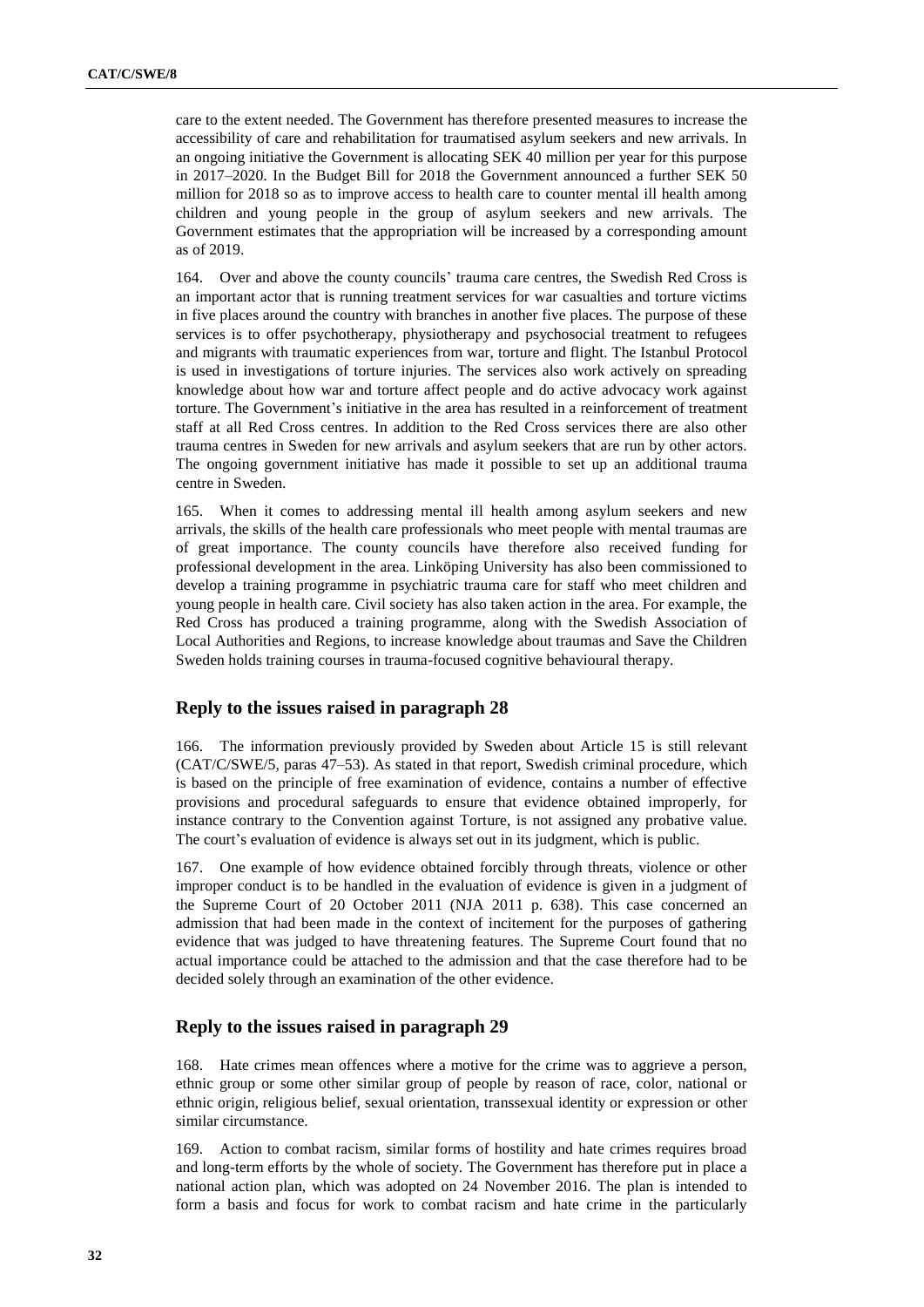important strategic areas identified by the Government: more knowledge, education and research; better coordination and monitoring; civil society – greater support and more indepth dialogue; strengthening preventive measures online; and a more active legal system. The plan announces broad action to be taken against racism as well as action intended to counter specific forms of racism.

### **Swedish Police Authority**

170. In connection with its reorganisation in 2015 the Swedish Police Authority took a more ambitious approach to combat hate crimes and other offences that threaten fundamental rights and freedoms.

171. A national contact point has been set up for these issues and there are now 'democracy and hate crime groups' in the three metropolitan police regions: Stockholm, West and South. Other police regions shall have an equivalent capacity. In addition to investigating suspected offences, the allocated resources work with victims of crime, internal training, collaboration and other security- and confidence-building measures.

172. The Swedish Police Authority has set up an internal network in which all police regions are represented. The network is able to discuss issues of both an operational and a strategic nature and to highlight good examples. The police also have a mentoring network where the democracy and hate crime groups in the metropolitan regions provide training and support for the other police regions.

173. An internal online course available to all police employees provides basic knowledge on what constitutes a hate crime. Staff in the democracy and hate crime groups have to complete this training course, as well as staff at the police contact centre who draw up large numbers of police reports. Other staff are encouraged to follow the course as well. A training course contracted by the police from Uppsala University provides in-depth knowledge about the underlying causes of racism, hate crimes and offences that threaten the free formation of opinion. It is a five-day course that is held once a year. The evaluation carried out after the first round of the course was very positive.

174. The Police Development Centre in Stockholm has been holding annual democracy and hate crime conferences since 2015. The theme of the 2017 conference was "agitation against a national or ethnic group".

175. The Swedish Police Authority's Internal Audit has recently conducted an audit of how investigative work concerning hate crimes functions. On the basis of its conclusions the National Police Commissioner has decided on further measures to be taken by the Authority to improve its capacity in this area.

176. As of 2018 the Swedish Police Authority is allocating a further SEK 10 million in special funding to reinforce work already under way for more prosecutions of hate crimes, clearer coordination, and strategic work and monitoring and follow up.

177. The police are also intensifying their action to address IT-related crime, including hate crimes. Further expansion of the national resource is on the way, and decisions have been taken to set up regional IT crime centres in the seven police regions. These operations are now being built up and will be part of investigative work concerning these crimes.

178. The Government is following work in the area closely and has commissioned the Swedish Police Authority to report by 29 March 2019 on what further measures have been taken to combat hate crimes. The Authority is to analyse what effects the measures will result in and how it intends to continue to develop this work.

#### **Swedish Prosecution Authority**

179. The Swedish Prosecution Authority is continuing to give priority to work to combat hate crimes. Internal guidelines point to the importance of identifying and carefully investigating any hate motives and highlighting them as aggravating circumstances in court proceedings. If a hate motive can be proved, it can lead to a more severe sentence for the perpetrator. Every region has to have at least one prosecutor with a designated responsibility for handling matters with a suspected hate motive.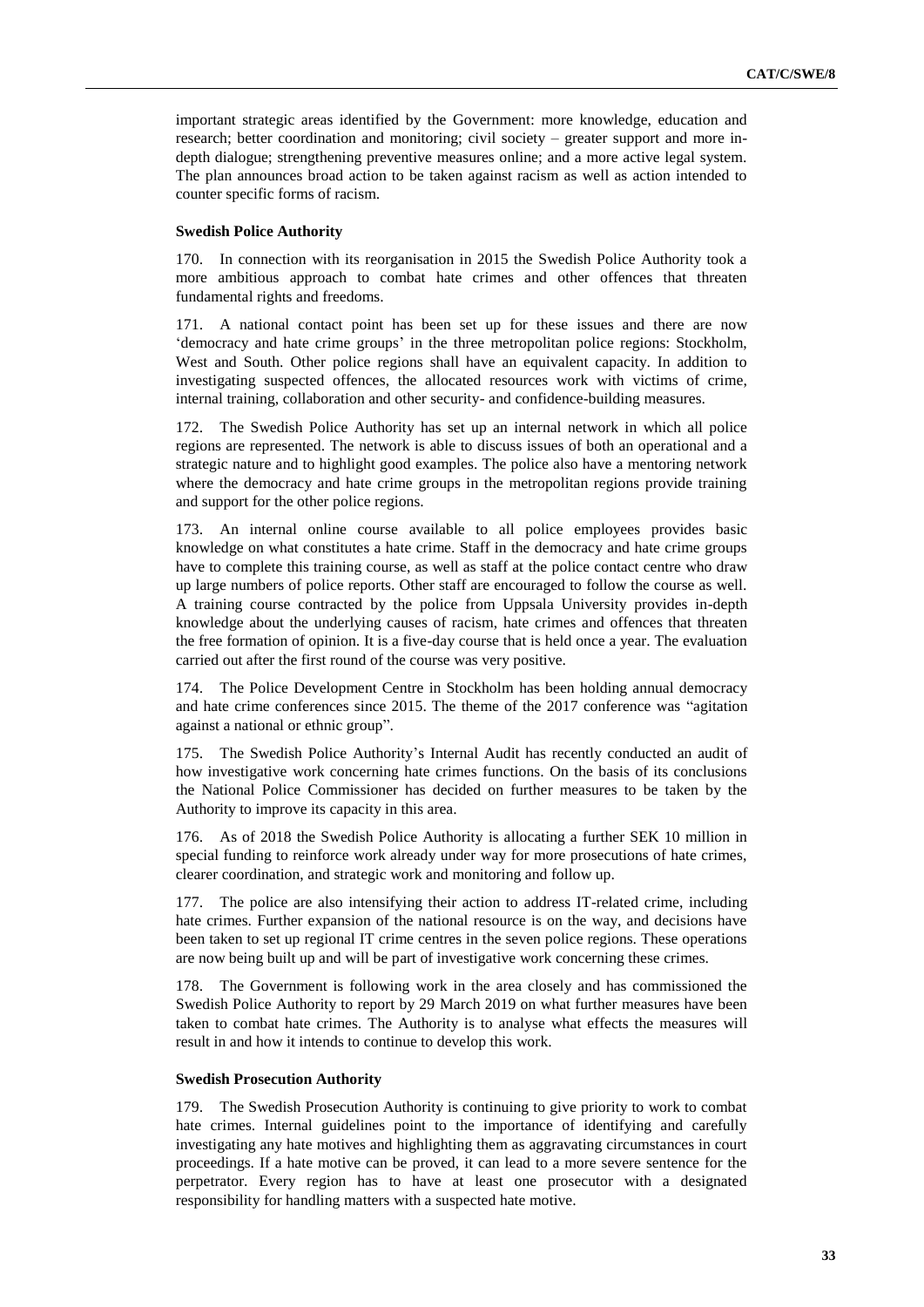180. In January 2016 the Swedish Prosecution Authority conducted an audit of the handling of hate crime investigations. The review covered some 300 cases registered as hate crimes. On the basis of the outcome of this review, the Authority has updated its procedures regarding these investigations.

181. The Swedish Prosecution Authority has recently produced legal guidance about agitation against a national or ethnic group in social media. It is intended to give prosecutors legal guidance in investigations and prosecutor decisions regarding agitation against a national or ethnic group when the right to freedom of expression under the Instrument of Government and the European Convention in Human Rights is to be balanced against the protection of typically vulnerable groups. The guidance shows what the steps should be in the examination under criminal law and what balances the prosecutor must consider in order to increase the legal quality and uniformity of the application of the law.

182. In addition, the Swedish Prosecution Authority has been commissioned in its appropriation directions for 2018 to report what measures have been taken to enhance the Authority's capacity to intervene against threats and violations on the internet, and what further measures are planned in the area.

183. Since 2013 an annual hate crime conference has been held for all hate crime prosecutors in the country, providing possibilities to exchange experience and spread information. This conference is part of efforts to increase the uniformity of the application of the law.

# **National Council for Crime Prevention**

184. The Government has commissioned the Swedish National Council for Crime Prevention to carry out an in-depth study of antisemitic hate crime. In its study the Council is to shed light on the character of antisemitic hate crime focusing on perpetrators in order to obtain in-depth knowledge so as to strengthen preventive action. The commission is to be reported to the Government Offices on 1 June 2019.

# **Reply to the issues raised in paragraph 30**

185. The National counter-terrorism strategy, which was adopted on 27 August 2015 (Govt Comm. 2014/15:146), states that respect for human rights and the rule of law are fundamental to all counter-terrorism work. This also applies to the protection of personal integrity. These principles inform all of the Government's counter-terrorism work at both national and international level. Terrorism may only be combated using means that belong in an open and democratic society based on the rule of law. Every measure must be proportionate to the purpose of the measure; this applies both to new general regulations and to the application of regulations in a specific instance. Therefore the fight against terrorist crime sometimes means striking difficult balances between different interests and objectives. Rights and freedoms may only be restricted in order to satisfy purposes that are acceptable in a democratic society and then only by measures that are necessary, appropriate and proportionate. The strategy covers measures and objectives in four main areas: prevent, preempt, protect and managing the consequences. The Government follows counter-terrorism work continuously, especially the implementation of the national strategy. The prevent area is given particular attention below.

186. A person who is suspected of or prosecuted for a terrorism offence has the same procedural rights as other suspects and accused persons in criminal proceedings. This means, for instance, that they have to be treated and regarded as innocent until their guilt has been established, that they have no obligation to contribute to the investigation of their own guilt and that the prosecutor has the burden of proof for showing that the alleged act has been committed. A person who is a suspect of or is being prosecuted for a terrorism offence also has the same right to be assisted by defence counsel as other persons suspected of offences.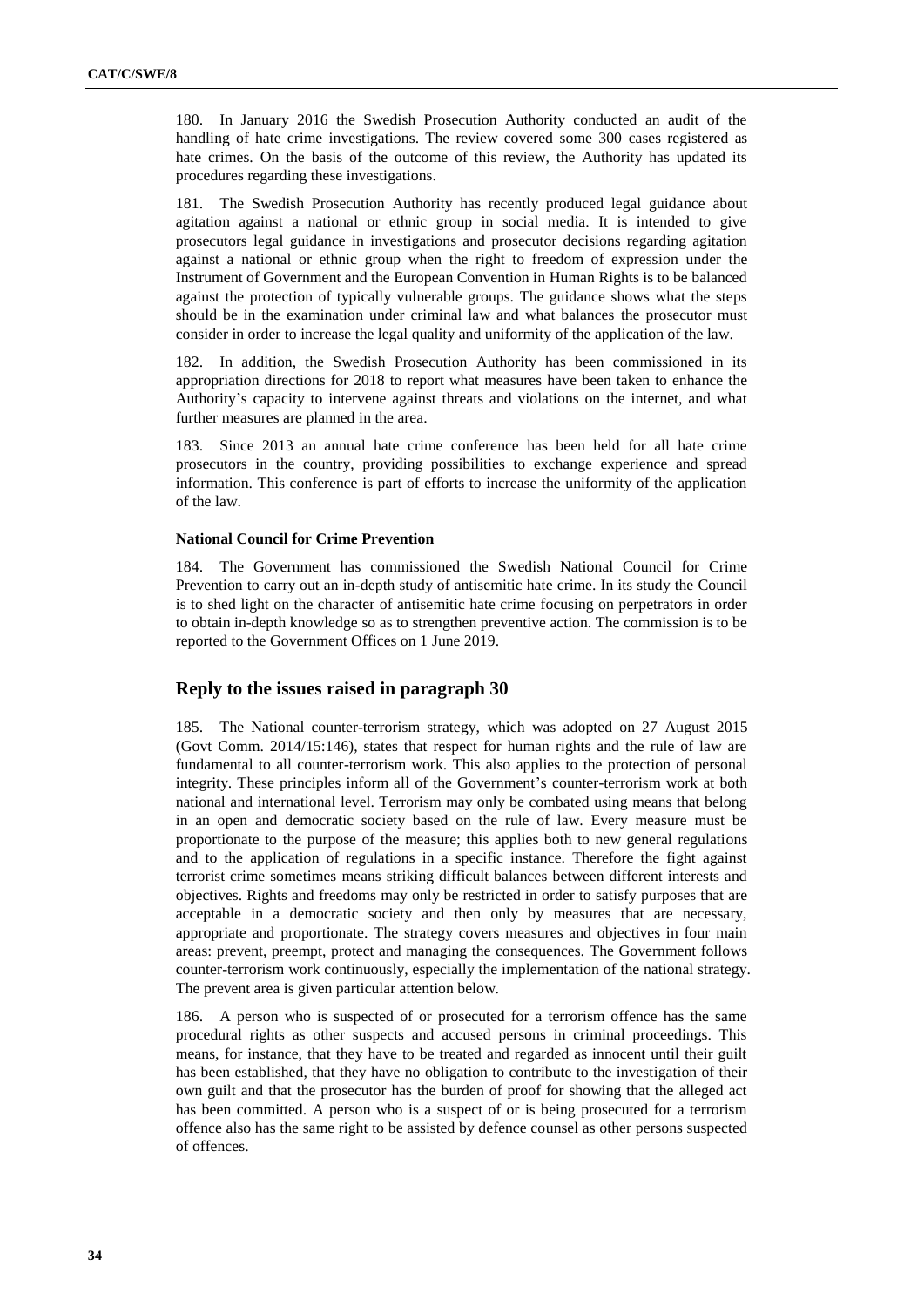187. The Swedish Prosecution Authority has been commissioned by the Government, in its appropriation directions for 2018, to report the number of suspects who have been prosecuted and convicted concerning terrorist crime.

### **Training**

188. The Swedish Policy Authority's training courses in counter-terrorism are intended to ensure that the police act in a uniform way based on the rule of law, thereby guaranteeing that human rights are protected and respected. The Swedish Security Service has held human rights training both for managers and for other staff in cooperation with Uppsala University during the present reporting period (see paragraph 31).

### **Legislative measures**

189. Swedish legislation meets all the counter-terrorism requirements that follow from the international conventions to which Sweden has acceded in the area.

190. The penal regulation has been made stricter on the initiative of the Government and specific criminal liability for terrorism travel, receiving terrorism training and financing of terrorist organisations was introduced in April 2016.

191. On 15 December 2017 an inquiry chair presented a proposal of a specific criminal liability for anyone who takes part in the activities of a terrorist organisation (Ds 2017:62). A proposal has also been presented to make it punishable to have dealings with a terrorist organisation by, for example, selling firearms, vehicles or other similar equipment to such an organisation. These proposals are currently being considered by the Government Offices.

192. Sweden has recently acceded to a supplementary protocol to the Council of Europe's Terrorism Convention.<sup>8</sup> New legislation entered into force on 1 September 2018 in order to implement the Convention and the EU's Terrorism Directive.<sup>9</sup> The proposals mean, for instance, extending the penal provision on terrorism travel so as to also make terrorism travel to the country of which a person is a national punishable (the only exception is travel to Sweden by Swedish citizens). The proposal also updates the offence of terrorism by adding gross breach of data security to the offences that can be terrorism offences and making the criminalisation of financing of terrorism more comprehensive.

193. An inquiry is now working to undertake a systematic review of penal legislation in the area of terrorism (terms of reference 2017:14 and 2018:21). The purpose is to achieve an appropriate, effective and clear regulation that is, at the same time, consistent with wellfunctioning protection of rights and freedoms. The inquiry is to present its report by 31 January 2019.

# **Preventive action against violent extremism**

194. Since 2014 the Government has reinforced its preventive work against violent extremism. The ultimate purpose of this action is to strengthen and safeguard our democratic and pluralist society. This work is to be conducted with respect for fundamental democratic principles, such as freedom of expression and opinion and freedom of association and religion. Individuals who feel that their fundamental rights are being violated or who feel pointed out on account of their political opinions, religious belief or ethnic affiliation may lose their trust in society and its institutions. To be successful, preventive work must both be and be perceived as non-discriminatory and in line with the rule of law. Our Preventive work covers all forms of violent extremism Preventive work covers all forms of violent extremism.

195. One of the most important preventive measures has been to support the municipalities in their work. This was the main task of the National Coordinator to safeguard democracy against violent extremism (Ju 2014:18) whose remit ran in 2014–

<sup>8</sup> The Council of Europe Convention on the Prevention of Terrorism CETS No. 196).

Directive (EU) 2017/541 of the European Parliament and of the Council of 15 March 2017 on combating terrorism and replacing Council Framework Decision 2002/475/JHA and amending Council Decision 2005/671/JHA.